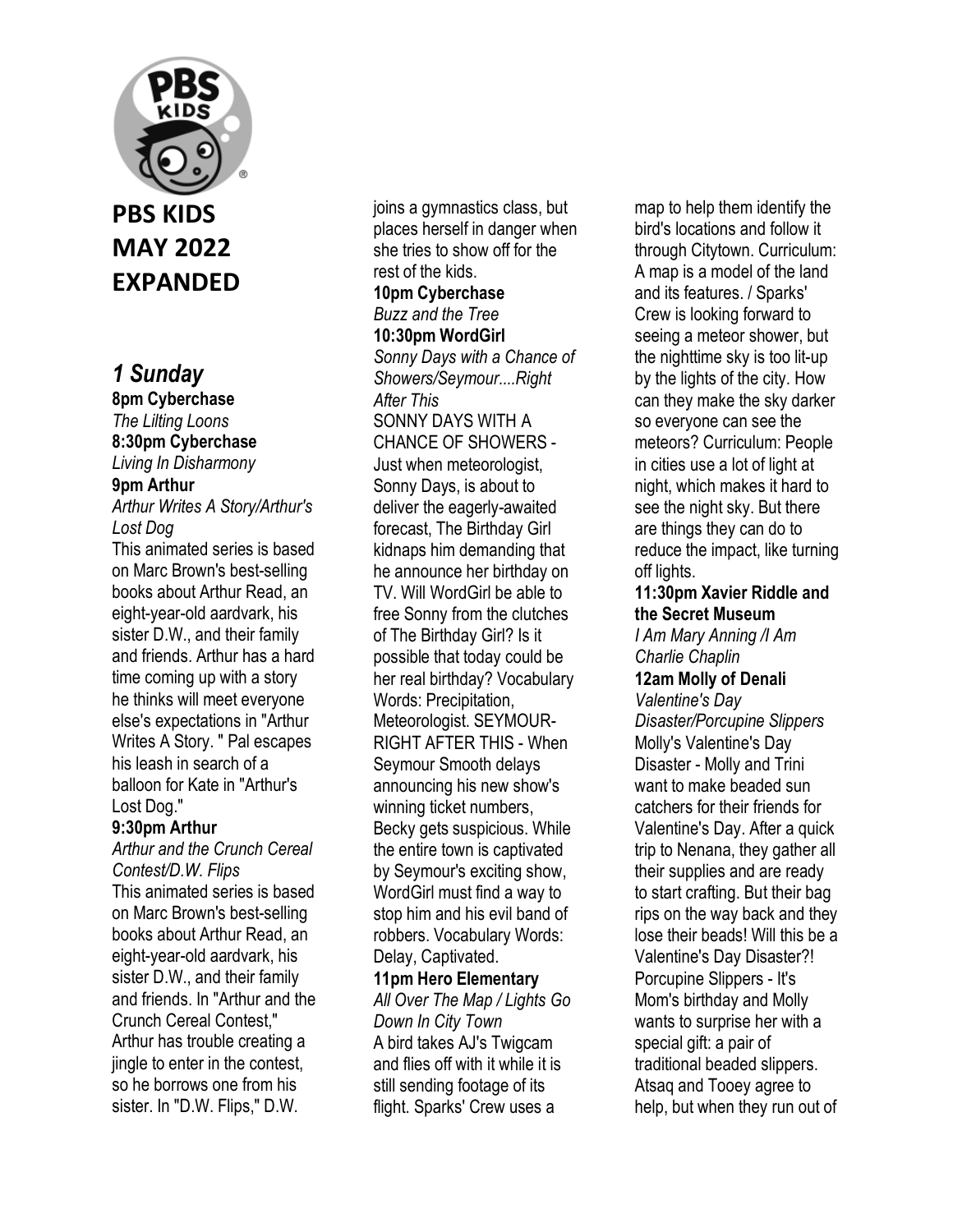

porcupine quills, the trio must head into the woods at night to find and gather the quills from a real porcupine!

#### **12:30am Arthur**

*Meek for a Week/Arthur, World's Greatest Gleeper*  This animated series is based on Marc Brown's best-selling books about Arthur Read, an eight-year-old aardvark, his sister D.W., and their family and friends. In "Meek For A Week," Muffy bets that Francine can't be nice for an entire week. Arthur finds himself with an unearned reputation due to a rumor, in "Arthur, World's Greatest Gleeper."

#### *2 Monday*  **8pm Odd Squad**

*Teach A Man to Ice Fish*  Teach a Man to Ice Fish - The Mobile Unit must teach the agents in the Odd Squad

Arctic office how to solve a case for themselves. Curriculum: Addition Patterns, Force and Friction.

#### **8:30pm Odd Squad**

*Soundcheck Part Deux/Jinx*  Soundcheck Part Deux - When the members of Soundcheck go missing, Otto and Olive must bring them back together in time for their big concert. Curriculum: Data collection and analysis; using data to make predictions. Jinx - When all of Odd Squad comes down with a case of

the jinx, it's up to Oscar and Dr. O to save the day. Curriculum: Algebraic thinking; using transitive reasoning to solve word problems.

#### **9pm Arthur**

*Binky's A Game/Brain and the Time Capsule*  When Binky gets an "A" on a

test, Muffy and Francine are convinced he cheated. Is it possible that Shelly "Binky" Barnes actually studied? Brain makes a time capsule and gets overwhelmed by people asking to have their special belongings included. Will he make room for his friends, or will he give them the boot?

#### **9:30pm Arthur**

*Invasion of the Soccer Fans/Pal and the Big Itch*  Kate appears to be hypnotized by the soccer game on the television! Can Pal, Amigo, and Killer snap her out of her TV trance? When Pal has to wear a cone, he takes advantage of his friends' special treatment...and the decision comes back to bite him. **10pm Cyberchase**  *The Lilting Loons* 

## **10:30pm Pinkalicious & Peterrific**

*School Rules/Scooterboy*  When Pinkalicious brings her pet unicorn, Goldie, to school, she discovers that even imaginary unicorns have to

follow the rules. Peter is ready to save the day as Scooterboy, superhero extraordinaire! But he can't find anyone who needs rescuing. Maybe his sidekick, Twirl-a-whirl Girl, can help. **11pm Pinkalicious &** 

# **Peterrific**

*Invasion of the Flutterbugs/Ballet of the Bells*  "Invasion of the Flutterbugs" The Pinkertons are shocked to find their house is suddenly swarming with Flutterbugs! What could possibly be drawing them in and more importantly, how can Pinkalicious and Peter get them to leave? Curriculum: (Music) Exploring the musical concept of a repeat song as a means to communicate, connect and make music. "Ballet of the Bells" Pinkalicious and Peter find a box of handbells and their playing attracts the fairy, Bellerina! She tells them that if they continue practicing, even more fairies will come dance to their music. But can the show go on when Peter accidentally breaks one of the bells? Curriculum: (Music) Bell music; bells make higher or lower pitches depending on their size. Interstitial: Kids from the Boston City Singers discuss the fundamentals of singing.

**11:30pm Elinor Wonders Why**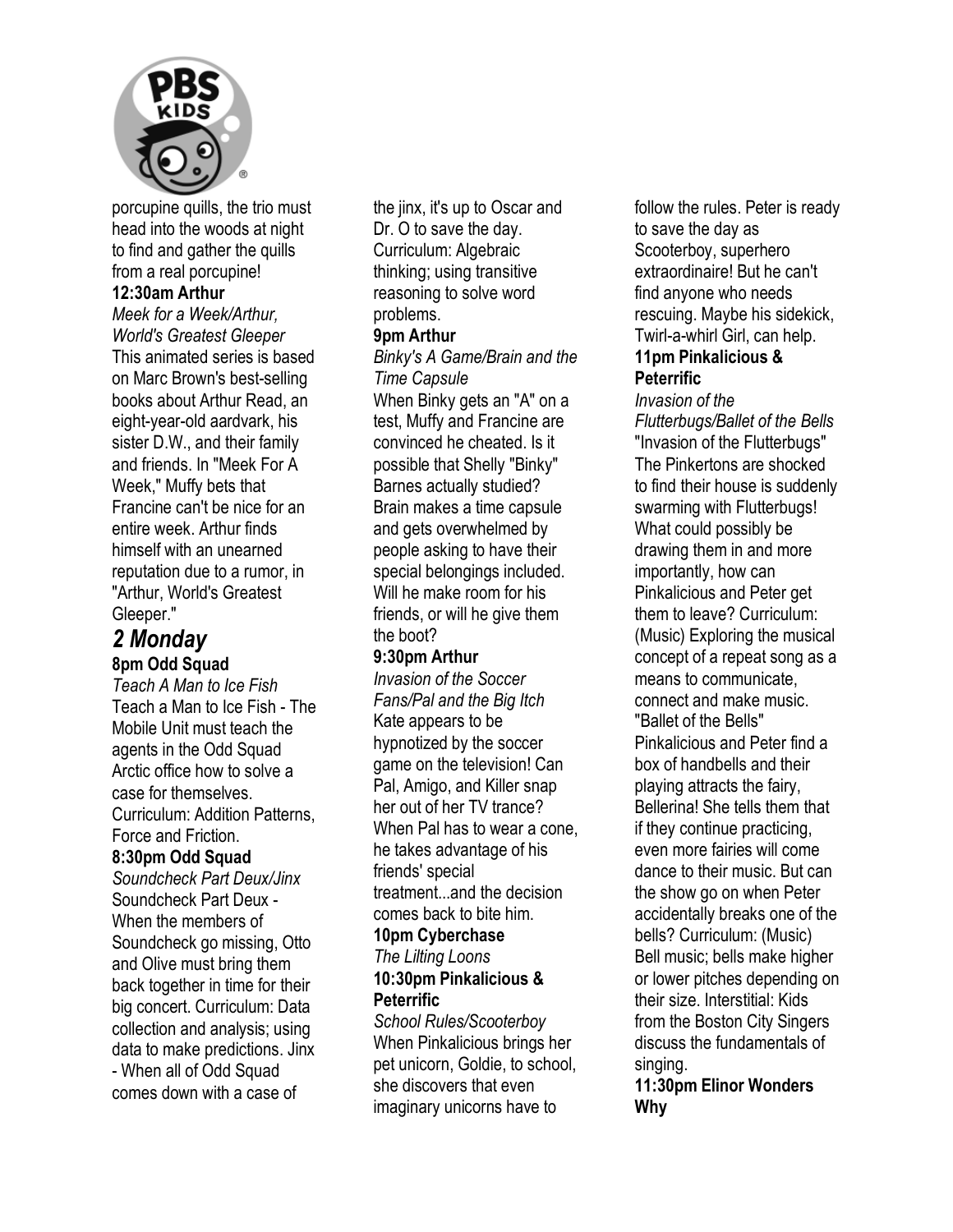

*Water You Doing?/Thinking About Blinking*  Water You Doing? - While walking through the forest, Elinor and friends come across a stream and decide to make a stone walkway across it. What they didn't realize is that the stones they've moved stop the flow of water, which affects the fish living in a pool downstream. The pool gets a lot shallower, because less water gets to it. After observing how important the water flow is to the fish, they decide to remove their walkway and build a log bridge that goes over the stream instead. Thinking About Blinking - Ari is crowned the blinking champion after winning a bunch of intense staring contests at school. As Elinor and Olive try not to blink themselves, Elinor wonders, "why do we need to blink?" The kids then set out to learn everything there is to know about blinking. After a little help from Ms. Mole and observing a fish with no eyelids, the kids learn that most animals blink automatically to help keep their eyes wet and safe. **12am Donkey Hodie**  *Spooky Shadow* 

*Swamp/Hidden Orchestra*  **12:30am Daniel Tiger's Neighborhood**  *Margaret's First Chime* 

*Time/Tiger Family Fun*  Margaret's First Chime Time - Today, the Tiger Family is taking Margaret to the Clock Factory for her very first "Chime Time!" As they travel to the Clock Factory, Daniel notices how other families in the Neighborhood spend time together. Tiger Family Fun - Daniel and his family head to the Enchanted Garden, only to find Miss Elaina and her family doing one of their special family traditions: pickyour-own-dinner! The Tiger family joins in, and even add a few traditions of their own! Strategy: I like to be with my family.

## *3 Tuesday*  **8pm Odd Squad**

*Oswald in the Machine/The B-Team* 

Oswald in the Machine - Oswald has to go undercover as a robot to enter a villain warehouse run by robots. Curriculum: Coding. The B-Team - The Mobile Unit learns how things might have been if they hadn't joined the team. Curriculum: Addition and Doubling.

#### **8:30pm Odd Squad**

*Blob on the Job/Party of 5,4,3,2,1* 

Blob on the Job - When a blob gets loose in Odd Squad headquarters, Olive and Otto compete against rival agents to catch it first. Curriculum:

Measurement; capacity. Party of 54321 - When people in town can no longer count down, Olive and Otto must uncover who is causing the problem and why. Curriculum: Numbers and counting; deductive reasoning.

#### **9pm Arthur**

*The Master Builders, Parts 1 & 2* 

Buster struggles to build a birdhouse that will save the community garden from pests, while Muffy and Francine design a cat toy that they think will really change the pet toy game.

#### **9:30pm Arthur**

*Arthur's Chicken Pox/Sick As A Dog* 

This animated series is based on Marc Brown's best-selling books about Arthur Read, an eight-year-old aardvark, his sister D.W., and their family and friends. In "Arthur's Chicken Pox," D.W. isn't sure whether Arthur is lucky or not to be sick. When Pal gets "Sick As A Dog," Arthur suspects D.W. as culprit.

#### **10pm Cyberchase**

*The Great Outdoors*  **10:30pm Pinkalicious & Peterrific** 

*Pinkapolka Dotty/Lila Gets Glasse* 

"PinkaPolka Dotty" Inspired by Dame Nostrella's pinkcredible polka dot art exhibit, Pinkalicious decides to create polka dot art of her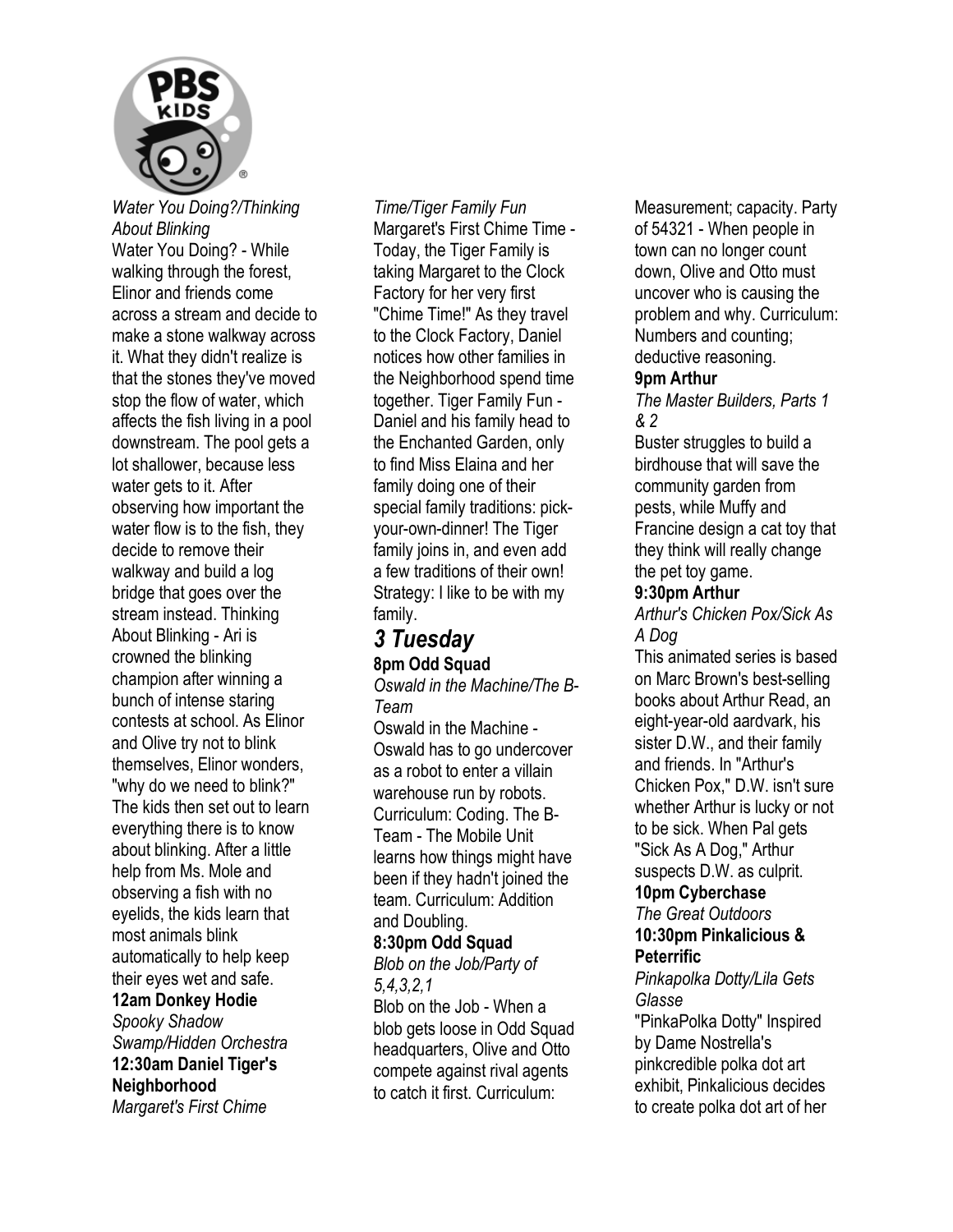

own, but she gets a little too carried away! Soon, the entire Pinkerton household is covered with polka dots! Curriculum: (Visual Arts) Creating art with polka dots; discussing how a work of art makes you feel. "Lila Gets Glasses" Lila's a little embarrassed to wear her new glasses, even when she needs them to play soccer. So Pinkalicious comes up with a creative solution to help Lila see in style. Curriculum: (Visual Arts) Experiment with different materials, tools and techniques to make art that expresses an individual's style. Interstitial: Kids use recycled bottle caps of different sizes and colors to create unique works of art.

### **11pm Pinkalicious & Peterrific**

#### *Peterrific/Mother's Day Surprise*

Peter is building the tallest block tower ever, all the way to the moon! He'll have so much fun, he won't want to come down...or will he? / For Mother's Day, Pinkalicious and Peter want to do something extra special for Mommy. Will they make her breakfast? Will they write a poem? Maybe Robotta can help - if she doesn't mess the house up first!

#### **11:30pm Elinor Wonders Why**

*Underground Soup/Dandy* 

#### *Dandelions*  **12am Donkey Hodie**  *Swoop-A-Rino/Duck Duck's Great Adventure*  **12:30am Daniel Tiger's**

## **Neighborhood**

*Super Daniel!/Play Pretend*  Super Daniel!: Daniel and Grandpere are at home pretending to be superheroes when Daniel notices that Dad has forgotten to take his lunch to work with him. He and Grandpere take Dad's lunchbox to the Clock Factory and Daniel uses his imagination to have several super adventures along the way. Play Pretend: Teacher Harriet shows the children a big cardboard box and asks them what they think it could be. Daniel and Miss Elaina have fun pretending the box is a space ship and a jungle boat, but O the Owl just sees a big cardboard box. With a little help from his friends, O discovers how much fun it is to pretend!

## *4 Wednesday*  **8pm Odd Squad**

*Training Day*  Training Day - In this halfhour episode, Olive tells the story of what happened to her old partner. Curriculum: Algebraic thinking; deductive reasoning with number operations.

**8:30pm Odd Squad**  *My Better Half/The* 

#### *Confalones*

My Better Half - When symmetrical objects become vandalized, Olive and Otto must figure out why. Curriculum: Geometry and spatial Sense; symmetry. The Confalones - Olive and Otto are called in to help when objects and, eventually, people start disappearing inside an Italian restaurant. Curriculum: Rounding numbers.

#### **9pm Arthur**

*The Lost Dinosaur/The Princess Problem*  It's pretty hard to lose a dinosaur...but Rapty is missing! Can Bud be brave without his imaginary friend? D.W. loves the Princess Platoon series until she realizes that it doesn't represent everyone. With the help of Arthur's friend, Lydia, D.W. discovers the true qualities of a princess.

#### **9:30pm Arthur**

*D.W. Rides Again/Arthur Makes The Team*  This animated series is based on Marc Brown's best-selling books about Arthur Read, an eight-year-old aardvark, his sister D.W., and their family and friends. D.W. wants to ride a two-wheeler like her brother, in "D.W. Rides Again." Arthur and Francine learn to work together in softball when "Arthur Makes the Team."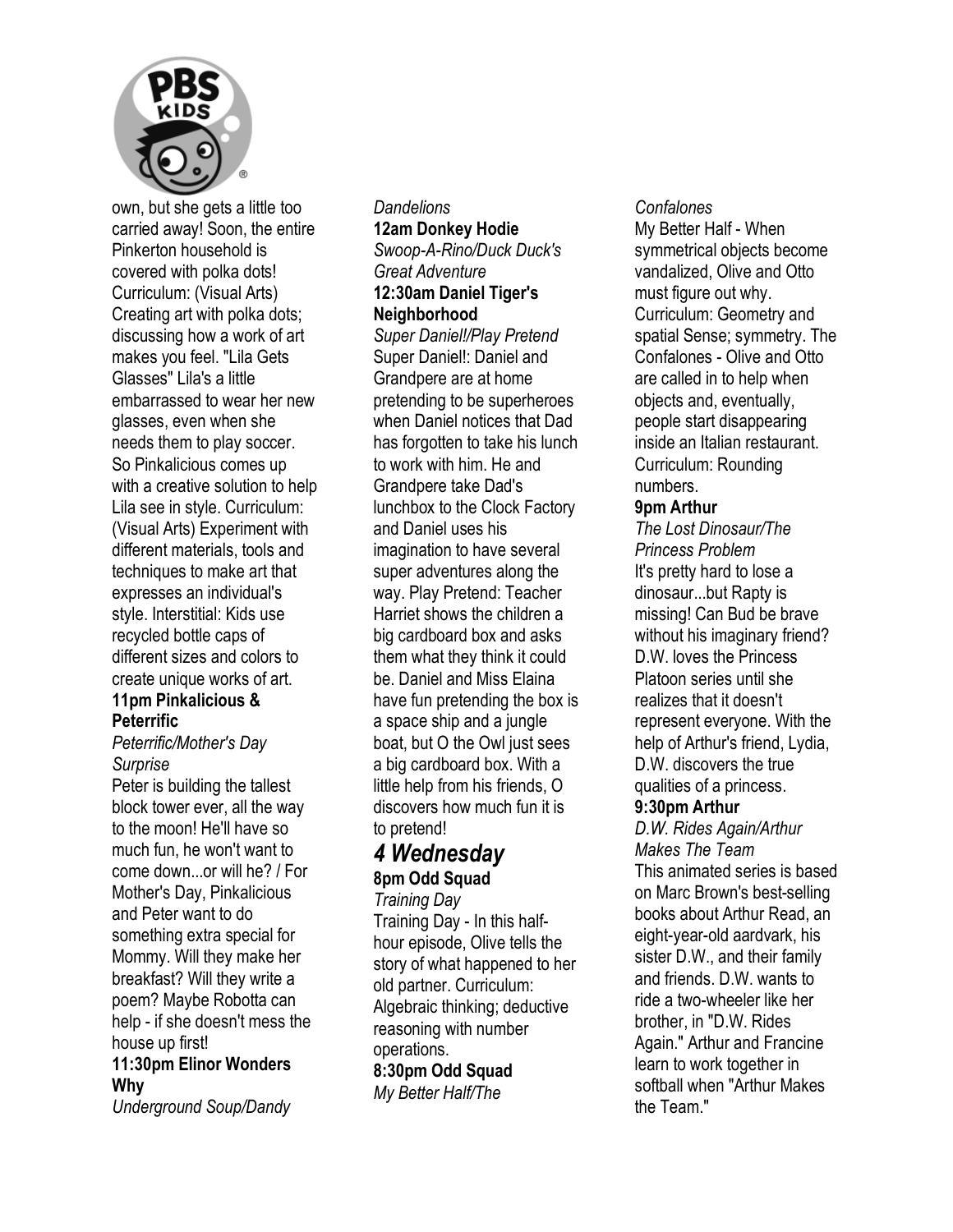

#### **10pm Cyberchase**  *Hacker's Bright Idea*  **10:30pm Pinkalicious & Peterrific**

*Cha-Cha-Licious /Show and Smell* 

It's the first day of summer. This means it's time for ice cream, but Mr. Swizzle's blender isn't working. Pinkalicious and her family volunteer to run the shop while he fixes his blender, but they soon learn serving ice cream takes a certain rhythm. Mommy's new invention, the Perfume-a-matic, can make perfume out of anything so, of course, Pinkalicious makes the most pinkatastic perfume ever! But it sure doesn't smell that way when she brings it to Show-and-Tell. She'll have to fix this smelly mix-up fast! **11pm Pinkalicious & Peterrific** 

*Garden Gnome Party/That Unicorn Feeling*  Norman turns down an invitation to a garden gnome party because he can't dance the Big Jig. With a little help from Edna, the gnome, Pinkalicious and Peter help Norman point, hop, and step his way to the party. To Pinkalicious, Goldie the unicorn is her best friend - but to Kendra, Goldie doesn't exist! When Kendra accidentally causes Goldie to go missing, she's determined to find her - but first she has

#### to learn to "see" her. **11:30pm Elinor Wonders Why**

*Follow That Roly Poly/Rain, Rain Don't Go Away*  Follow That Roly Poly - The Exploring Club is looking for somewhere really cool to explore when they find a Roly Poly that leads them on their next adventure -- under a log! After careful observation, they realize that there's an entire community of critters that lives under logs. It's a like a tiny town! Finally, they put the log back the way they found it and learn that you don't have to look far to find a grand adventure in nature. Rain, Rain Don't Go Away - Elinor, Ari and Olive are in the park playing when their fun is cut short, because it starts to rain. This makes Elinor wonder, "why does it need to rain?" The kids soon observe lots of ways the rain is helpful to plants and animals: it helps snails stay slimy, fills up bird baths, keeps frog ponds full, and keeps the grass green. Now the kids know that a rain shower is very useful to nature. Also, rain makes the best thing ever for kids - PUDDLES to jump in! **12am Donkey Hodie**  *The Fastest Fetcher/Bobbly Ball*  **12:30am Daniel Tiger's** 

**Neighborhood**  *Daniel Uses His Words/All* 

#### *Aboard!*

Daniel Uses his Words: Daniel is playing "farm" today, but when Mom Tiger is cleaning up, she accidentally ruins Daniel's game. Grrr! Mom teaches Daniel to express his feelings so she can understand why he is upset. Once Daniel uses his words, Mom helps him rebuild his farm. All Aboard!: The kids are playing "train" at school, but things aren't going Katerina's way. Meow! Soon, Katerina learns that people will not be able to help her if they don't understand why she is upset. When she explains her feelings, the children know how to help so that they can all play happily together!

### *5 Thursday*  **8pm Odd Squad**

*The Weight of the World Depends On Orla/Substitute*  The Weight of the World Depends on Orla - Orla shares the story of how she was chosen to protect the 44 leaf clover. Curriculum: Measurement Weight / Density. Substitute Agents - With the Mobile Unit agents in trouble, Oxley and Olanda must come to the rescue. Curriculum: Prediction and Probability.

#### **8:30pm Odd Squad**

*The Potato Ultimato/A Fistful of Fruit Juice*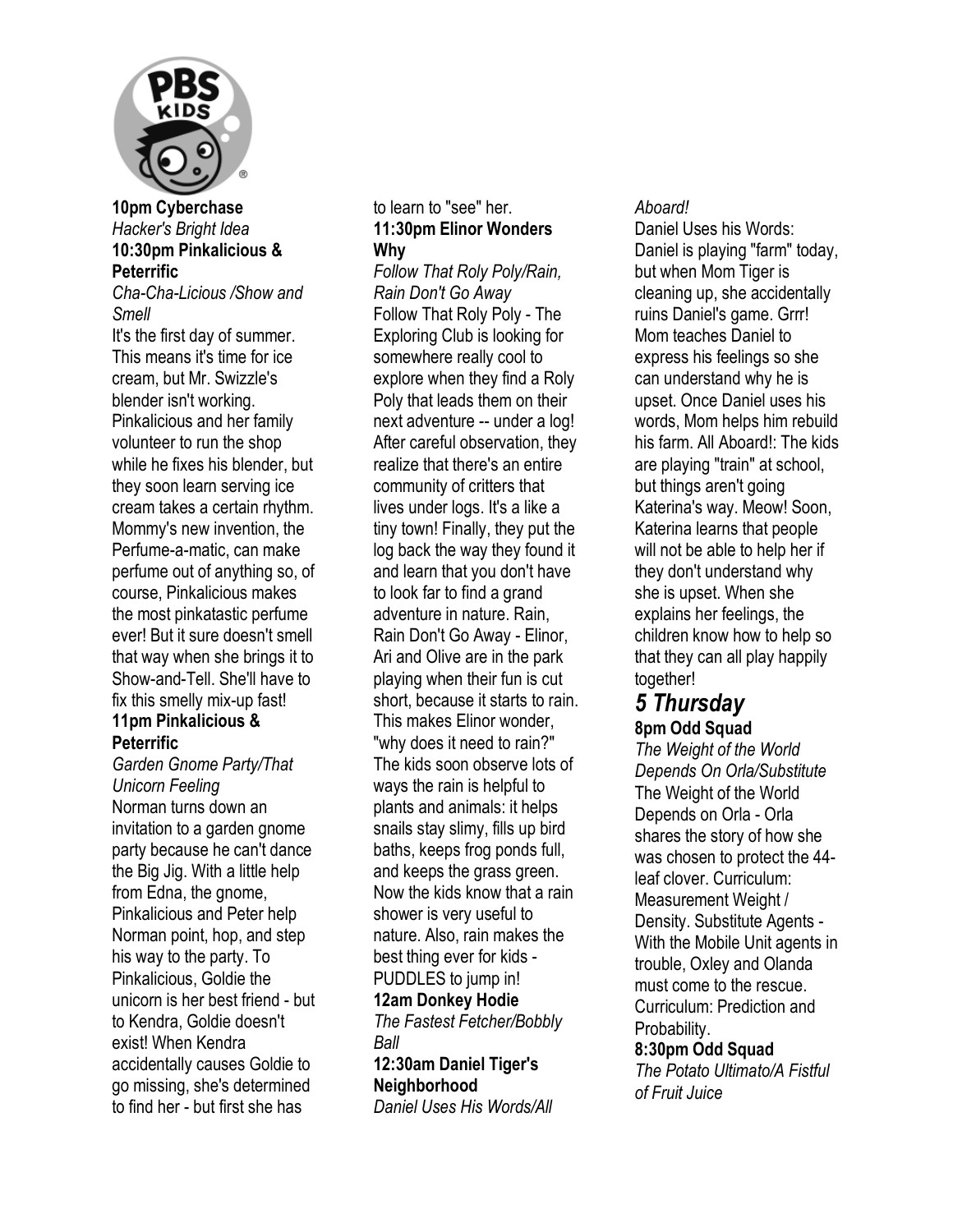

The Potato Ultimato - When Otto starts shrinking, Olaf leads Olive and Oren on a quest for the only known cure - the magical Growing Potato. Curriculum: Measurement: using standard length measurements and estimating length. A Fistful of Fruit Juice - Ms. O tells Olive and Otto the story of how she first joined up with Odd Squad. Curriculum: Algebraic thinking; understanding odd and even number patterns.

#### **9pm Arthur**

*Francine and the Soccer Spy/Sue Ellen and the Last Page* 

When Ladonna befriends a new member of the Mighty Mountain soccer team, Francine becomes convinced she is leaking top secret team info. The City Council has voted to close the Elwood City Library! Can Sue Ellen save the library before it's too late?

#### **9:30pm Arthur**

*George Scraps His Sculpture/Arthurs Big Meltdown* 

#### **10pm Cyberchase**

*Model Behavior*  To protect themselves from Hacker's constant attempts to capture cybersite Happily-Ever-After, the King and his fairy-tale subjects construct a glass Skywall to keep Hacker out of the kingdom. But Hacker unfolds a brilliant scheme to crack open the

Skywall - using the Wicked Witch's Voice! Can the kids use models to outwit Hacker before Wicked sings?!! The Big Idea: Make a model - a simplified version of something complicated - and you can easily and safely understand how it works. Math Topic: Using Models NCTM Links: Geometry. **10:30pm Pinkalicious & Peterrific** 

*Treasure Hunt/Cheer Up, Archie* 

"Treasure Hunt" Pinkalicious and Peter are thrilled to meet a real life Pirate, Captain Toothy McSquint! It's not long before Toothy has his new mateys walkin' and talkin' like pirates, as the three search for Toothy's long lost buried treasure. Curriculum: (Theater) Use your body and voice to create a character using evidence based observations, prior knowledge, and inquiry. "Cheer Up, Archie" Pinkalicious and Jasmine are worried that Archie the pinkfish is bored in his fishbowl so they take him outside to play. When that doesn't cheer him up, they go to Aqua the merminnie for help! Curriculum: (Visual Arts) Experiment with different materials, tools, and techniques to make art. Introducing the concept of creating an installation.

Interstitial: Kids watch funny woman Marcy Goldberg-Sacks perform and create characters by using her voice, body, and a few helpful props. Then the kids create and perform their own fun characters.

#### **11pm Pinkalicious & Peterrific**

*Missing Squeakykins/The Cloud-O-Matic*  It's Pinkalicious' turn to take home the class pet, Squeakykins. But poor Squeakykins looks so bored! Pinkalicious and Peter build her a giant maze - so big that Squeakykins gets lost! With Mommy's new Cloud-o-Matic machine, Pinkalicious can make clouds that look just like her drawings. But too many clouds can be a problem, especially at the annual Sun Festival.

#### **11:30pm Elinor Wonders Why**

*Butterfly Party/More Than One Right Way*  Butterfly Party - It's Olive's mom's birthday, and Olive wants to organize something really special for her: a garden party with REAL butterflies. But, how can they get butterflies to come to the party? The kids set off to observe butterflies and figure out that they like certain kinds of flowers, and not others. Ms. Mole offers to let them transplant some butterfly-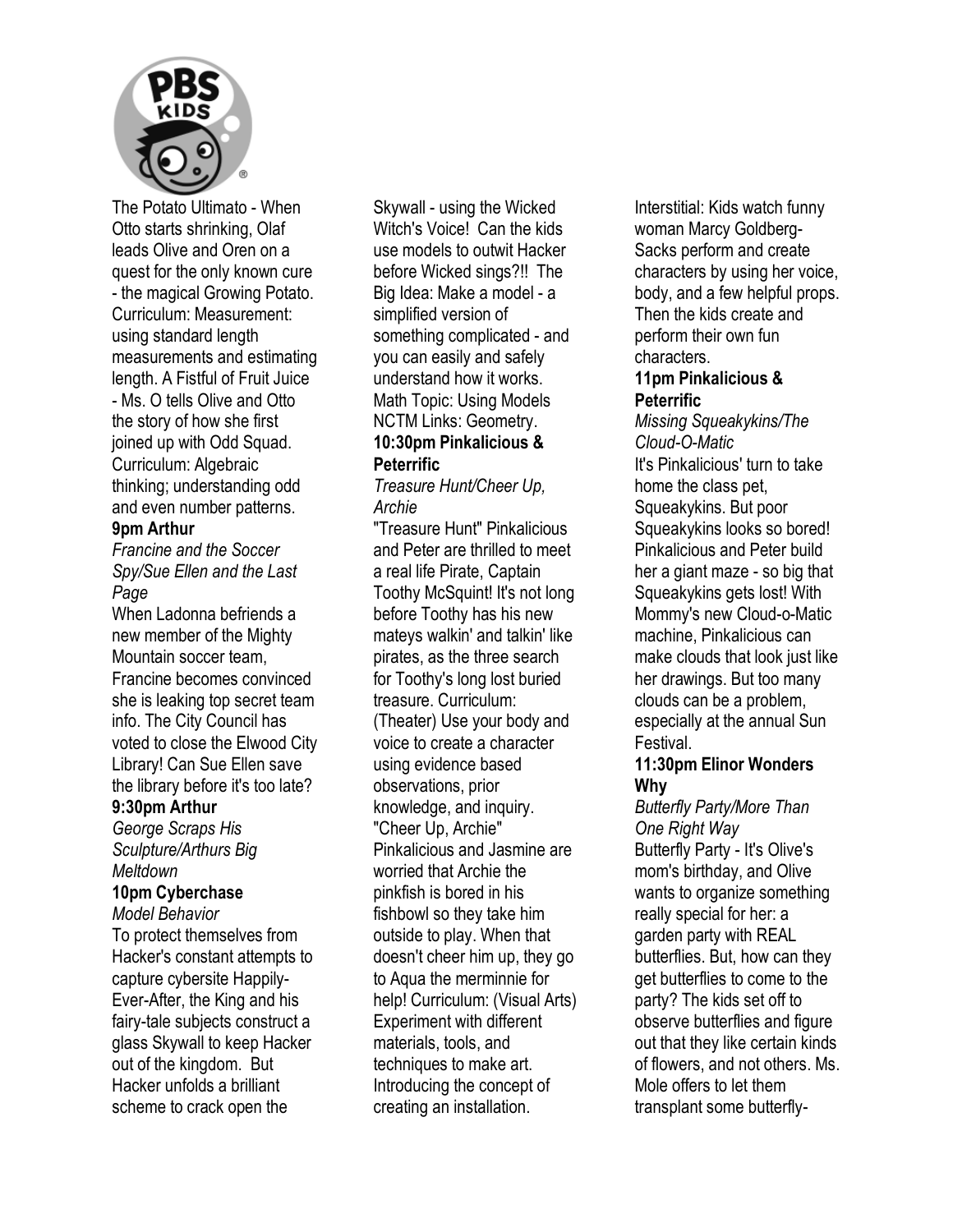

friendly plants from her garden to Olive's, and it works! Before long, Olive's backyard is fluttering with butterflies, just in time for Olive's mom to enjoy her birthday party. More Than One Right Way - It's Halloween, and Elinor, Ari and Olive arrive in the classroom to discover Ms. Mole putting up pumpkin decorations. The enthusiastic kids want to help, so Ms. Mole suggests they make spiderweb decorations with yarn and glue. But, when each kid makes a differentlooking spiderweb, they're not sure which one is the most like a real web. After observing different spiders in nature, the kids realize that different kinds of spiders make different kinds of webs, which means they were all right! They then head back into school to decorate the classroom and have a happy Halloween.

## **12am Donkey Hodie**

#### *Being Bob Dog/Panda Panda*  **12:30am Daniel Tiger's Neighborhood**

*Something Special for Dad/I Love You, Mom*  Something Special for Dad - Daniel notices how happy Dad is to have received a letter from Grandpere. Daniel really loves Dad, so he decides to send him a letter that will make him glad too.

He goes to the Post Office with Mom, where he learns how letters are sorted and mailed. He even joins Mr. McFeely on his "speedy delivery" to give Dad the very special letter! I Love You, Mom - Daniel wants to surprise Mom Tiger with her favorite banana bread because he knows it is one way to say "I love you." Dad and Daniel head to Baker Aker's Bakery, where they learn about the bread-making process. Daniel and Dad Tiger surprise Mom and she happily shares the banana bread gift with them too!

### *6 Friday*  **8:30pm See Us Coming Together: A Sesame Street Special**

It's "Neighbor Day" on Sesame Street and everyone has something special to share! Created for families to watch together, See Us Coming Together is a special that celebrates diverse Asian and Pacific Islander communities and the power of belonging with original songs and an all-star cast. The special stars Elmo, Alan, Tamir, and new friend Ji-Young - a seven-year-old Korean American girl performed by Sesame Workshop puppeteer Kathleen Kim - as they plan a community festival. Celebrity

guests include actors Simu Liu and Anna Cathcart, comic book artist Jim Lee, chef Melissa King, television personality Padma Lakshmi, and athlete Naomi Osaka. The "Neighbor Day" celebration culminates with a new song, also entitled "See Us Coming Together," performed by the full cast. A reimagined version of Sesame Street classic, "The People in Your Neighborhood," reinforces that kids of all backgrounds can be anything they want to be. This special is part of Sesame Workshop's ongoing Coming Together initiative to help families of all backgrounds build racial literacy together.

#### **9pm Arthur**

*Arthur's Baby/D.W.'s Baby*  This animated series is based on Marc Brown's best-selling books about Arthur Read, an eight-year-old aardvark, his sister D.W., and their family and friends. D.W. and Arthur think back to before their sister Kate arrived. Arthur remembers his trepidation about getting a new sister in "Arthur's Baby." D.W. remembers how Kate changed her life after she arrived in "D.W.'s Baby." **9:30pm Arthur**  *Sue Ellen's Lost* 

*Diary/Arthur's Knee*  As Sue Ellen's friends help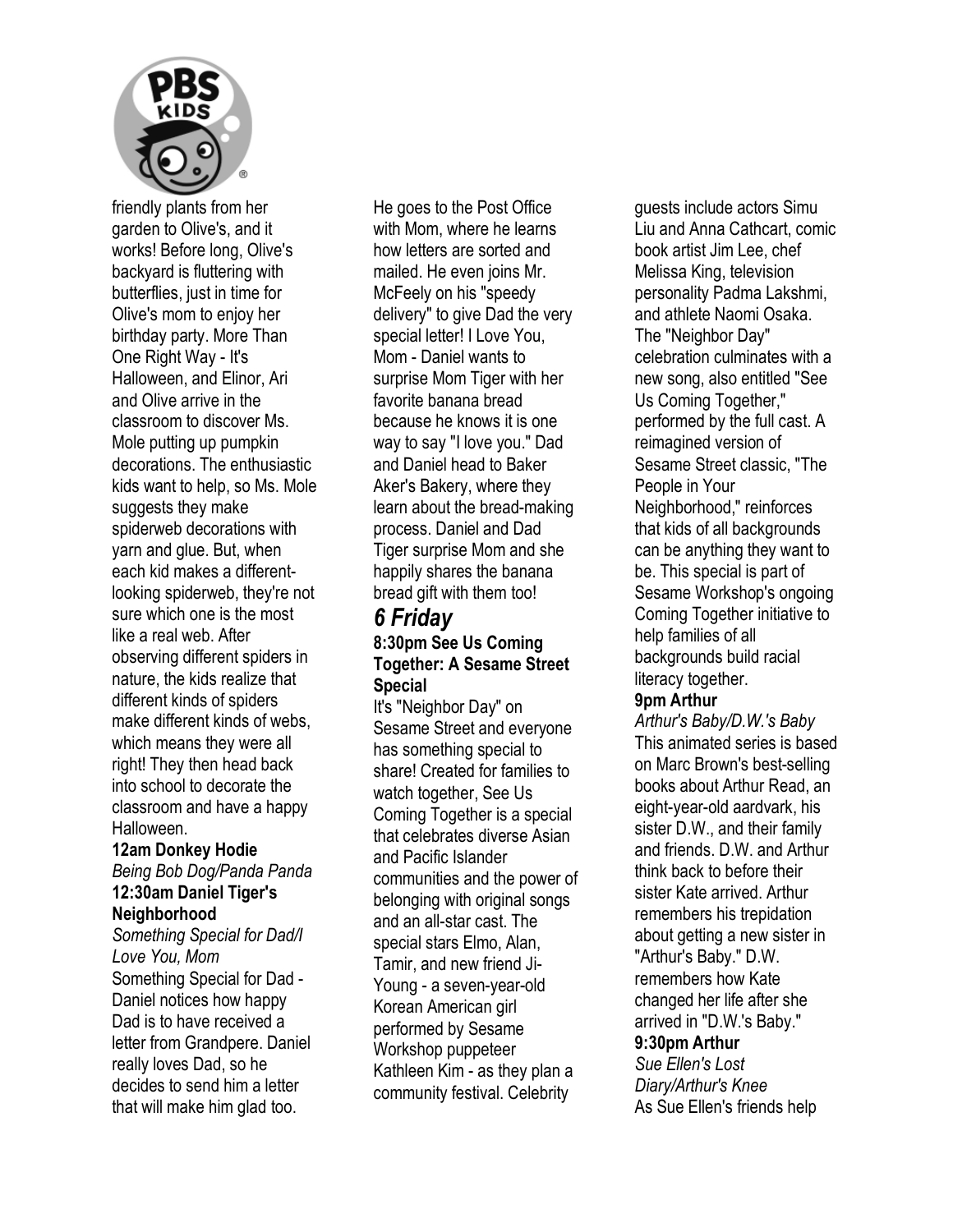

her look for her lost diary, they start to wonder -- how come she won't let them read it? What's in this diary anyway? In part two, Arthur's hurt his knee but won't tell Mom because then she'd know he'd been playing down at the dump -- where he was not allowed to go.

## **10pm Cyberchase**

*Buzz and the Tree* 

#### **10:30pm Pinkalicious & Peterrific**

*Peterrific/Mother's Day Surprise* 

Peter is building the tallest block tower ever, all the way to the moon! He'll have so much fun, he won't want to come down...or will he? / For Mother's Day, Pinkalicious and Peter want to do something extra special for Mommy. Will they make her breakfast? Will they write a poem? Maybe Robotta can help - if she doesn't mess the house up first!

#### **11pm Pinkalicious & Peterrific**

#### *Invisible Ink/Rusty's Doghouse*

"Invisible Ink" It's Indigo's first time babysitting and she's brought a fun activity for Pinkalicous and Peter...Invisible Ink! But what will happen when Peter suddenly turns himself invisible?! Curriculum: (Music) Expressing ourselves musically in dialogue with

others, through call and response and improvisation, is joyful and a means of personal expression. "Rusty's Doghouse" When Rusty refuses to go inside, Pinkalicious, Peter, Rafael and Frida decide to build Rusty his very own doghouse! It turns out so pinkcredible that a few other animals use it as their own home. Curriculum: (STEAM) Introducing design as a part of the engineering process. Interstitial: Kids study the innerworkings of a kazoo and use everyday objects to create and decorate their own.

#### **11:30pm Elinor Wonders Why**

*These Sneezes/Ari's Lucky Shirt* 

These Sneezes - While the kids are playing in the forest, Olive lets out a giant AAAA-CHOO. This startles the kids and makes Elinor curious about why we sneeze in the first place? After visiting the library, they learn that sneezes are caused by small irritants such as dust and pollen that get into your nose. They also figure out that Olive's trunk is getting irritated by flower pollen Ari's Lucky Shirt - Elinor, Olive and Ari are excited for a big soccer game. In order to make sure he plays well, Ari wants to wear his old lucky shirt, even

though it's so small that Ari can't even move his arms while wearing it. As the kids visit Ranger Rabbit, they observe a snake that has shed its skin, because the skin became too small and uncomfortable, just like Ari's shirt. Ari learns from this and decides he doesn't need a lucky shirt to be a good soccer goalie. He needs to be comfortable and able to move around freely, just like the snake!

#### **12am Donkey Hodie**

*The Cow and Potato Bug Opera/Everything Explorers*  **12:30am Daniel Tiger's Neighborhood** 

*Daniel Says I'm Sorry/The Royal Mudpies*  Daniel Says I'm Sorry: Daniel, Katerina and Miss Elaina are playing cars at school, until Miss Elaina accidentally upsets Daniel. Teacher Harriet helps the children learn how to apologize to a friend. Later, when Daniel accidentally upsets Katerina, he knows just what he needs to do! The Royal Sandbox: Daniel and Prince Wednesday are making sand pies in the sandbox. They decide to top off a sand pie with Prince Tuesday's royal crown, but they soon see that this wasn't such a good idea. They learn how to apologize to Prince Tuesday and make the situation better - by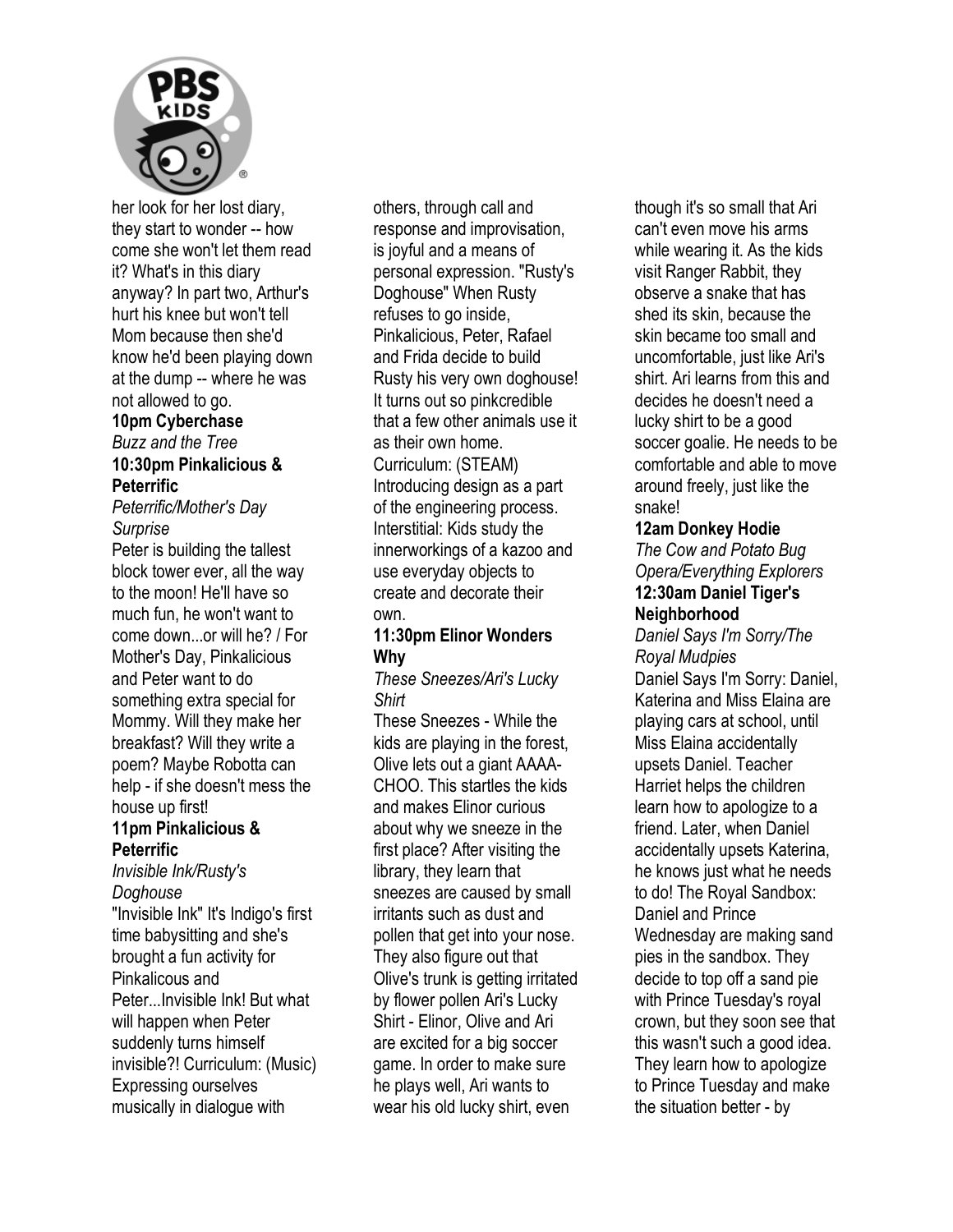

helping clean the crown and promising to ask first next time.

## *7 Saturday*

#### **8:30pm See Us Coming Together: A Sesame Street Special**

It's "Neighbor Day" on Sesame Street and everyone has something special to share! Created for families to watch together, See Us Coming Together is a special that celebrates diverse Asian and Pacific Islander communities and the power of belonging with original songs and an all-star cast. The special stars Elmo, Alan, Tamir, and new friend Ji-Young - a seven-year-old Korean American girl performed by Sesame Workshop puppeteer Kathleen Kim - as they plan a community festival. Celebrity guests include actors Simu Liu and Anna Cathcart, comic book artist Jim Lee, chef Melissa King, television personality Padma Lakshmi, and athlete Naomi Osaka. The "Neighbor Day" celebration culminates with a new song, also entitled "See Us Coming Together," performed by the full cast. A reimagined version of Sesame Street classic, "The People in Your Neighborhood," reinforces that kids of all backgrounds

can be anything they want to be. This special is part of Sesame Workshop's ongoing Coming Together initiative to help families of all backgrounds build racial literacy together.

#### **9pm Arthur**

*D.W. Rides Again/Arthur Makes The Team*  This animated series is based on Marc Brown's best-selling books about Arthur Read, an eight-year-old aardvark, his sister D.W., and their family and friends. D.W. wants to ride a two-wheeler like her brother, in "D.W. Rides Again." Arthur and Francine learn to work together in softball when "Arthur Makes the Team."

#### **9:30pm Arthur**

*Francine and the Soccer Spy/Sue Ellen and the Last Page* 

When Ladonna befriends a new member of the Mighty Mountain soccer team, Francine becomes convinced she is leaking top secret team info. The City Council has voted to close the Elwood City Library! Can Sue Ellen save the library before it's too late? **10pm Cyberchase** 

## *The Lilting Loons*

**10:30pm WordGirl**  *It's Your Party and I'll Cry if I Want To/Becky's Bad-itude* 

IT'S YOUR PARTY AND I'LL CRY IF I WANT TO - Becky discovers that Violet and

Scoops were invited to Katy's birthday party while she wasn't, and she can't help but feel a little left out. When Tobey sends his robots out on a citywide rampage, destroying everything in their path, Becky realizes she might not be the only one who wasn't on Katy's invite list. Can Beck- I mean, WordGirl lift her classmate's robotic spirits before he ruins the birthday party? Vocabulary Words: Rampage, Sensitive. BECKY'S BAD-ITUDE - Not only are Vanilly and Billy a pair of outer space rock 'n roll ninjas, they're the stars of the most popular TV show at Becky's school, and anybody who is anybody is has tickets to their concert. Thanks to Mr. Botsford, Becky has tickets, too - to The Squishy Funbots Rollerama. At the concert, Becky, embarrassed, tries her hardest not to be seen, but when Dr. Two-Brains crashes the Funbots concert, WordGirl must come out of hiding. Can WordGirl stop Two-Brains in his cheesy tracks? And will Becky ever admit that she likes Squishy Funbots, even a little bit? Vocabulary Words: Juvenile, Lack.

#### **11pm Hero Elementary**

*Sparks' Unplugged / Camp Catastrophe*  When muffins go missing from the school cafeteria kitchen, Sparks' Crew tries to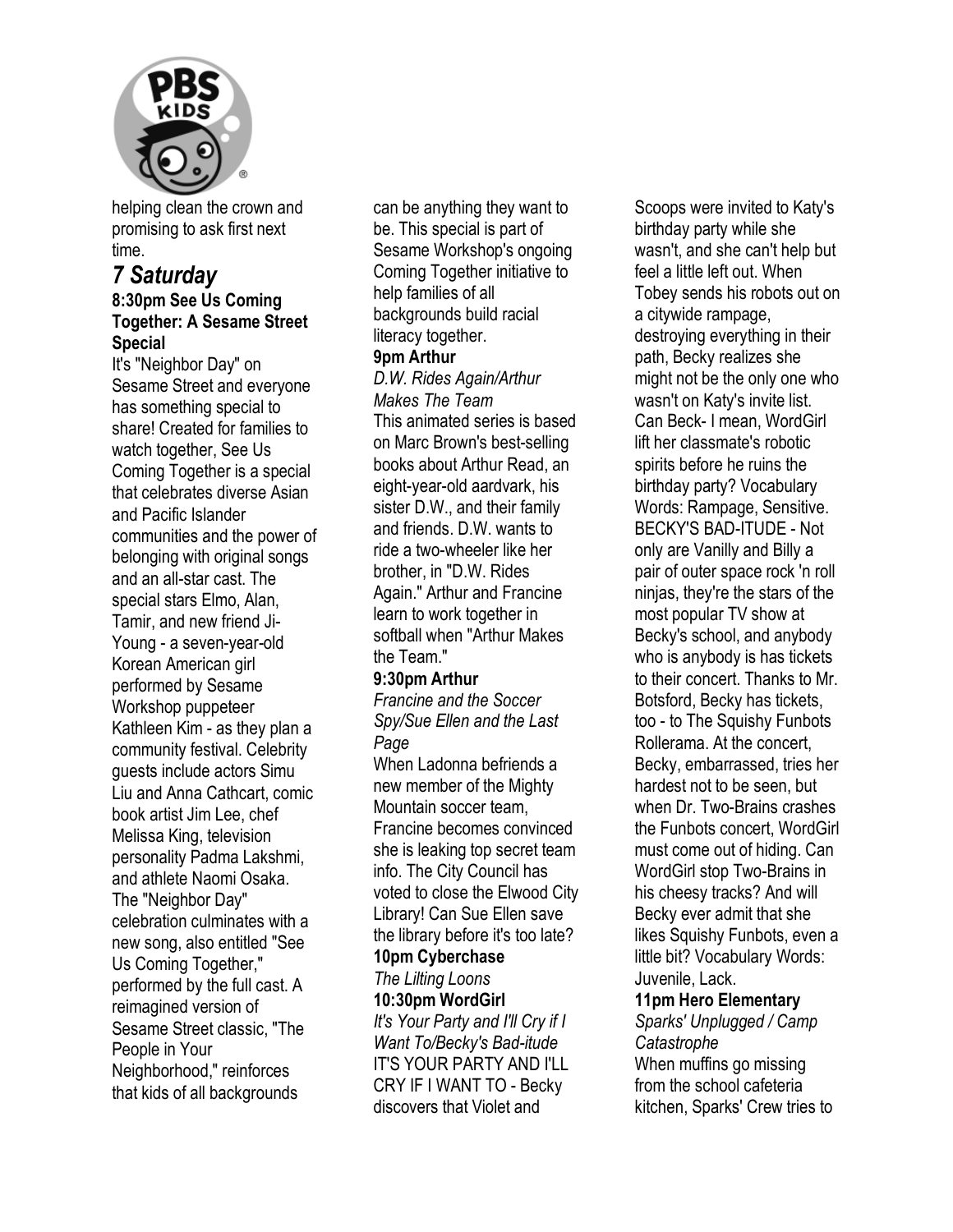

solve the mystery. But their electronics and gadgets are all charging, so they find ways to use everyday objects to help them find the culprit. Curriculum: It's not always necessary to use high-tech tools to solve a problem; people can use low-tech tools to observe, gather, and share information to solve the problem. / When a scout troop's tent blows away, Sparks' Crew helps them build a new shelter. But with all the tent material damaged, is there anything in nature that our heroes can use? Curriculum: Trees have various parts with different characteristics. Each part can be used to help build a structure.

#### **11:30pm Xavier Riddle and the Secret Museum**

*I Am Albert Einstein/I Am Carol Burnett* 

#### **12am Molly of Denali**

*Froggy of Denali/Molly Mabray and the Mystery Stones* 

Froggy of Denali Molly and Tooey find a frog, and Molly decides to keep it as a pet... until she realizes that frogs are more high maintenance than she thought. Molly Mabray and the Mystery Stones Molly and Tooey have been learning about petroglyphs, ancient stonecarvings, and can't wait to see them in real life on their trip to

Sitka. But when they arrive at the beach supposedly covered in petroglyphs, all they see is water. Will they solve the mystery in time to see the petroglyphs?

#### **12:30am Arthur**

*Arthur's Chicken Pox/Sick As A Dog* 

This animated series is based on Marc Brown's best-selling books about Arthur Read, an eight-year-old aardvark, his sister D.W., and their family and friends. In "Arthur's Chicken Pox," D.W. isn't sure whether Arthur is lucky or not to be sick. When Pal gets "Sick As A Dog," Arthur suspects D.W. as culprit.

#### *8 Sunday*  **8:30pm See Us Coming Together: A Sesame Street Special**

It's "Neighbor Day" on Sesame Street and everyone has something special to share! Created for families to watch together, See Us Coming Together is a special that celebrates diverse Asian and Pacific Islander communities and the power of belonging with original songs and an all-star cast. The special stars Elmo, Alan, Tamir, and new friend Ji-Young - a seven-year-old Korean American girl performed by Sesame Workshop puppeteer Kathleen Kim - as they plan a

community festival. Celebrity guests include actors Simu Liu and Anna Cathcart, comic book artist Jim Lee, chef Melissa King, television personality Padma Lakshmi, and athlete Naomi Osaka. The "Neighbor Day" celebration culminates with a new song, also entitled "See Us Coming Together," performed by the full cast. A reimagined version of Sesame Street classic, "The People in Your Neighborhood," reinforces that kids of all backgrounds can be anything they want to be. This special is part of Sesame Workshop's ongoing Coming Together initiative to help families of all backgrounds build racial literacy together.

#### **9pm Arthur**

*George Scraps His Sculpture/Arthurs Big Meltdown* 

#### **9:30pm Arthur**

*Arthur's Baby/D.W.'s Baby*  This animated series is based on Marc Brown's best-selling books about Arthur Read, an eight-year-old aardvark, his sister D.W., and their family and friends. D.W. and Arthur think back to before their sister Kate arrived. Arthur remembers his trepidation about getting a new sister in "Arthur's Baby." D.W. remembers how Kate changed her life after she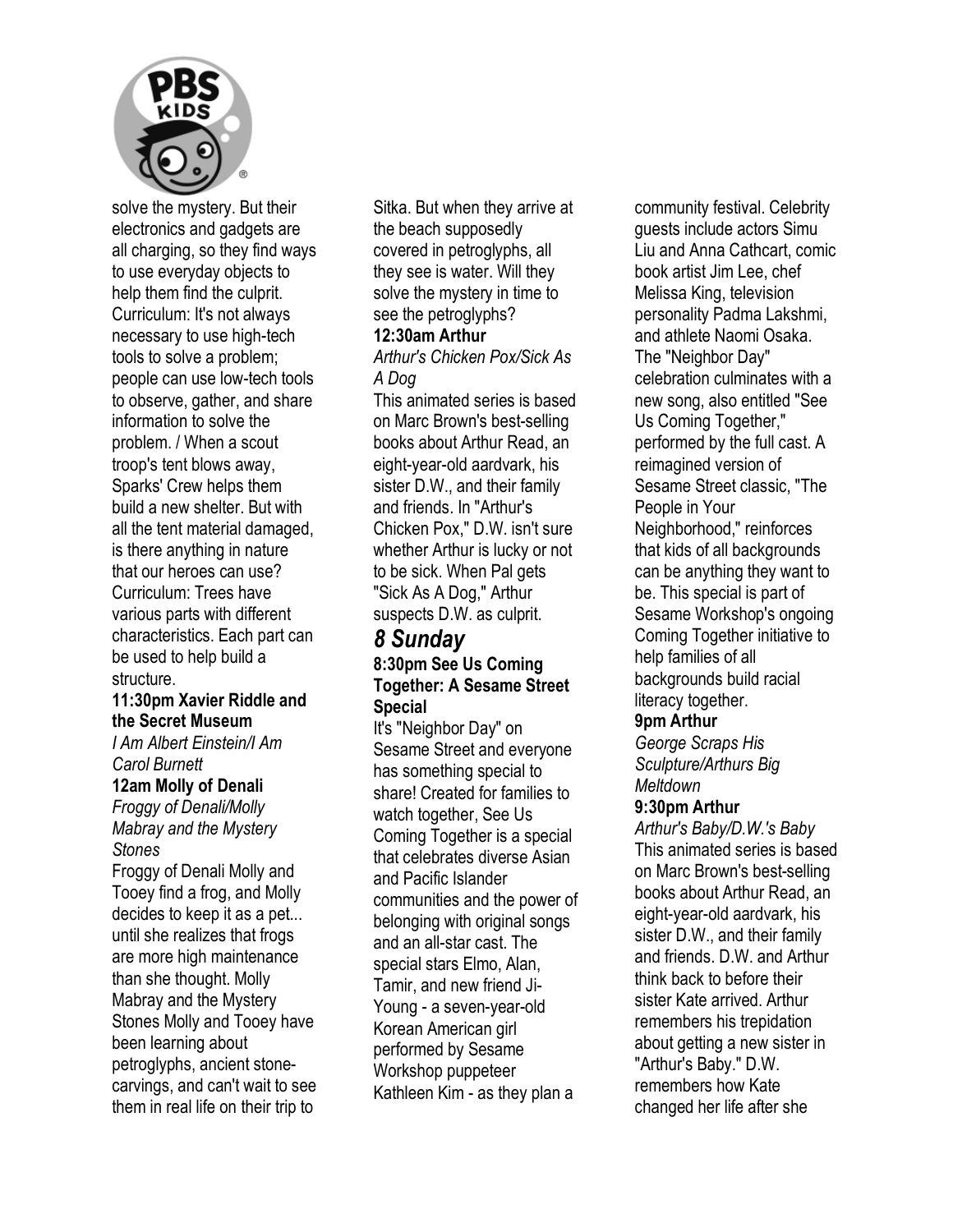

arrived in "D.W.'s Baby." **10pm Cyberchase**  *Living In Disharmony*  **10:30pm WordGirl**  *Road Rage, Anger, and Fury/By Jove, You've Wrecked My Robots!*  ROAD RAGE, ANGER, AND FURY - Feeling at the end of her rope and fed up with all of the city's traffic, Lady Redundant Woman creates an army of copies in order to block all of the other cars and get her own carried out of traffic. Can Becky successfully trick her family into believing that a Becky balloon is actually her so that WordGirl can get out into traffic to defeat Lady Redundant Woman? Vocabulary Words: Obstacle, Rant. BY JOVE, YOU'VE WRECKED MY ROBOTS! - With the hopes of exposing WordGirl's true identity, Tobey takes a game about evil robots to Becky's house. When the game turns out to be a real battle between actual robots, Becky must do what she can to save the city and keep WordGirl's true identity a secret. Vocabulary Words: Savvy, Realize. **11pm Hero Elementary**  *Bugging Out / Eager Beavers* 

Sparks' Crew is accidentally shrunk to the size of bugs and have to find their way out of an overgrown, weedy area. They are inspired by the

different abilities of insects and arachnids, and imitate those abilities to try to find their way out. Curriculum: Mimicking how insects and arachnids use their body parts can help humans solve problems. / Sparks' Crew comes to the rescue of Lucita's grandmother when her favorite scenic spot becomes flooded. Our heroes discover that beavers have built a blockage in the river. But why? Curriculum: Living things, such as beavers, can change their environment to meet their needs.

#### **11:30pm Xavier Riddle and the Secret Museum**

*I Am Abraham Lincoln/I Am Jane Jacobs* 

#### **12am Molly of Denali**

*Spring Carnival/Tooey's Hole-I-Day Sweater*  Spring Carnival Auntie Midge loves to emcee Spring Carnival, but a hurt hip takes her out of commission. With a little help from Mr. Patak, Molly and Tooey build a special way for her to get around in the snow. Tooey's Hole-i-day Sweater Tooey's finally outgrown an ugly, hand-me-down Christmas sweater knit by his Grandma Elizabeth. All is well until Luka accidentally takes a bite and leaves a gaping hole in the front. Can Molly and Tooey fix it before Grandma arrives for the holidays?

#### **12:30am Arthur**

*Arthur's Baby/D.W.'s Baby*  This animated series is based on Marc Brown's best-selling books about Arthur Read, an eight-year-old aardvark, his sister D.W., and their family and friends. D.W. and Arthur think back to before their sister Kate arrived. Arthur remembers his trepidation about getting a new sister in "Arthur's Baby." D.W. remembers how Kate changed her life after she arrived in "D.W.'s Baby."

#### *9 Monday*  **8pm Odd Squad**

*16-And-A-Half Blocks/Follow The Leader* 

16-and-a-Half Blocks - The Mobile Unit must bring a villain to The Big O's safe house. Curriculum: Mapping. Follow the Leader - The Mobile Unit goes undercover as villains to try and stop The Shadow. Curriculum: Deductive Reasoning.

#### **8:30pm Odd Squad**

*Trading Places/Bad Lemonade* 

Trading Places - A villain uses one of Oscar's gadgets to cause destruction around town, which eventually leads to Olive getting kicked off the squad. Curriculum: Numbers and counting; understanding place value. Bad Lemonade - Olive and Otto are called in to help when Polly Graph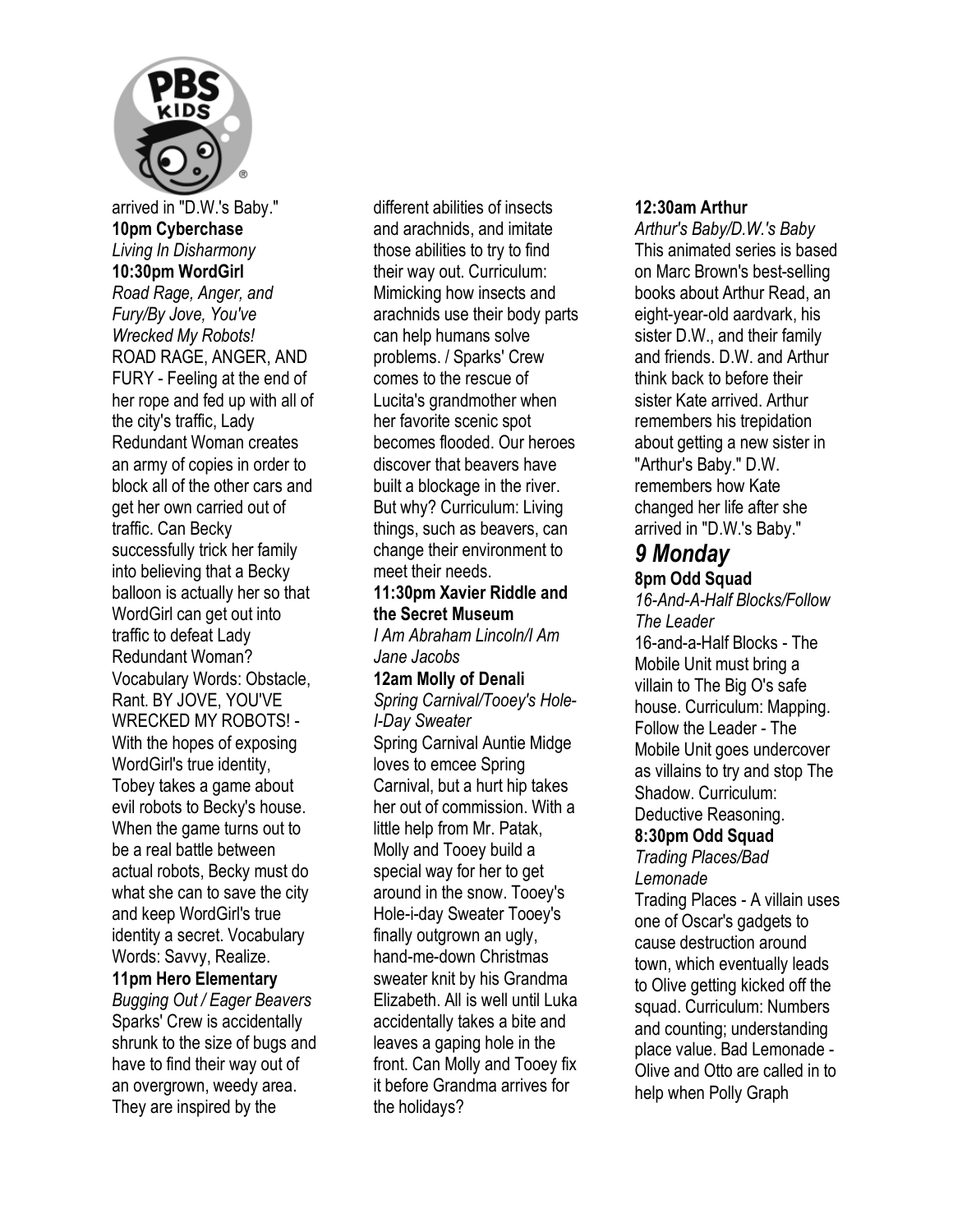

mysteriously quits her lemonade stand. Curriculum: Data collection and analysis: creating and interpreting bar graphs and pictographs **9pm Arthur**  *Muffy Misses Out/Arthur Takes A Stand* 

Muffy worries that her friends don't need her anymore when they plan a successful bake sale without her. Arthur thinks Mrs. MacGrady is being treated unfairly, so - with some guidance from special guest Congressman John Lewis - he decides the best way to take a stand is to take a seat.

#### **9:30pm Arthur**

#### *Water and the Brain/Arthur The Unfunny*

Is the Brain a snob? That seems to be the only explanation for why he won't go to Waterworld with the rest of his friends. Arthur tries to discover what's really bugging the Brain. In the second story, Arthur's a notorious jokekiller. But when he's scheduled to perform as a carnival clown, Arthur decides he'll learn how to make people laugh --or else!

#### **10pm Cyberchase**

*Mother's Day* 

Special Holiday Episode!" It's Mother's Day in cyberspace and Hacker is determined to ruin it for everyone, especially Motherboard, by derailing the train that picks up the rare

and colorful Madre Bonitas. This beautiful flower symbolizes Mother's Day, and it must be harvested on this one day only. It's a race against time, as the kids and Digit try to repair the breaks in the line and save Mother's Day. The Big Idea: Use a decimal point to join tenths with whole numbers and you have a decimal system you can use to easily record, compare and combine whole numbers with fractions. Math Topic: Decimals; NCTM Links: Number and **Operations** 

#### **10:30pm Pinkalicious & Peterrific**  *Don't Wake*

#### *Norman/Pinkasaurus*  Norman's even crankier than usual. Perhaps it's because he hasn't had his "Big Sleep" in 100 years! Pinkalicious and Peter get lessons on acting like gnomes so they can guard the garden as he sleeps. But being a gnome isn't as easy as it looks. / While enjoying a day at the beach, Rafael's dog Rusty digs up a pink bone! What animal could it belong to? Pinkalicious, Peter and Rafael use their imaginations to try to figure that out what.

#### **11pm Pinkalicious & Peterrific**

*School Rules/Scooterboy*  When Pinkalicious brings her pet unicorn, Goldie, to school, she discovers that even imaginary unicorns have to follow the rules. Peter is ready to save the day as Scooterboy, superhero extraordinaire! But he can't find anyone who needs rescuing. Maybe his sidekick, Twirl-a-whirl Girl, can help. **11:30pm Elinor Wonders** 

#### **Why**

*A Moth Mystery/Just Peachy*  **12am Donkey Hodie**  *Squibbit/Teamwork Challenge*  **12:30am Daniel Tiger's** 

## **Neighborhood**

*Daniels Tiger Twirl/You Can Play Your Own Way*  Daniels Tiger Twirl - At the Neighborhood Carnival, Miss Elaina shows off her cartwheel trick, but when Daniel tries, he can't do a cartwheel like the one Miss Elaina did. Dad Tiger teaches Daniel that he can do a trick his own way, the Daniel way! You Can Play Your Own Way - Daniel is playing school with Miss Elaina and Jodi, but Miss Elaina gets upset when Jodi keeps copying everything she does. The friends help Jodi realize that she has great ideas of her own, and that she should play her own way.

## *10 Tuesday*

## **8pm Odd Squad**

*Music of Sound*  Music of Sound - The Mobile Unit must convince Soundcheck to get back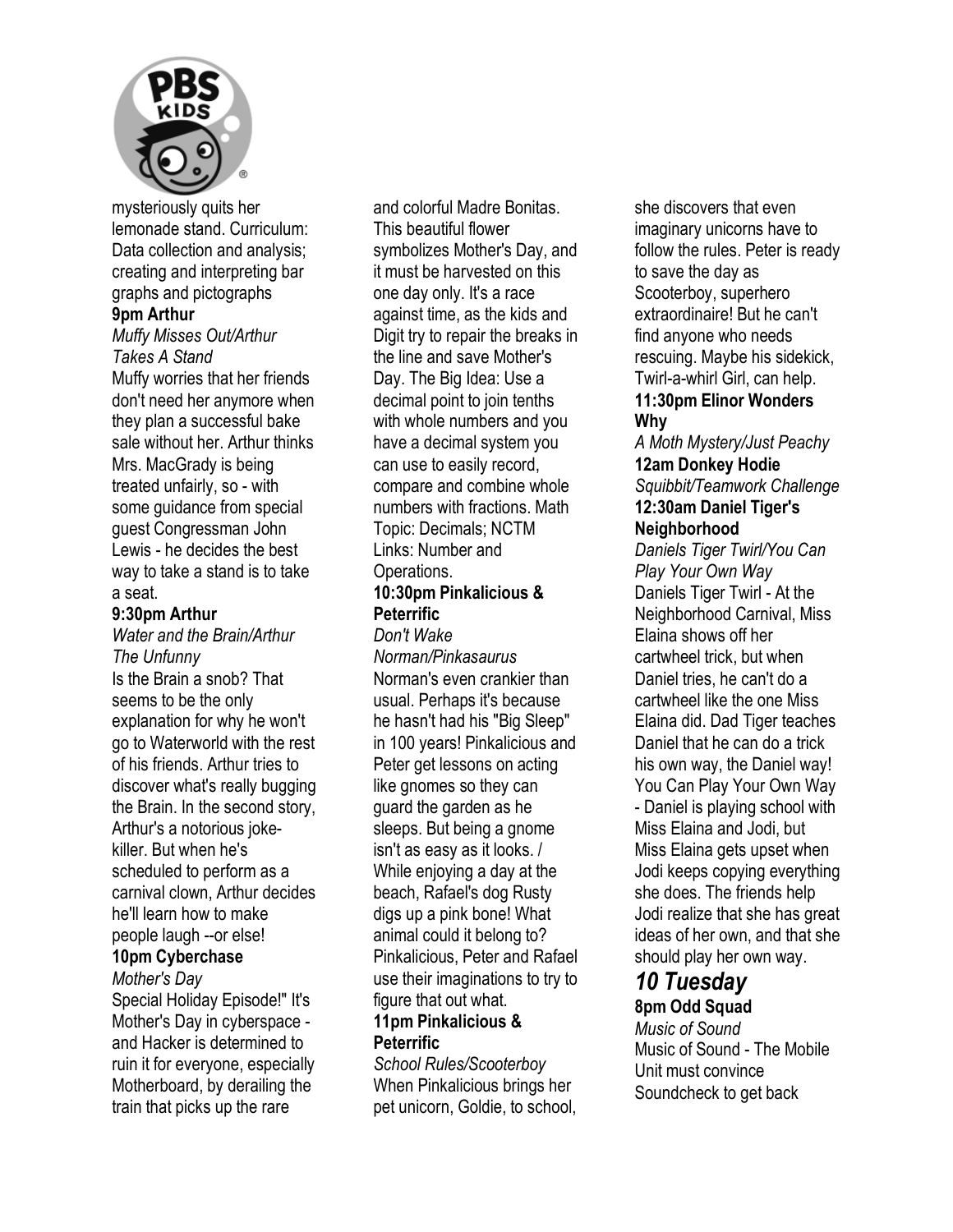

together again. Curriculum: Venn Diagrams, Sound. **8:30pm Odd Squad**  *Robert Plant/Game Time*  Robert Plant - Olive and Otto must find a way to stop Obfusco's plant from taking over headquarters. Curriculum: Geometry and spatial sense; understand that maps provide information about direction and distance. Game Time - When Otto gets trapped inside a video game it's up to Olive to rescue him. Curriculum: Measurement; identify value of coins and combinations to make a dollar.

#### **9pm Arthur**

#### *Take A Hike, Molly/Slink's Special Talent*

When the Tough Customers go on hike in the woods, Molly makes a few mistakes and has to apologize...but she refuses to! When Rattles takes over Slink's paper route, Slink is determined to prove himself and earn his job back.

#### **9:30pm Arthur**

*Arthur's Faraway Friend/Arthur and the Square Dance* 

Arthur gets some bad news -- Buster is leaving town to live with his Dad for a while. Is this the end of their friendship? In part two, does Francine have a crush on Arthur? That's what Binky thinks -- and soon even Arthur thinks it, too. Can Arthur manage to avoid Francine - for the rest of his life? **10pm Cyberchase**  *Plantasaurus!* 

It's going to be a very special night in Cyberspace for Matt, Inez and Jackie. To show her appreciation for all they've done for her (and Cyberspace), Motherboard has invited the kids to have a slumber party with Digit in the newly refurbished and repainted Control Central! But a case of sneezes, itchy eyes and scratchy throats threatens to put a damper on the slumber fun. And to make matters worse, Hacker has his own surprises for Motherboard that night. Inspired by a B-Monster movie, Hacker makes his own Plantasaurus to finally get the best of Motherboard and take over Cyberspace. Can the kids get to the bottom of the problems inside Control Central before the problems outside come to their front door? It's going to be a very special night in Cyberspace for Matt, Inez and Jackie. To show her appreciation for all they've done for her (and Cyberspace), Motherboard has invited the kids to have a slumber party with Digit in the newly refurbished and repainted Control Central! But a case of sneezes, itchy eyes and scratchy throats

threatens to put a damper on the slumber fun. And to make matters worse, Hacker has his own surprises for Motherboard that night. Inspired by a B-Monster movie, Hacker makes his own Plantasaurus to finally get the best of Motherboard and take over Cyberspace. Can the kids get to the bottom of the problems inside Control Central before the problems outside come to their front door?

#### **10:30pm Pinkalicious & Peterrific**

*Pink Or Treat/Berry Scary*  A huge storm has knocked out Pinkville's power lines just days before Halloween! It looks like the holiday will be canceled -- that is unless Pink-a-girl and Pirate Peter can find a way to save the day! / Pinkalicious, Peter, Rafael and Frida are off to collect berries for their homemade smoothies, but when they arrive at the community garden, they find birds have eaten almost all the berries! To keep the birds away, the kids build a scarecrow - but will it be scary enough?

#### **11pm Pinkalicious & Peterrific**

*Sidewalk Art/Gnome at Home*  While drawing with chalk, Pinkalicious starts to tell her friends an epic story about Puddles the poodle and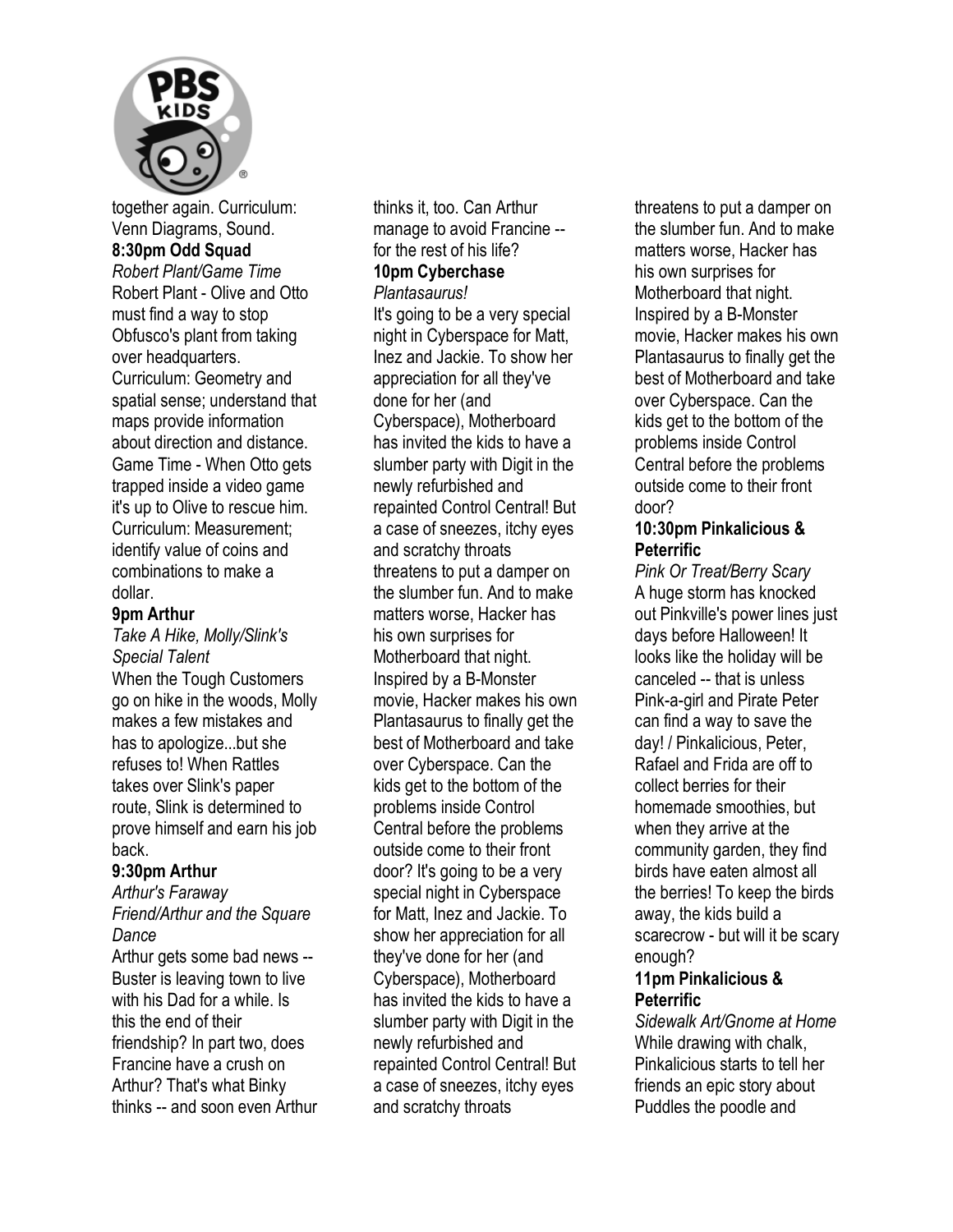

Splish-Splash the cat. Soon everyone gets in on the fun and helps to bring the chalk drawings to life! Does Pinkville have enough sidewalk for their amazing story? / It's wintertime in Pinkville and snow has covered the Pinkerton garden which means Norman the Gnome has nothing to guard! So Pinkalicious and Peter invite him to watch over the plants inside their home. But they soon learn, indoor gnomes can get pretty loud, even in the middle of the night!

#### **11:30pm Elinor Wonders Why**

#### *Butterfly Babies/Elinor's Circus*

Butterfly Babies - The kids are observing butterflies and caterpillars when they realize that they've never seen a baby butterfly. How can this be?! They decide that they just need more observations and head off to investigate, but they still don't find any baby butterflies. They do come across many caterpillars, though, and to their surprise, they witness the metamorphosis occur from caterpillar to chrysalis, then from chrysalis to butterfly. Then, they realize a caterpillar IS a baby butterfly. Amazing! Elinor's Circus - Elinor, Ari and Olive decide to put on a circus for all their

friends. They each have acts that involve balancing, but unfortunately, they're not great at it. They seek out some tips from their friend, Siggy the squirrel, who is great at balancing. Siggy explains that a tail like his can help you balance, but extending your body or using long poles will help, too. Bravo, the show is saved!

## **12am Donkey Hodie**

*Best Friends Day/Silly Sticky Situation* 

#### **12:30am Daniel Tiger's Neighborhood**

*Katerina's Costume/Dress Up Day* 

Katerina's Costume: Daniel and Katerina are at Miss Elaina's Museum-Go-Round to make their costumes for Dress Up Day. While Daniel and Miss Elaina know exactly what they want to be, Katerina is having a harder time deciding on just the right costume. Eventually she comes up with a very clever idea! Dress Up Day: It's Dress Up Day in the Neighborhood of Make-Believe and it's time for the annual main street parade! The children visit all the stores, showing off their fancy costumes and receiving different stickers from their neighbors.

## *11 Wednesday*  **8pm Odd Squad**

*Odd In 60 Seconds/Villain* 

#### *Networking*

Odd in 60 Seconds - The Mobile Unit is called to Odd Squad's top-secret security facility. Curriculum: Time - One Minute. Villain Networking - The Shadow tries to convince villains to join her Villain Network. Curriculum: Line Graphs.

#### **8:30pm Odd Squad**  *O Games*

O Games - In this half-hour episode, Odd Squad agents compete in Olympic style games to determine who gets to be Ms. O for the day. Curriculum: Algebraic thinking; skip counting by 2s, 5s and 10s.

#### **9pm Arthur**

*The Great Macgrady, Parts 1 & 2* 

#### **9:30pm Arthur**

*Grandma Thora Appreciation Day/Fern's Slumber Party*  Arthur and D.W. are planning a surprise party for Grandma Thora. But somehow, in the midst of all the party-planning mayhem, one teeny detail gets forgotten -- the guest of honor! In the second story, shy Fern hosts a slumber party. Her guests are sure it will be boring, but when disaster strikes, Fern's special talents save the day. Or, in this case, the night. **10pm Cyberchase**  *A Reboot Eve to Remember*  It's that time of the year again:

Reboot Day - when all of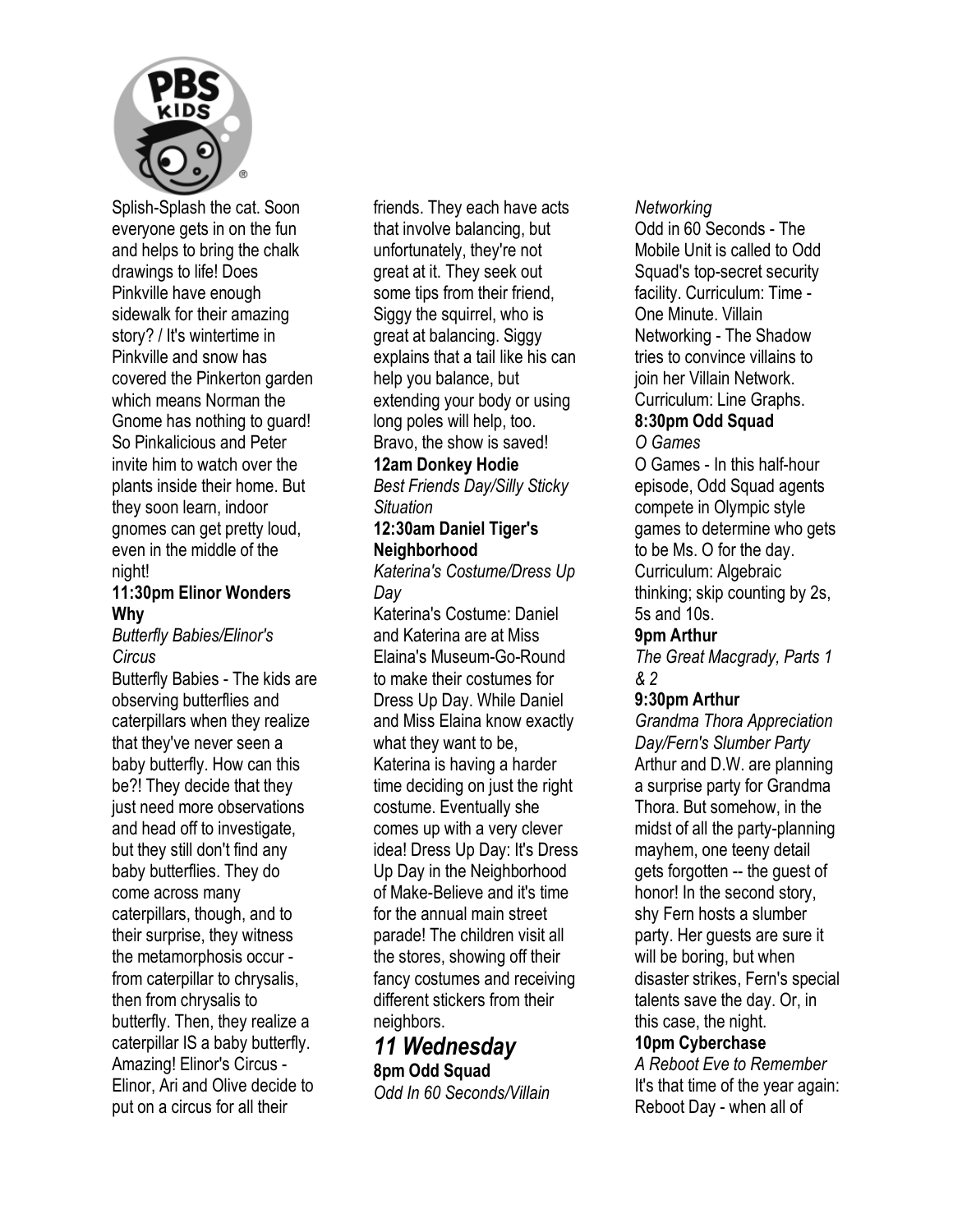

cyberspace celebrates a fresh start and all the bots make Reboot resolutions! It's Delete's favorite holiday, but Hacker is having none of it; he's in a foul mood because he's low on energy. Fortunately for him, the little windy town of Bottowa has a powerful energy source that'll put new pep in his step. Unfortunately for the Bottowans, this power source is what raises the big ball at the stroke of midnight on Reboot Eve (like dropping the big ball in Times Square, but in reverse), and their celebration is being broadcast live across Cyberspace! When Hacker steals the energy source, Delete is so upset that he decides to stay behind and join forces with the CyberSquad, who have come to help the poor little town from Virtual World-wide humiliation. To do this, they'll try to harness the natural power of the wind and build a giant windmill. But will they be able to finish it all by the stroke of midnight? And will Delete decide to stay in Bottawa forever? **10:30pm Pinkalicious & Peterrific** 

*Pink Love/Duocorn*  It's Valentine's Day in Pinkville! Pinkalicious can't wait to show her classmates just how much she loves them by making homemade collage

Valentines out of their favorite things. But when the Valentines are accidentally destroyed, Pinkalicious needs to come up with a creative solution - fast! / Pinkalicious and her unicorn friend Goldilicious compete in an imaginary race - the Great Unicorn Challenge! Peter really wants to play, but he doesn't have a unicorn to ride, until he conjures up his very own - a duocorn. Interstitial: Kids meet mixed media artist Chanel Thervill and use materials to create collages. **11pm Pinkalicious &** 

## **Peterrific**

#### *Petercadabra/Sleepless In Pinkville*

"Petercadabra" Peter is determined to become a great magician after finding Daddy's book of magic tricks. And with a fancy hat, a wand, and a little bit of magic, Peter is well on his way to becoming "The Great Peterini." Curriculum: (Theater) Use costumes props and your imagination to take on a persona. "Sleepless in Pinkville" Pinkalicious and Peter have to get up early for a very special sunrise, but are too excited to sleep. Perhaps Goldie the unicorn can help them finally get some shuteye? Curriculum: (Theater) Experiment with the imagination and creative movement as a way to release energy and play

together. **11:30pm Elinor Wonders Why**  *A Garden for All/Band of Explorers*  **12am Donkey Hodie**  *Royal Sandcastle Builders/Bobski Bounce*  **12:30am Daniel Tiger's Neighborhood**  *Daniel Does Gymnastics/The Big Slide*  Daniel Does Gymnastics - When Daniel goes to gymnastics for the first time, he feels a little nervous to join in with his friends. Dad Tiger helps Daniel feel brave by doing the gymnastics movements together and showing him that he can do it all on his own. The Big Slide - Daniel and O the Owl are excited to ride the dinosaur slide at the playground, but when O sees how tall it is, he gets a little scared. Daniel and Mom Tiger help O feel brave, and he goes down the slide he loves it so much he even goes down again!

#### *12 Thursday*  **8pm Odd Squad**

## *Mr. Unpredictable/Down The Tubes*

Mr. Unpredictable - A new villain named Mr. Unpredictable challenges the Mobile Unit. Curriculum: Number Patterns. Down the Tubes - The Odd Squad tube system has mysteriously been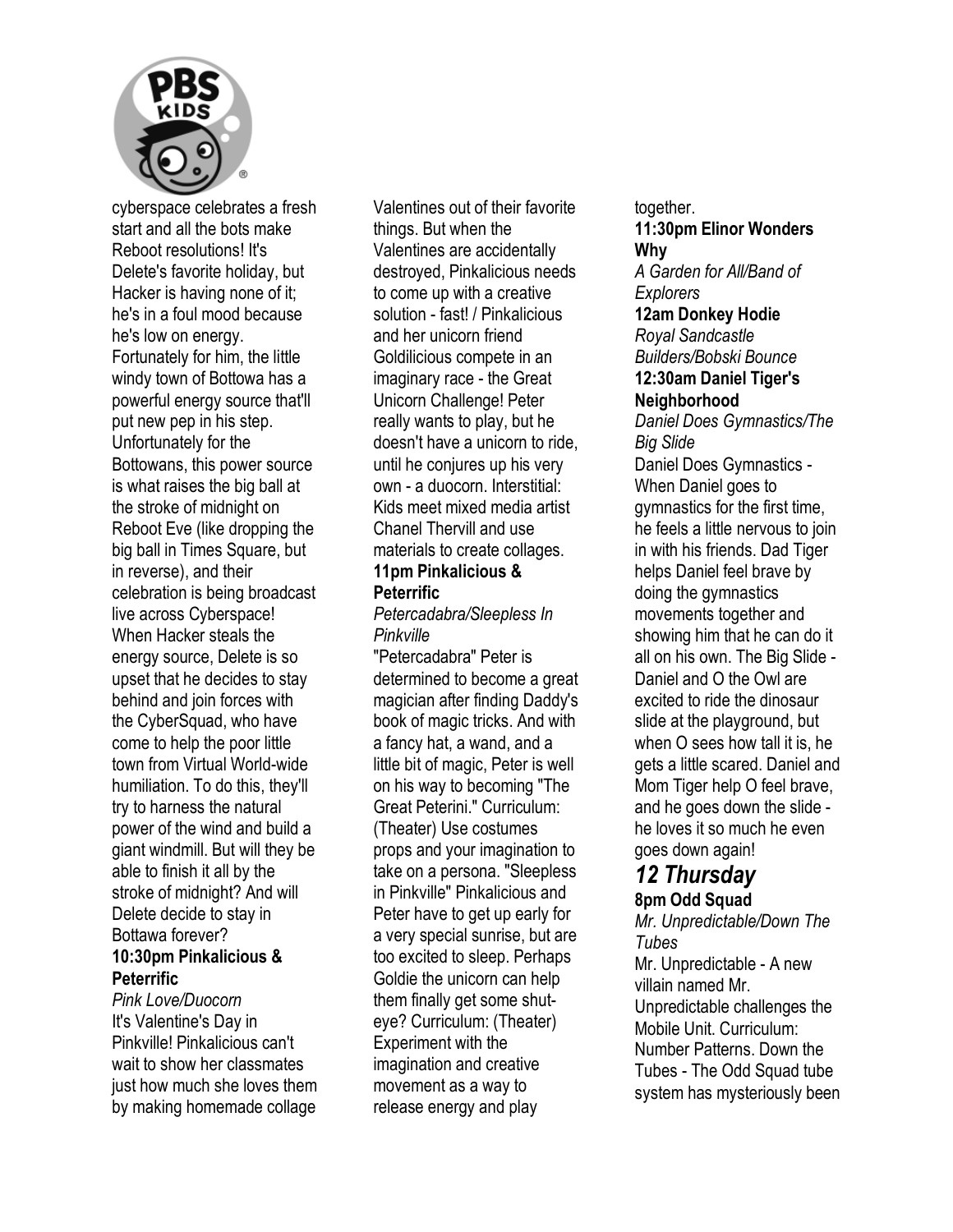

shut down. Curriculum: Addition Combos of 10. **8:30pm Odd Squad**  *End of the Road*  End of the Road - The Mobile Unit heads to Australia to stop The Shadow from causing world-wide oddness. Curriculum: Patterns and Coordinate Mapping.

#### **9pm Arthur**

*Arthur Vs. The Very Mean Crossing Guard/D.W.'s Very Bad Mood* 

There's a new crossing guard who isn't just mean, he's out of control! He charges \$10 to cross the street, and sends his goons after those who don't pay. In the second story, D.W. is making Arthur's life miserable. Francine decides she'd better find the key to D.W.'s cranky behavior before Arthur loses his mind.

#### **9:30pm Arthur**

*D.W.'s Deer Friend/Buster Hits The Books* 

The Reads go on a camping trip, and D.W. wants to bring a little bit of nature back home -- a rather large deer named Walter! In the second story, Buster has gotten through school without reading a book. But now he's got just one week to finish a whole book -- with chapters! -- and write about it. **10pm Cyberchase**  *Team Spirit* 

Interest is lagging in the annual Mount Olympus

Games, attendance is sagging, and Zeus is not happy. How can he restore the spirit of competition? With lightning bolt speed, he pits Team Motherboard, coached by Digit, against Team Hacker, coached by Wicked, The teams have to compete in the Triadditon, a relay-type race made up of an obstacle course, a swim race, and a foot race where each competitor does one event and tags their teammate to do the next. Bragging rights and hero worship go to the winners. But Wicked and Digit have their hands full when Hacker and Matt both insist on running the final event so that they can claim Zeus's glory. How can the kids convince Matt to let go of his personal pride - and rivalry with Slider who subs for the injured Jackie-for the good of the team?

#### **10:30pm Pinkalicious & Peterrific**

*Fashion Fun/Welcome Pinka Bear* 

Jasmine, Lila and Pinkalicious are inspired by fashion designs to create their own, unique outfits! But when Pinkalicious' design comes apart at the seams, she learns that with a little innovation, she can create an even more pinkaperfect dress! / A baby pinka bear has been born at Pinkville

Zoo! Pinkalicious, Peter and friends bring home-made baby gifts to the new arrival, who turns out to be a shy little cub. Pinkalicous learns that with a little patience - and some sweet singing - the baby pinka bear is ready to say hello!

#### **11pm Pinkalicious & Peterrific**

*Spoon Sounds/Robotta The Artiste* 

"Spoon Sounds" Pinkalicious sets out to collect all the spoons in Pinkville to create a one-of-a-kind giant wind chime! Sounds like a pinkamazing plan, right? Curriculum: (Music / Visual Arts) Making wind chimes with spoons. "Robotta the Artiste" Dame Nostrella invites Pinkalicious to create one hundred line drawings for a new exhibit at the art museum. There is no humanly way Pinkalicious can make all those paintings in time. Pherhaps her robot can help? Curriculum: (Visual Arts) To bring awareness to the beauty of simple shapes in art. Interstitial: Kids meet artist Ken Butler, and explore the playful, interactive musical instruments he creates! **11:30pm Elinor Wonders Why** 

*Olive's Library/Nature Walk*  Olive's Library - It's Olive's birthday party and everyone has given her a book as a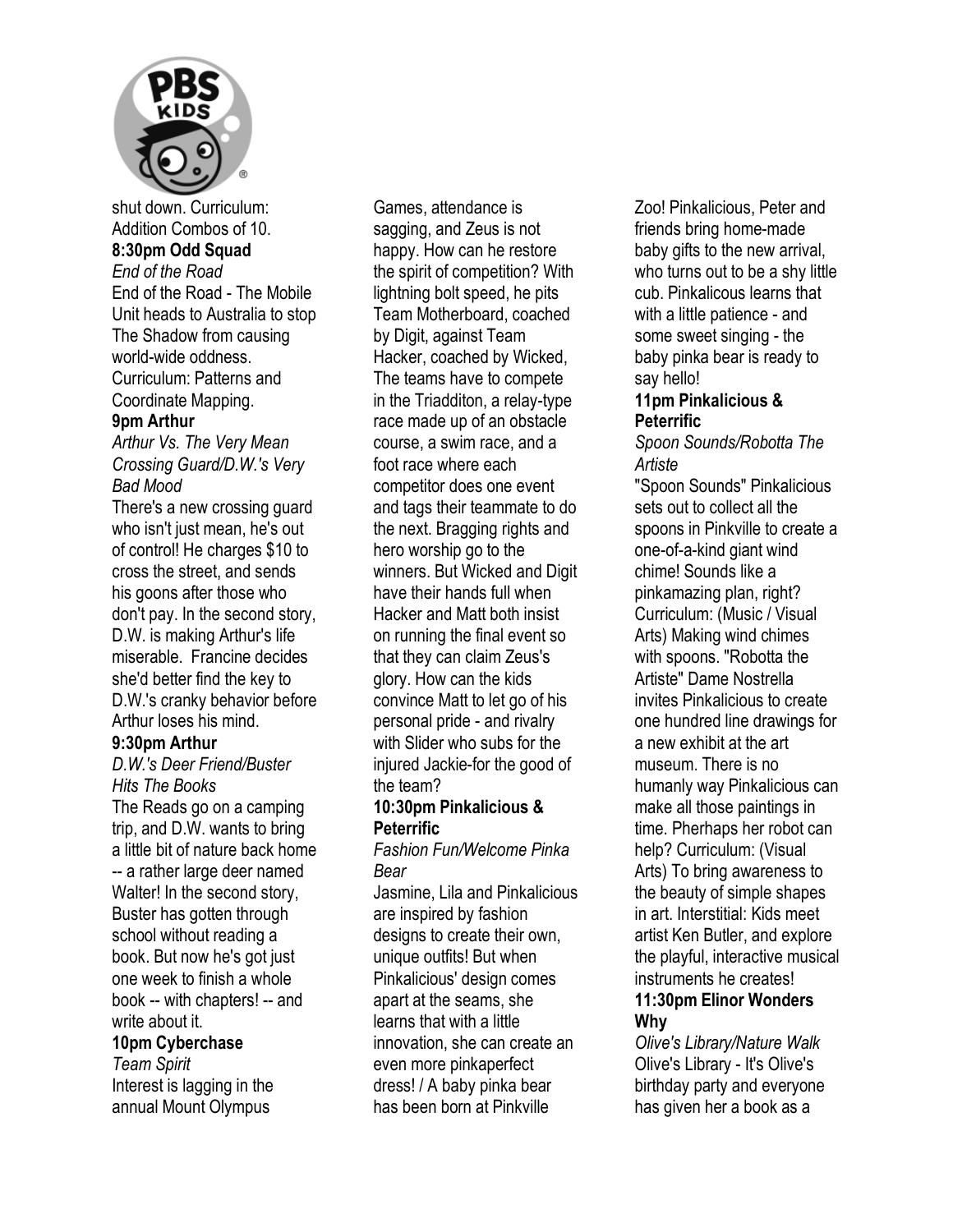

present, which makes Olive very happy. However, when she goes to her room to put them away, Olive finds there's no more room. Her shelf is CRAMMED full of books. What should she do with all these books? While outside playing, the kids observe how ants share food by storing it in a special communal room. Inspired by this, the kids help Olive make a little lending library so she can share her books with everyone in Animal Town! Nature Walk - It's Nature Day at school and Elinor, Olive and Ari have to make a Nature Walk at recess. But, it's a windy day and they run into problems when their arrow signs keep blowing over, confusing their classmates and causing them to get turned around on the nature path. Fortunately, the three kids learn how to improve their signs by copying an idea from the trees: underground roots! The kids bury the bottom part of their arrow signs, just like a tree, which works perfectly. **12am Donkey Hodie** 

*Mooing Moon Moths/Stop and Think* 

#### **12:30am Daniel Tiger's Neighborhood**

*Daniels Blueberry Paws/Wow at the Library*  Daniels Blueberry Paws - Daniel Tiger gets a special treat from Prince Tuesday's

fruity ice treat cart, but when he's distracted by the other flavors, his ice starts to melt. Mom Tiger teaches Daniel to enjoy the "wow" - his blueberry ice - before it's gone. Wow at the Library - Daniel and O the Owl are enjoying a pop-up story at the library with Uncle X when O flutters off to find more books to read. X teaches O to enjoy the book they're already reading - the "wow" that's happening right now.

## *13 Friday*

**8pm Nature Cat** 

*The Leaf Fairy/Midge Over Troubled Water*  **8:30pm Nature Cat** 

*The Nature Nap Dilemma/Captain Nature Cat's Wild River Adventure* 

#### **9pm Nature Cat**

*Nature Dance Party/Bad Dog Bart Jr.* 

#### **9:30pm Arthur**

*D.W.S New Best Friend/Freaky Tuesday* 

## **10pm Cyberchase**

*Hacker's Bright Idea*  **10:30pm Pinkalicious &** 

## **Peterrific**

*Butterfly Garden Party/Animal Dance* 

Butterfly Garden Party: When Pinkalicious and Peter see a rare Pink Empress Butterfly, they are inspired to build a butterfly garden to attract more! Curriculum: (Theater) Imitate a butterfly using

movements and a simple costume; (STEAM) Create a habitat to attract butterflies. Animal Dance: Everyone in dance class has to give a performance inspired by their favorite animal. For Pinkalicious, the perfect animal to dance like is a Rooster-Cat-A-Roo. Now all she needs to do is convince her class that this animal actually exists. Curriculum: (Dance) Imitate movements made by animals. Interstitial: Kids learn about symmetry as they fold, cut, and paint paper to create butterfly art.

#### **11pm Pinkalicious & Peterrific**

*Dream Salon/The Duck Stops Here* 

At the Dream Salon, Pinkalicious gets the hair style of her dreams, which turns out not to be so dreamy after all. Peter is excited when a pink duckling mistakes him as its Ducky Daddy, but he and Pinkalicious soon learn that having a duckling follow them around is not all it's quacked up to be.

#### **11:30pm Elinor Wonders Why**

*Mz. Mole's Glasses/Elinor Stops The Squish*  Ms. Mole's Glasses - When Ms. Mole forgets her glasses at school, Elinor and her friends follow her to return them. Ms. Mole can't see anything without her glasses!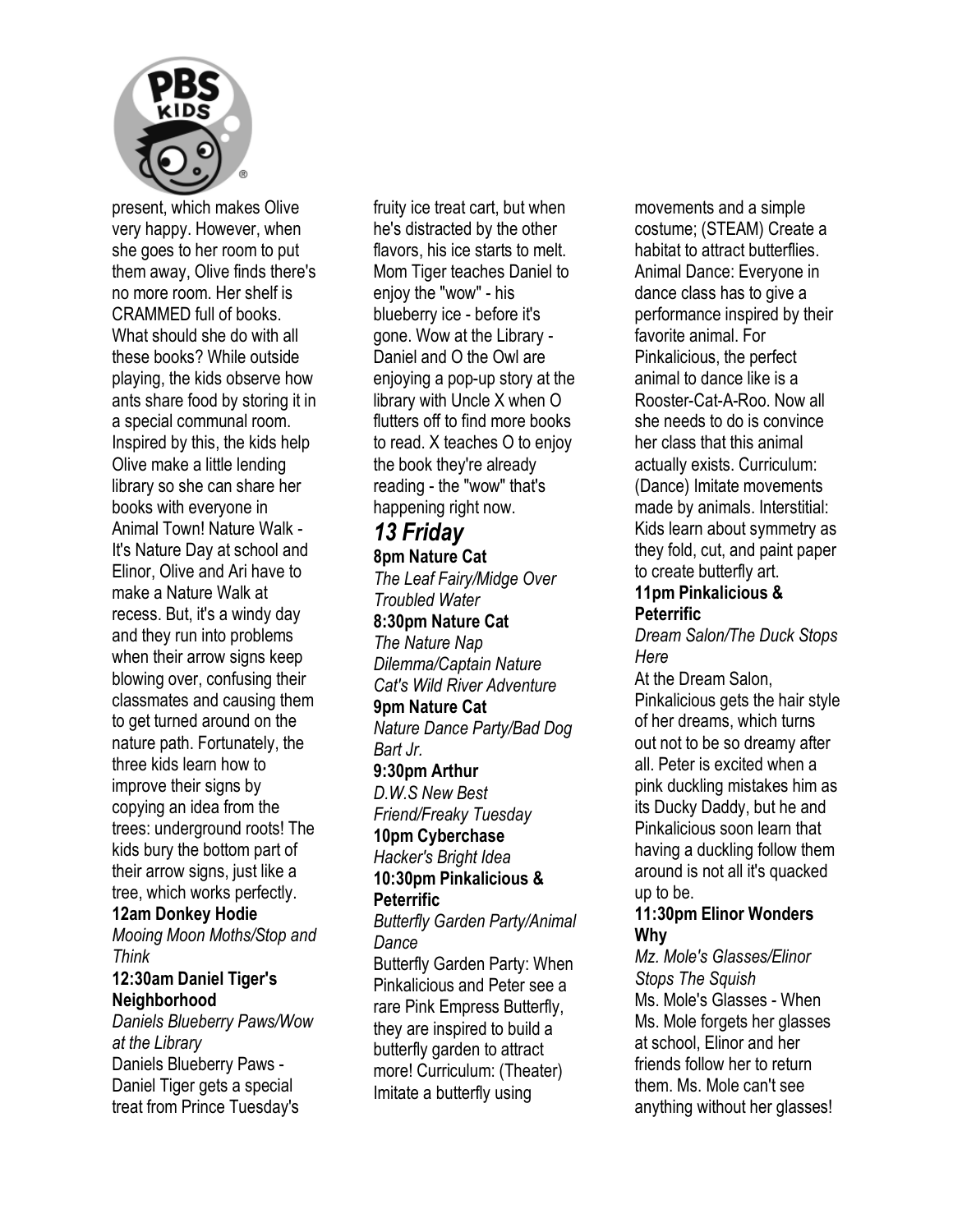

The kids travel throughout Animal Town, just missing Ms. Mole at every turn. During their travels, the kids realize Ms. Mole has been shopping and getting around using different senses. By the time they finally reach Ms. Mole and return her glasses, she's got all her shopping done without them. Cool! Elinor Stops the Squish - Elinor and her friends want to bring Ms. Mole a cupcake for her birthday, but they're worried it will get squished on the way to school. The kids find inspiration in nature when they observe how different animals/creatures stay safe using their shells as a defense mechanism. Elinor, Ari and Olive use this idea as inspiration to make a shell around the cupcake using a hard coconut. Because of the kids' hard work and ingenuity, the cupcake makes it all the way to school without being squished, just in time for Ms. Mole to enjoy her present. Yum!

#### **12am Donkey Hodie**  *A Big Favor for Grampy/A Fair Way to Bounce*  **12:30am Daniel Tiger's Neighborhood**

*Jodi's Mama Travels for Work/The Tiger Family Babysits*  Jodi's Mama Travels for Work - Daniel's neighbor Jodi is sad when her mama leaves for a

work trip until Daniel helps Jodi feel better by reminding her that grown-ups come back. The Tiger Family Babysits - Teddy and Leo Platypus get upset when their Nana leaves for the market. Daniel and Mom Tiger help them feel better by playing with them and reminding them that their Nana will come back. And after three days away, Dr. Plat returns, too!

## *14 Saturday*

**8pm Nature Cat**  *The Leaf Fairy/Midge Over Troubled Water*  **8:30pm Nature Cat**  *The Nature Nap* 

*Dilemma/Captain Nature Cat's Wild River Adventure* 

#### **9pm Nature Cat**

*Nature Dance Party/Bad Dog Bart Jr.* 

#### **9:30pm Arthur**

*The Great Macgrady, Parts 1 & 2* 

#### **10pm Cyberchase**

*A Seedy Business*  The citizens of Factoria have been put back to work at a toy factory where they get free meals. The problem? The benefactor is none other than Hacker, and the meals all come from vending machines. The CyberSquad and their new friend--a little Factorian girl named Zoreen--suspect Hacker is up to no good, and they discover he's not making toys, but spy planes! To get

the Factorians out of Hacker's clutches, the CyberSquad must show them how to grow their own food. Can they put Hacker out of business for good? Big idea: Delicious, healthful vegetables don't just come from the store. They grow from seeds - and you can grow (and eat) them yourself! Math concept: Area. **10:30pm WordGirl**  *First One to Win Wins/A Little Bigger WordGirl*  FIRST ONE TO WIN WINS - At the Botsford house, TJ has turned everything into an impossible competition, causing Becky to grow more and more frustrated every time she loses. When the Butcher steals Mrs. Von Hoosinghaus' prize poodle, Becky is eager to suit up as WordGirl and finally claim victory. But is it possible WordGirl might actually lose to the Butcher? Or will she discover that there are more important things than being the winner? Vocabulary Words: Victor, Fume. A LITTLE BIGGER WORDGIRL - Uh oh! WordGirl is captured by Dr. Two-Brains. However, just when Two-Brains is about to shrink WordGirl to the size of a mouse, his plan backfires, and WordGirl becomes bigger, not smaller. Though her bigger size allows her to break free from Two-Brains, she quickly realizes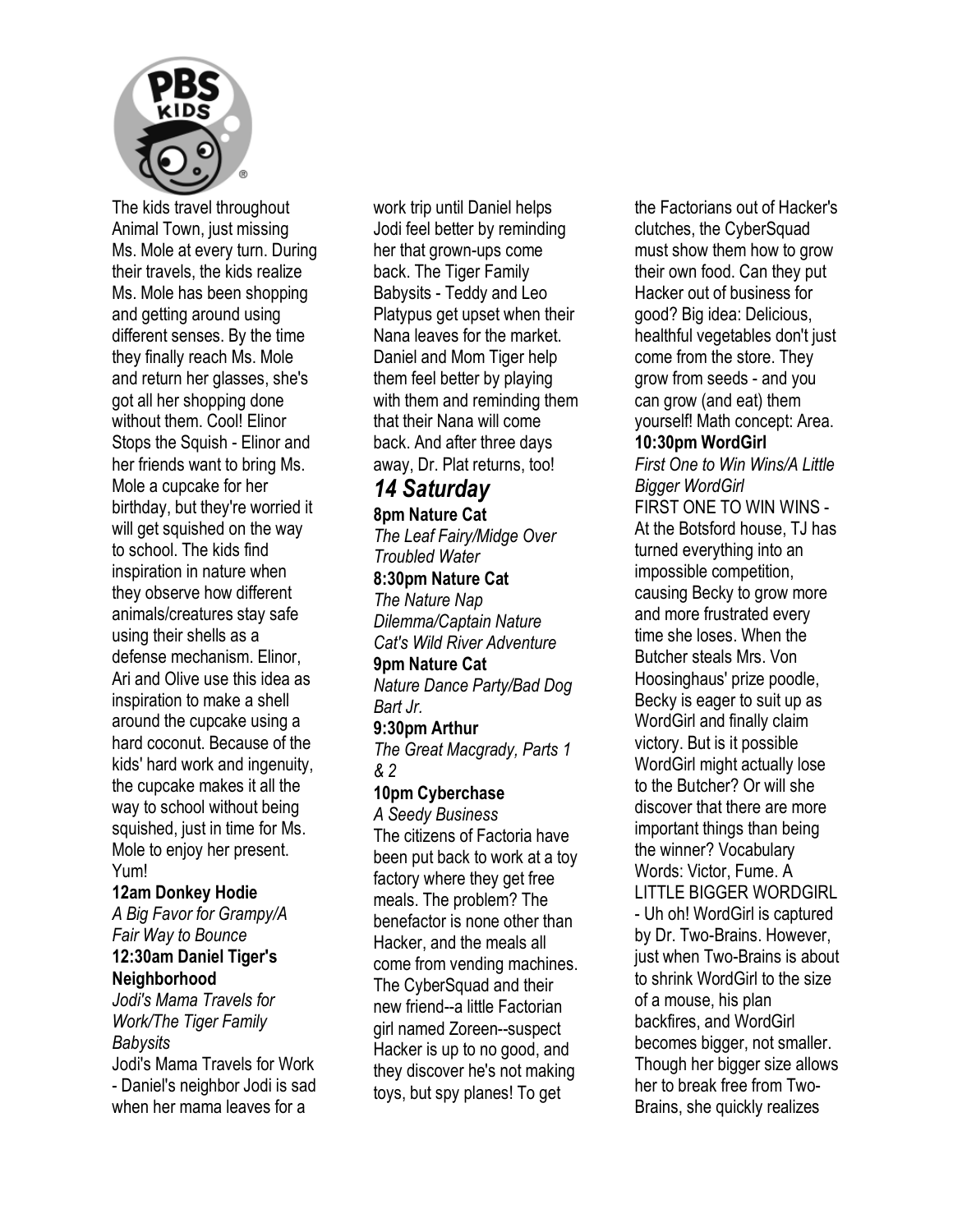

that she can no longer control her super powers. Does this mean Two-Brains can finally take control of the city, and WordGirl is helpless to stop him? Vocabulary Words:

Elongate, Adjust. **11pm Hero Elementary**  *Squeak to Me / Team's Song Theme Song*  AJ builds a gadget to help people understand Fur Blur's squeaks. But, the gadget misfires and makes people squeak instead of talk. Sparks' Crew must find ways to communicate information non-verbally in order to locate and reverse the gadget. Curriculum: There are many ways to communicate information including verbally, acting things out, writing, and making noise. / Sparks Crew wants to make their own theme song, but they have no musical instruments. How can they find a way to make sounds of different pitches? Curriculum: The pitch of a sound can be changed when the object changes in size, length, or liquid volume.

#### **11:30pm Xavier Riddle and the Secret Museum**

*I Am Edmund Hillary/I Am Celia Cruz* 

#### **12am Molly of Denali**

*Grandpa's Drum/Have Canoe, Will Paddle*  Molly finds an old photo of Grandpa as a child and is shocked to see him singing and drumming-Grandpa neversings. When Grandpa tells her he lost his songs when he gave his drum away, Molly goes on a mission to find his drum and return his songs to him. / The Qyah Canoers are ready for their first competition. There's just one problem: Molly, Tooey, and Trini don't know how to canoe! Mr. Patak refers them to Connie, but her coaching techniques are rather unusual. Are their chances for triumph doomed? Or does Connie's past hold the key to victory?

#### **12:30am Arthur**

*Arthur's Faraway Friend/Arthur and the Square Dance* 

Arthur gets some bad news -- Buster is leaving town to live with his Dad for a while. Is this the end of their friendship? In part two, does Francine have a crush on Arthur? That's what Binky thinks -- and soon even Arthur thinks it, too. Can Arthur manage to avoid Francine - for the rest of his life?

## *15 Sunday*

**8pm Nature Cat** 

*The Leaf Fairy/Midge Over Troubled Water*  **8:30pm Nature Cat**  *The Nature Nap* 

*Dilemma/Captain Nature Cat's Wild River Adventure*  **9pm Nature Cat** 

*Nature Dance Party/Bad Dog Bart Jr.* 

#### **9:30pm Arthur**

*D.W.'s Deer Friend/Buster Hits The Books*  The Reads go on a camping trip, and D.W. wants to bring a little bit of nature back home -- a rather large deer named Walter! In the second story, Buster has gotten through school without reading a book. But now he's got just one week to finish a whole book -- with chapters! -- and write about it.

#### **10pm Cyberchase**

*Sustainable By Design*  **10:30pm WordGirl** 

*Wordbot/Mount Rush Here*  WORDBOT - In order to get back at WordGirl for destroying his robots, Tobey builds a robot replica of WordGirl named WordBot. When WordBot gets jealous and turns against Tobey, WordGirl and Tobey are forced to team-up in order to defeat WordBot. Vocabulary Words: Devoted, Backfire. MOUNT RUSH HERE - When all the grown-ups suddenly go missing, the kids take full advantage of an adult-free world. But as it starts to take a toll on them, WordGirl discovers that Mr. Big is using yet another mind control device to make all the adults build a tribute in his honor. WordGirl must destroy the machine and rescue the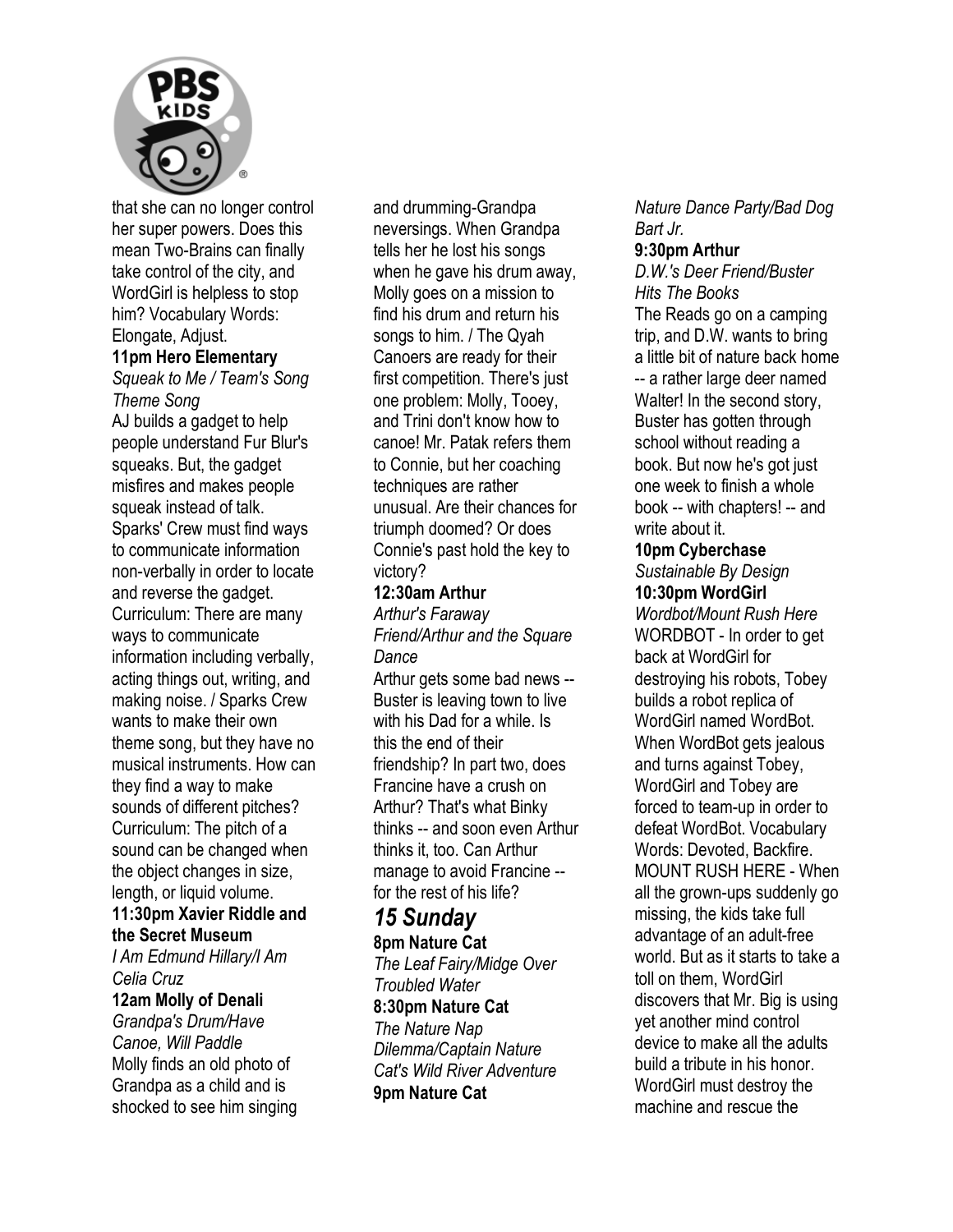

adults, but can she do it without Mr. Big's help? Vocabulary Words: Advantage, Tribute. **11pm Hero Elementary**  *Heroes In Space, Part 1 / Heroes In Space, Part 2*  Sara is excited to celebrate the (full) moon viewing with her hero friends, but they notice that half the moon seems to be 'gone!' / On a mission to find the other half of the moon and save the festival, Sparks' Crew flies to the moon to investigate. Curriculum: Objects can only be seen if light is available to illuminate them, or if they give off their own light. Patterns of the motion of the sun and moon in the sky can be observed, described, and predicted.

#### **11:30pm Xavier Riddle and the Secret Museum**

*I Am Johann Sebastian Bach/I Am Marie Curie*  I am Johann Sebastian Bach Xavier is pumped to once again rock the school talent show with his rendition of Hot Cross Buns on the recorder. Only problem is, he hasn't exactly improved since last year's performance. In fact, he may have gotten worse! How could this happen? And what can he do about it? To the Secret Museum! Xavier and the gang go back in time to meet someone who knew exactly how to rock out to the

max: Johann Sebastian Bach. Joining Bach as he works on his song over and over again, learns all he can about his instrument, and travels miles by foot to watch other musicians play helps Xavier to see there's only one way he can get better on the recorder: he'll have to work hard and practice. Curriculum: "If you want to get better at something, you have to work hard and practice." I am Marie Curie Brad is crestfallen when he shows up for his first meeting of the Butterfly Club, only to find out it's for kids 7 and up. And he's only 6! Does this mean he'll never get to learn more about his beloved butterflies? To the Secret Museum! Brad and the gang travel back in time to meet someone who never let anything stand in her way: Marie Curie. Marie dreams of one day being a scientist, but those dreams seem to shatter when she finds out girls aren't allowed to go to university. How silly! But, Marie doesn't let that stop her; she finds her own secret university where she can learn, then starts up her very own lab and makes an amazing scientific discovery! Marie Curie inspires Brad to follow his dreams no matter what. Curriculum: "Follow your dreams, no matter what." **12am Molly of Denali** 

#### *Berry Itchy Day/Herring Eggs Or Bust*

Tooey has agreed to watch the Trading Post while Molly and her family head to their super-secret-berry-pickingspot, but their trip is cut short by a swarm of pesky mosquitos. If only Molly hadn't accidentally swapped the bug spray for dog perfume! A book in the Trading Post has a recipe for repellent made from wild plants. Can Tooey find it before Molly gets all bitten up? / Molly is thrilled when her cousin Randall calls from Sitka to say he's harvesting herring eggs-her absolute favorite food. Randall invites her to visit, but Mom insists Molly come up with 3 good reasons to make the long trip to Sitka by bush plane.

#### **12:30am Arthur**

*Grandma Thora Appreciation Day/Fern's Slumber Party*  Arthur and D.W. are planning a surprise party for Grandma Thora. But somehow, in the midst of all the party-planning mayhem, one teeny detail gets forgotten -- the guest of honor! In the second story, shy Fern hosts a slumber party. Her guests are sure it will be boring, but when disaster strikes, Fern's special talents save the day. Or, in this case, the night.

*16 Monday*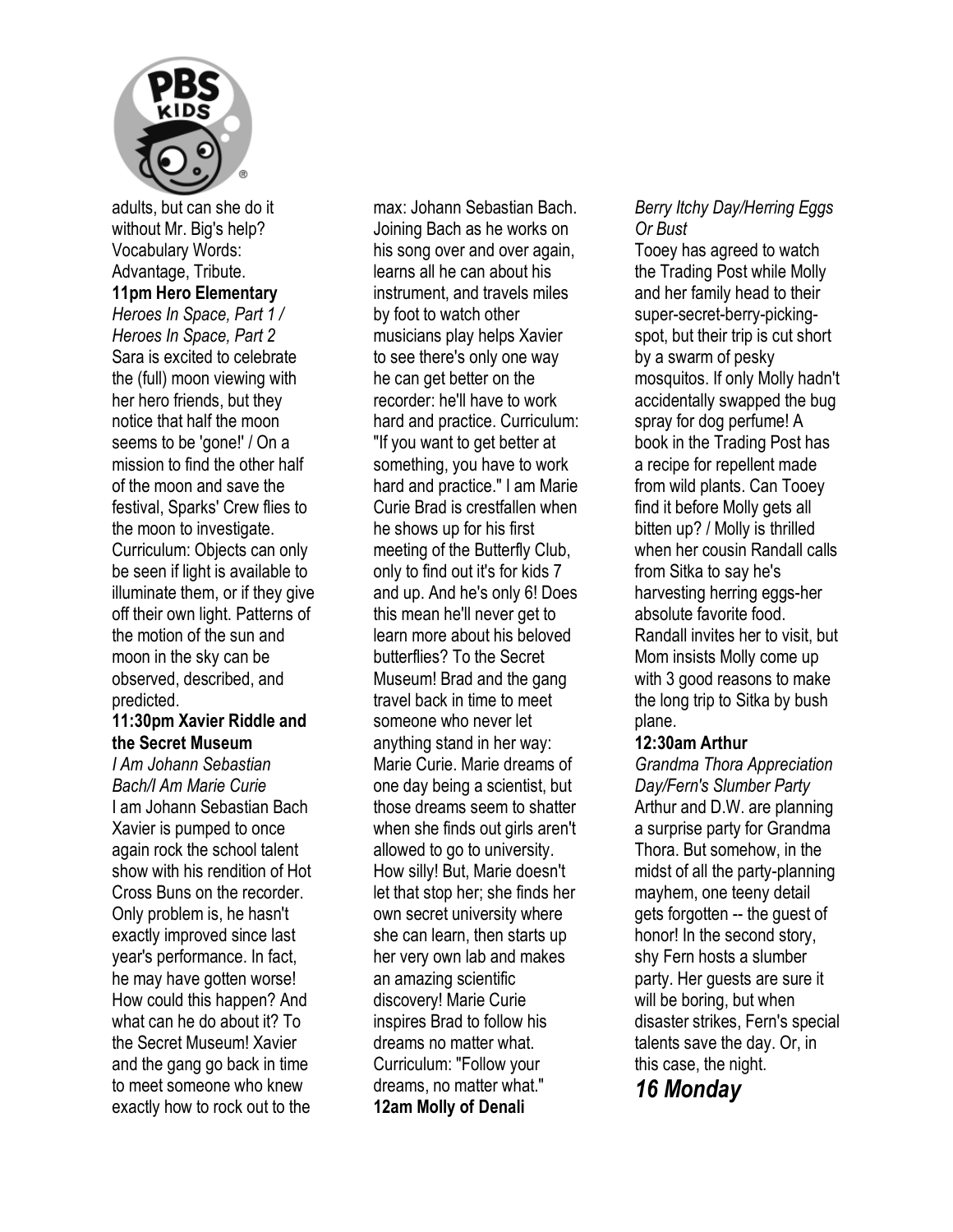

*Rookie Night/Who Let The Doug Out?*  Rookie Night - It's party time for all the new agents at Odd Squad. Curriculum: Temperature: Using a thermometer; Associating different climates/seasons with degrees. Who Let The Doug Out? - Delivery Doug needs help with an egg situation.

#### **8:30pm Odd Squad**

*Trials and Tubulations*  In this half-hour episode, the tube system breaks and Olive and Otto are left stranded in a dangerous forest. Curriculum: Geometry and spatial sense: using a map to identify landmarks and navigate to a location.

#### **9pm Arthur**

*Cents-Less/Buster The Lounge Lizard*  Cents-Less - Mr. Ratburn decides it's time for his class to learn a little about money...or, rather, the lack of it. For the entire weekend, no one in the class can spend a cent. Will the kids survive!? And can't Muffy just use her credit card?? Or will she figure out how to use an actual skill and...barter? Buster the Lounge Lizard - Buster has the brand-new Dark Bunny Dark Buggy, complete with grappling hook and voice commands! But with all its bells and whistles,

the Buggy seems to have a mind of its own and has zoomed its way into the mysterious teacher's lounge, where no student dares to enter. Until...now?

#### **9:30pm Arthur**

*Grandma Thora Appreciation Day/Fern's Slumber Party* 

"--When Muffy tries to bribe the judges at the school science fair, Francine and the Brain plot revenge. But Muffy turns the tables, and the joke, on them. In part two, D.W., a newly-deputized Junior Safety Officer, has a reputation for being a strict enforcer of the rules -- in other words, a tattle tale. How far will she go to make sure everyone is safe and sound?

#### **10pm Cyberchase**

*Watts of Halloween Trouble*  Matt is setting up the farm for his family's annual Halloween Pumpkin Patch Party and he is so excited! All his relatives come for the celebration, and even Grammy will be there this year! Inez and Jackie urge Matt to take a quick break and go into Cyberspace for Haunt-O-Rama at R-Fair City - an amusement park cybersite lit up to the nines for the Halloween holiday. The girls assure Matt he will be back home in plenty of time, and he agrees to go. But all their plans change when Hacker traps the kids on R-Fair City, hacking the portal

system so they can't get back to Earth! (He thought he was keeping them out of Cyberspace for good, but alas, Buzz and Delete botched their task yet again.) Upset that he came to R-Fair City in the first place, Matt is worried about missing his family's party. The kids must find enough energy on R-Fair City to power Digit's old Portal Rebooter and fix the system. With the Halloween celebration in full swing, can they find enough big and small ways to save energy amid the bright lights? And will Matt make it back in time to see Grammy?

#### **10:30pm Pinkalicious & Peterrific**

*Paintbrush Boy and Pencil Girl/Save A Tree*  Paintbrush Boy and Pencil Girl: Pinkalicious and Rafael decide to create their very own comic book! But when Pinkalicious realizes that Rafael made the next chapter without her, it will take more than a superhero to save their friendship. Curriculum: (Visual Arts) Creating characters and working collaboratively to tell a story through a comic book format. Save a Tree: Pinkalicious and her friends are sad to learn their favorite tree at the park has died and will be taken down Determined to save it, Pinkalicious comes up with a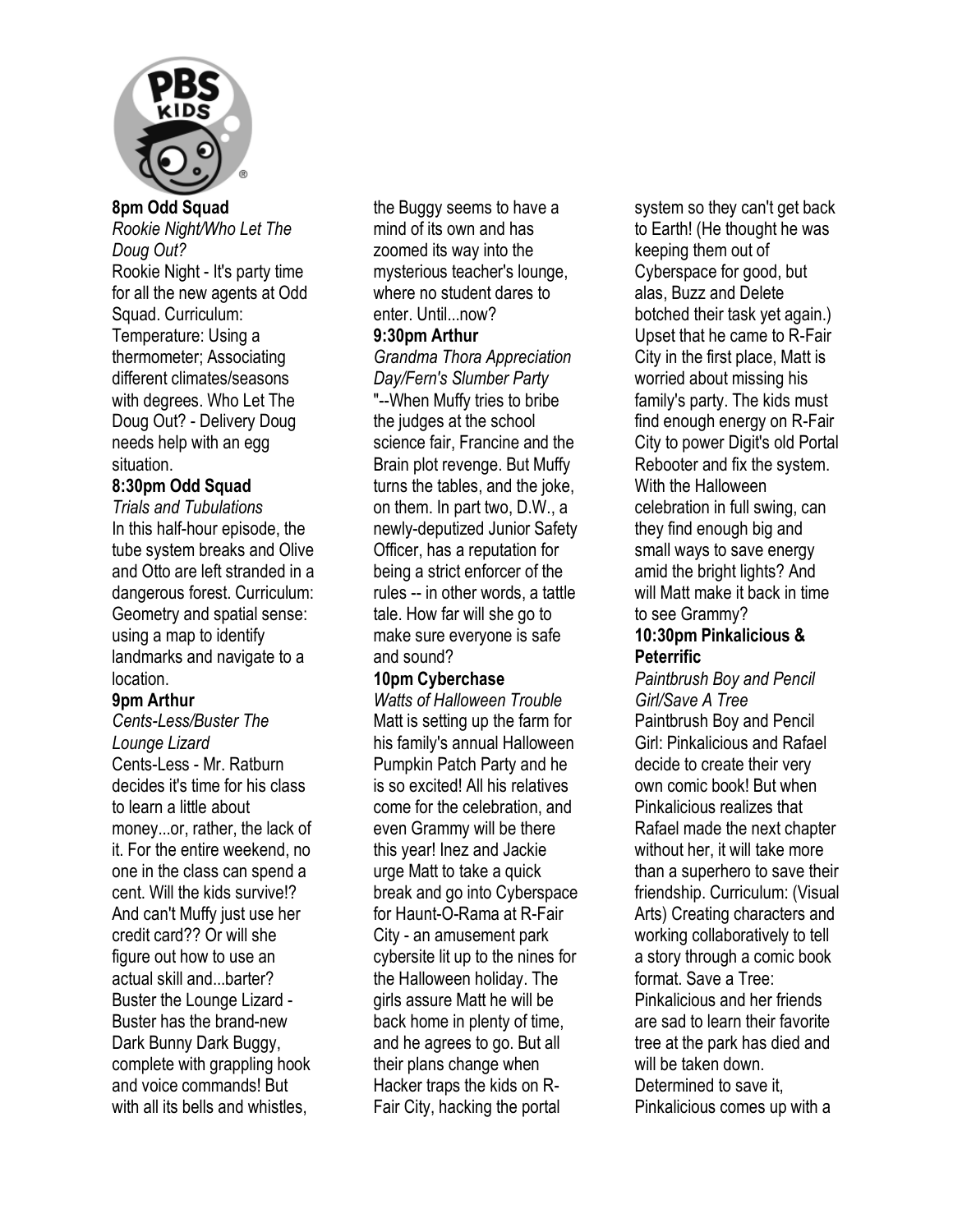

pinkamazing idea to give their beloved tree new purpose. Curriculum: (Visual Arts) Create something new from something old, using paint, natural objects and craft items. Interstitial: Kids meet comic book creator LJ Baptiste and learn how choosing different color palettes can convey a variety of feelings.

#### **11pm Pinkalicious & Peterrific**

*Peter's Pet/Cupcake Calamity*  Peter's Pet: Pinkalcious notices that the Pinkerton's pet cat Rosie seems to be glued to Peter's side. Maybe if she acts more like Peter Rosie will start following her too? Curriculum: (Theater) Use your body, voice and costumes to portray a character. Cupcake Calamity: Mr. Swizzle has a pinkamazing Cupcake machine that makes all kinds of cupcakes! But when it breaks down, Pinkalicious and her friends need to figure out how to get it operating again. Curriculum: Divergent thinking, thinking outside the box (thinking about how one thing can be many different things. Interstitial: Kids play Frozen Statues, a theater game where they use their bodies to act out different types of animals, people or things.

**11:30pm Elinor Wonders** 

#### **Why**

#### *Speed Racer/One of These Goats*

Speed Racer - Elinor has a need for speed and wants to make her racecar go faster! So, she and her friends observe birds and fish and come to realize that they are both very fast, because of the shape of their bodies, tails and wings. The kids then decide the best way to make their race car go faster is by changing its shape. They make the car more aerodynamic by building it the same shape as a bird or fish. Ready, set.... gooooo! One of These Goats - Substitute Teacher Mr. Hamster wants to learn everyone's names, but he has trouble telling the Goat twins apart, so Elinor, Ari and Olive decide to help him. This is tricky, because the Goat Twins look so much alike, especially today, when they've decided to wear the same color dress. After observing them closely and studying each Goat's characteristics, the kids realize that even though the Goats are very similar, there are many small ways to tell them apart if only you take a closer look.

**12am Donkey Hodie**  *The Masked Veggies/The Royal Hosts*  **12:30am Daniel Tiger's Neighborhood** 

*Margaret Gets All The Attention/Prince Tuesday Visits* 

## *17 Tuesday*  **8pm Odd Squad**

*O Is for Opposite/Agent Oksana's Kitchen Nightmares*  O is for Opposite - When Ms. O gets trapped in a mirror, an opposite Ms. O enters the real world. Curriculum: Data analysis and graphing; Prediction and probability. Agent Oksana's Kitchen Nightmares - The agents try to resolve a disagreement between Ms. O and Oksana. Curriculum: Estimation; Skip counting.

#### **8:30pm Odd Squad**

*Not So Splash/Switch Your Partner Round and Round*  Not So Splash - In the middle of summer, Olive and Otto investigate why parts of town are turning snowy and cold. Curriculum: Measurement; comparing temperatures and using a thermometer. Switch Your Partner Round and Round - Olive and Otto discover what life would have been like if Ms. O has assigned them different partners. Curriculum: Measurement; using standard measurements to compare capacity.

#### **9pm Arthur**

*Buster's Secret Admirer/The Last King of Lambland*  Buster's Secret Admirer -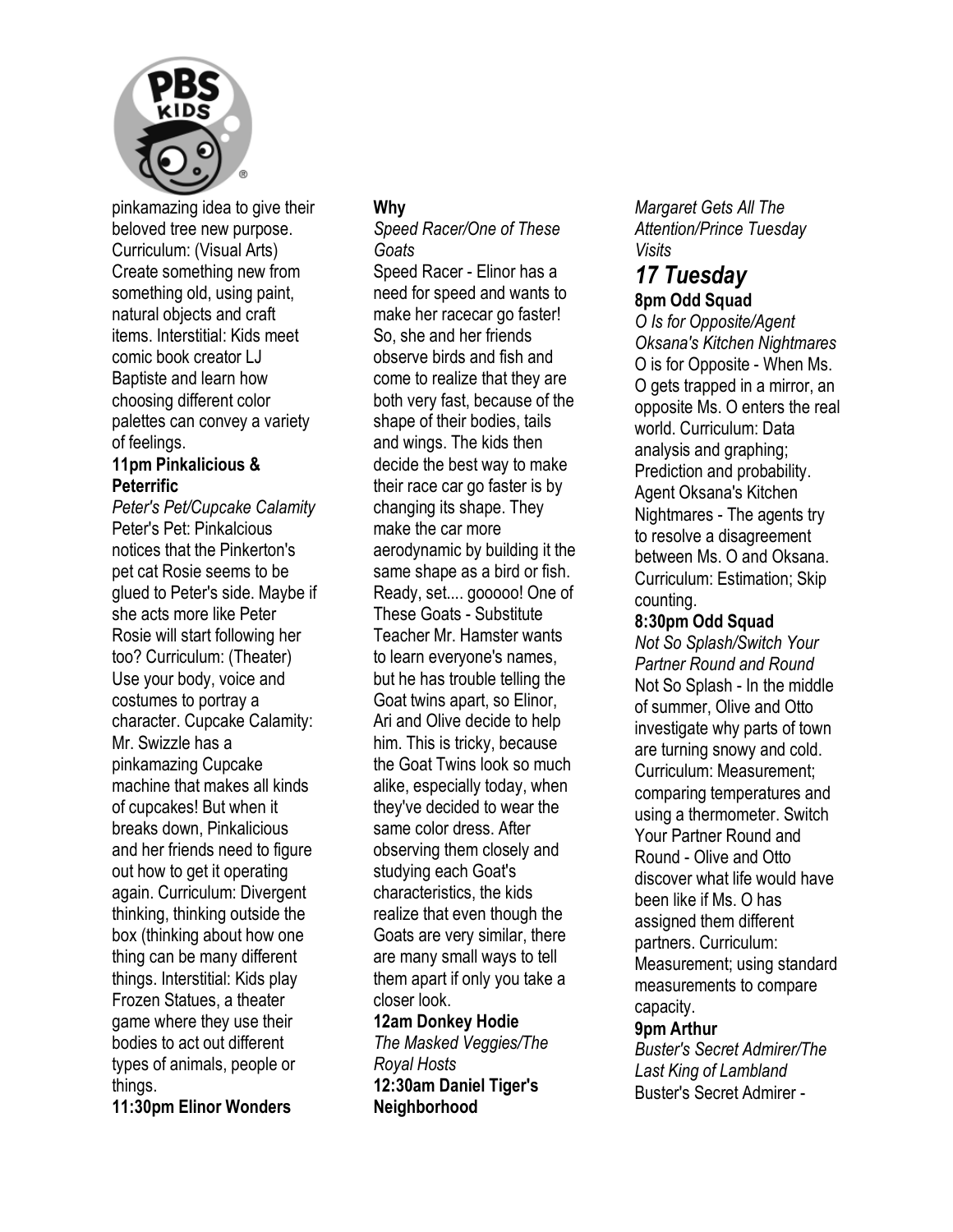

Buster receives a box of chocolates in the mail from a secret admirer. Could it be Fern? Muffy? Francine?! It's driving him crazy! Who could possibly like him that much?? The Last King of Lambland - James receives a gift from his uncle in Scotland...a toy lamb that will supposedly give its owner the powers of the legendary James the Squinty, leader of the clan MacDoogal-Donal's! Will this new-found power go straight to James' head?

#### **9:30pm Arthur**

*Francine Redecorates/Arthur The Loser* 

Francine likes bats and lizards, while Catherine's taste runs to lace. Normally, it's fun to be different, but not if you're two sisters sharing the same room. In part two, Arthur really wants to say "I win! " But whether it's basketball or a board game, Arthur just can't stop losing. Is it really so wrong to cheat a little?

#### **10pm Cyberchase**  *The Great Outdoors*  **10:30pm Pinkalicious & Peterrific**

*Fairy House/Pinkabotta & Peterbotta*  Pinkalicious and Peter build a fairy house to attract the Springtime Fairies. But when the fairies turn out to be noisy roommates, they decide it's probably best if they build a

home for the fairies instead. / Pinkalicious and Peter create Robotta, a robot that can do anything, including helping them clean their rooms. But when Robotta malfunctions. they're left with a big mess. Fortunately, the kids figure out a way to make clean-up fun -- pretend to be robots! **11pm Pinkalicious & Peterrific** 

*Monkey Dance/Royal Peacock Dance*  Pinkalicious and Peter are surprised when they find a monkey outside their treehouse! While their new friend is lots of fun, she's also a bit of a trickster - and pretty messy! What will Mommy say when she finds the kids monkeying around with Maisy the monkey? / Pinkalicious' class is putting on a dance recital and whoever has the best posture gets to wear the Royal Peacock Crown! Rafael and Pinkalicious practice by balancing a stack of precious objects on their heads, including Mommy's favorite tea cups. Who will get to be the Royal Peacock? **11:30pm Elinor Wonders Why** 

*The Lizard Lounge/Feathers*  The Lizard Lounge - Mrs. Beaver wants to build a new park bench in a perfect spot, but there's a giant rock in the way. No problem, they'll just move it, but then they run into another problem: lizards, who keep reappearing on the rock. With a little observation, Elinor and her friends realize that lizards like the rock because it's in the sun, and the lizards need a warm place to rest because they're cold blooded. So, the kids make a new cozy spot in the sun for their lizard friends. Eventually, the lizards move and Mrs. Beaver is able to build the bench. Feathers - When Ari finds a particularly cool feather and puts it in his cap, Elinor starts to wonder why birds have feathers in the first place. It's time for more observations! The group splits up and each of the kids observe interesting birds and conclude that birds need feathers for different reasons: to fly, to stay warm, and for decorations, sort of like their very own version of clothes! Ms. Mole confirms they are ALL right. In the end, Ari realizes there's another cool thing you can do with a feather - it makes a perfect sandcastle flag! **12am Donkey Hodie** 

*Chili Jamboree/Hoof Dancing Is Hard* 

#### **12:30am Daniel Tiger's Neighborhood**

*Calm at the Restaurant/Calm In Class*  Calm at the Restaurant - The Tiger Family goes to the restaurant for taco night with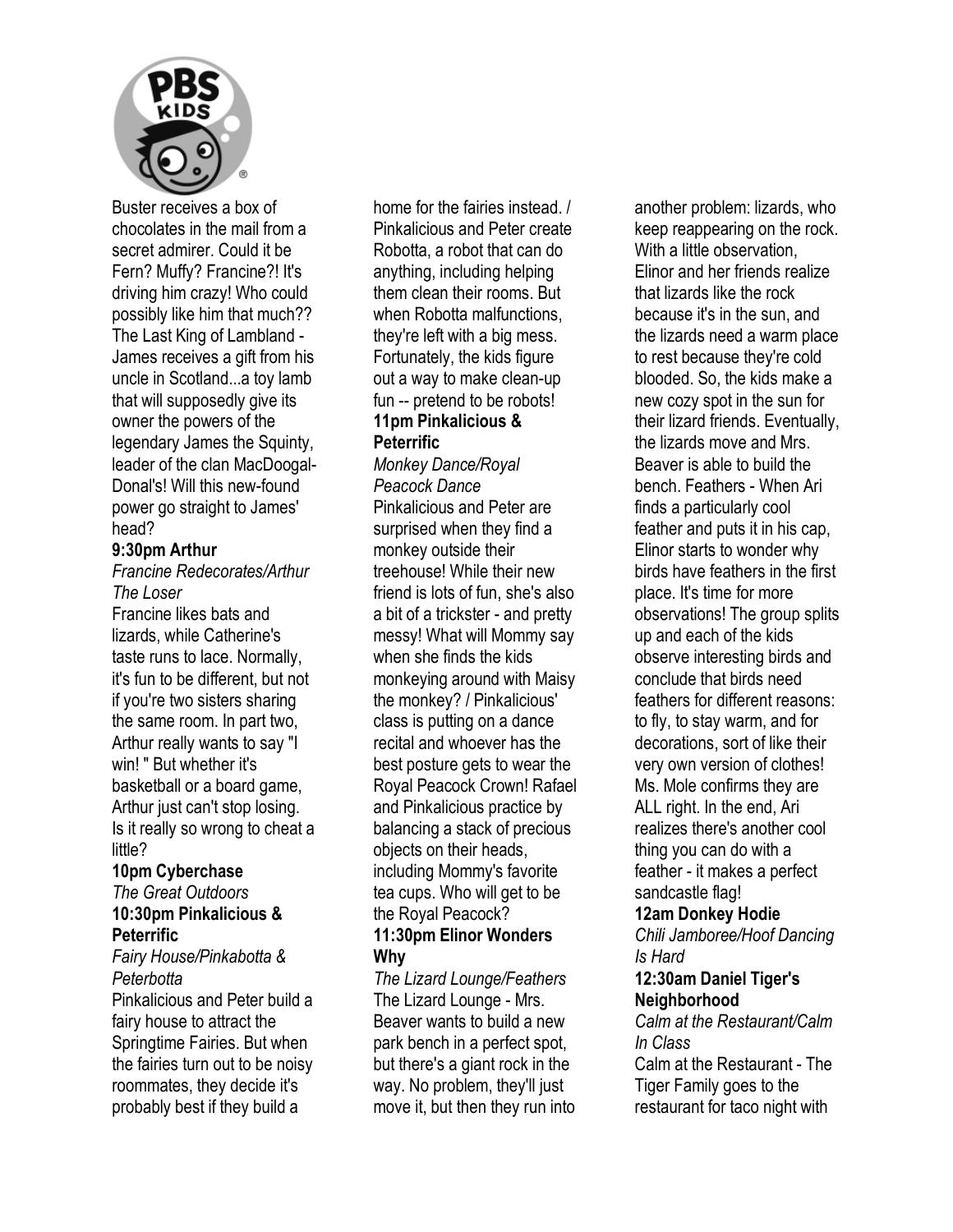

Jodi and Dr. Plat. Daniel and Jodi find out that there are times to be silly and times to be calm. Calm in Class - Music Man Stan comes to school for a special musical story with the class. Daniel, Katerina, and Miss Elaina learn to be calm so that everyone can enjoy the story.

#### *18 Wednesday*  **8pm Odd Squad**

*The Sandwich Project/Wax On Wax Odd*  The Sandwich Project - When members of the Mobile Unit get turned into sandwiches, The Big O comes to the rescue. Curriculum: Time - Order of Events. Wax On Wax Odd - The Mobile Unit faces a series of odd challenges that only Orla knows how to stop. Curriculum: Calendar. **8:30pm Odd Squad**  *No Ifs, Ands, Or Robots/Worst First Day Ever*  No Ifs, Ands, or Robots - Chaos ensues when one of Oscar's Oscarbots malfunctions. Curriculum: Algebraic thinking: identifying and extending number patterns; geometry: recognizing rectangular prisms. Worst First Day Ever -

When Agent Ori's first day on the job turns into a worst-case scenario, other Odd Squad agents share their own 'worst first day ever' stories.

Curriculum: Partitioning/dividing; addition/subtraction. **9pm Arthur** 

*I Wanna Hold Your Hand/Whistling in the Wind*  I Wanna Hold Your Hand - During a shopping trip to the mall, Binky gets caught doing the uncoolest of all the uncool things in the world -holding his mom's hand! But wait-did George really see that or is that Binky's worst fear? Because now won't everyone think that big bad Binky Barnes is a big baby? Whistling in the Wind - Everyone knows the Tibbles are exactly the same. They look the same, they act the same, they even have the same number of hairs on their heads. So if they are supposed to be exactly the same, why can Tommy whistle while Timmy can't? Does this mean one twin is better than the other or just different?

#### **9:30pm Arthur**

*How The Cookie Crumbles/Sue Ellen's Little Sister* 

Muffy's homemade cookies hit the big time, but the recipe isn't really hers. Should she do the right thing -- or just keep quiet and rake in the dough? In the second story, Arthur and Francine would love to lend their sisters to Sue Ellen, who's sick of being an only child. But Sue Ellen realizes she should be careful what she wishes for, after her quest for the perfect sibling leads her to D.W.

#### **10pm Cyberchase**

*Sustainable By Design*  **10:30pm Pinkalicious & Peterrific** 

#### *Invisible Band/Best Pink Present*

The Pinkville marching band comes down with a bad case of the whiffling sneezes and can't play, disappointing the town. Luckily, Pinkalicious persuades her friends to use their voices to become the Invisible Marching Band. / It's Daddy's birthday and Pinkalicious doesn't have a present, but knows she'll need wrapping paper so she sets out to paint some. When Daddy gets home, that's all that's done!

#### **11pm Pinkalicious & Peterrific**

*Star Light, Star Not So Bright/The Opera-Matic*  A star from the heart-shaped constellation has landed in the Pinkerton backyard! Pinkalicious and Peter are excited to have their very own star, until it starts to dim. Will they be able to return the star to its friends in the night sky? / With Mommy's latest invention, the Opera-matic, anything you say sounds like opera! Pinkalicious, Peter and their friends have fun playing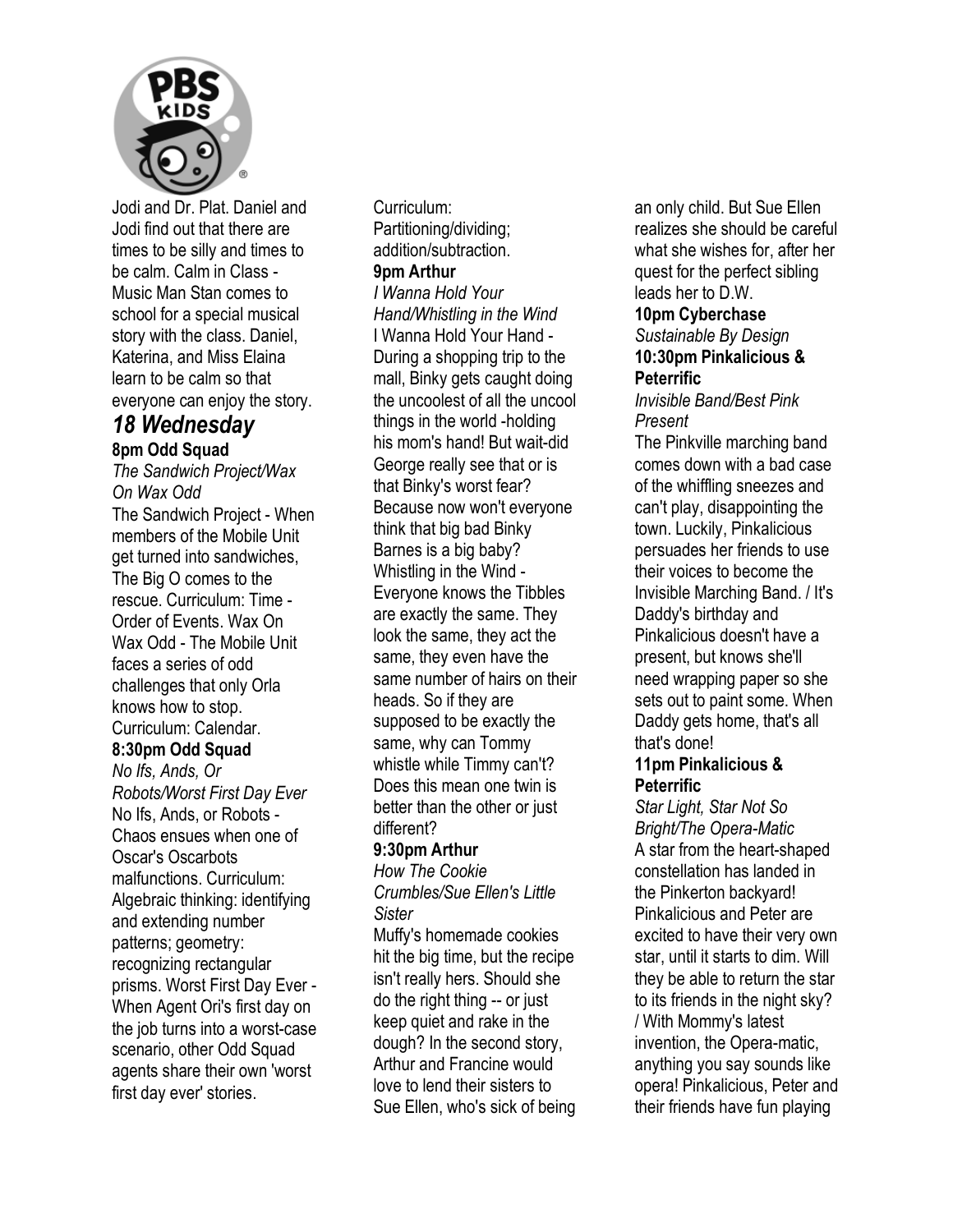

with it - until the machine suddenly breaks and they have to sing their very own operatic apology to Mommy. **11:30pm Elinor Wonders** 

#### **Why**

*Burrowing Owl Girl/Olive's Tree* 

Burrowing Owl Girl - Elinor is very excited, because she's visiting her grandparents in the desert. While out exploring with her grandmother, the always curious Elinor comes across a peculiar looking owl that is smaller than any other owl she's ever seen. Even more peculiar, this owl is out during the day! How can that be? After some careful observations, she realizes she DOESN'T know everything there is to know about owls, and learns that the owl she spotted is a burrowing owl, which lives in the desert and runs around during the day. Elinor is reminded that nature is full of surprises! Olive's Tree - Olive shows her friends her favorite tree in the forest. The next day, however, they're sad to see that the tree has fallen over. The three little scientists set out to find out why, and soon learn that Olive's tree has simply entered the final stage of its life cycle. Trees go from a seed, to sprout, to sapling, to full mature tree and finally, to a wildlife tree,

which is a tree that has fallen over. Even though the tree has fallen, Olive is comforted to know that it will still be around for a long time, providing a home to many creatures in the forest.

#### **12am Donkey Hodie**

*Growing The Ungrowdenia/Camp Buddy Buddy* 

## **12:30am Daniel Tiger's Neighborhood**

*Margaret's First Thank You Day* 

#### *19 Thursday*  **8pm Odd Squad**

*Sample of New York/It's Not Easy Being Chill*  Sample of New York - The Mobile Unit reports to the New York City Odd Squad to help with a big problem. Curriculum: Sample Size. It's Not Easy Being Chill - An agent-in-training visits the Mobile Unit. Curriculum: Fractions.

#### **8:30pm Odd Squad**

*The Curious Case of Pirate-Itis/Oscar The Couch*  The Curious Case of Pirateitis - Otto and Oscar try to stop Olive from turning into a pirate. Curriculum: Geometry; identifying three-dimensional shapes and comparing them to two-dimensional shapes. Oscar the Couch - Oscar accidentally turns himself into a couch. Curriculum: Number operations; solving addition

and subtraction word problems. **9pm Arthur** 

### *Fifteen - Parts I & II*

How much can Arthur and his friends do in 15 minutes? Arthur tries to race home to find his report and get back to school before class starts. George gets his shot to win big bucks for his school on the radio show "15 minutes of Fame." Kate and Pal try to defeat the "Red Claw" and their mission of getting kids to play with cats by eliminating all imaginary friends. Can they all accomplish these missions impossible before the clock counts all the way down? Only time will tell!

#### **9:30pm Arthur**

*D.W.'s Name Game/Finders Key-Pers* 

What's in a name? A lot of hurt feelings, sometimes. At least that's what D.W. and Arthur discover when their efforts to insult each other get out of control. In part two, Arthur, Brain, and Binky find a key -- but a key to what? The city? A new sports car? And which of them will get to keep whatever fabulous thing they find? When they decide to split it 50-50-50 the trouble really begins.

#### **10pm Cyberchase**

*A Clean Sweep*  Hacker makes Buzz's dream come true and gives him his very own donut shop in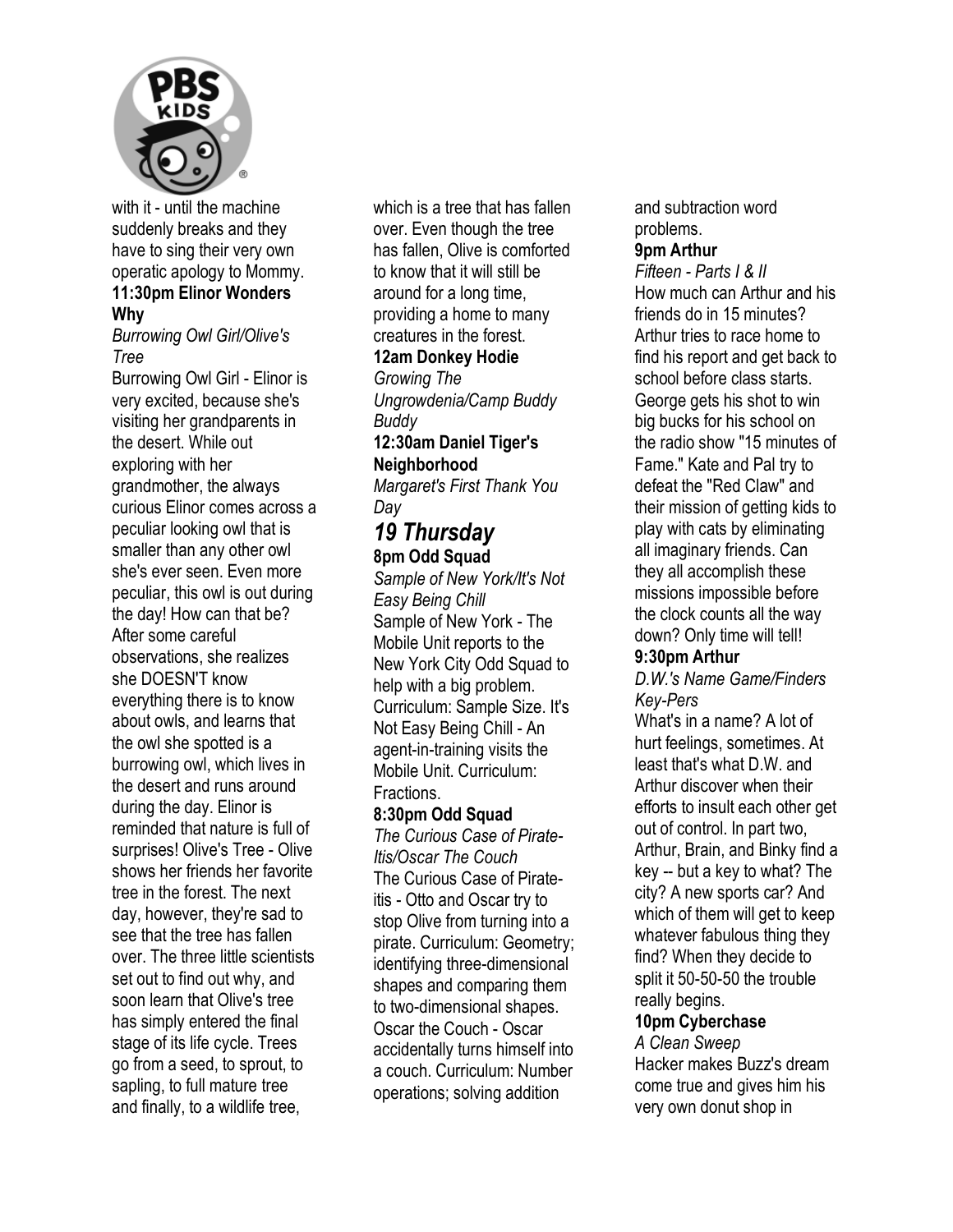

Radopolis. But it's just part of Hacker's latest scheme. Working out of the donut shop, Hacker makes confetti out of magnetite, and uses it to put all the Radsters to sleep, so he can take over the cybersite. The kids must engineer a huge "confetti cleaner" to save the Radsters, but encounter problem after problem with their invention. Has the CyberSquad finally found something they cannot do? EDUCATIONAL OBJECTIVE: When you need something that doesn't exist, invent it! You can use what you know about problem solving to overcome hurdles along the way.

#### **10:30pm Pinkalicious & Peterrific**

*The Monster Trap/The Search for Peter's Whistle*  The Monster Trap: It's bedtime, but Peter is convinced there is a monster hiding in his room. To help reassure her brother, Pinkalicious builds a fort and sets a trap just in case a monster does decide to show up. Curriculum: (Theater) Use dramatic play to foster problem-solving; build simple sets in role play; (STEAM) Explore building through trial and error using found and repurposed materials. The Search for Peter's Whistle: It seems like everyone in Pinkville can whistle, except

Peter. No matter how much he practices, he still can't seem to get it right - or so he thinks. Curriculum: (Music) Whistling is one means, unique to everyone, of making music and interacting with each other and our world. Interstitial: Kids use a cardboard box to build and decorate a castle for their stuffed animals.

#### **11pm Pinkalicious & Peterrific**

*Face Painting/Sailing Away*  Peter thinks he's too short to do fun activities as well as Pinkalicious or Rafael, so he makes shoes that let you jump really high! But he and Pinkalicious will need to learn how to jump properly if they're going to make it to the park in time to play basketball. / Pinkalicious sees a pinkatoo, a rare music-loving bird that hasn't been seen in Pinkville for 53 years! Now everyone wants to see the pinkatoo, too. Pinkalicious, Peter, Rafael and Jasmine set out to find that bird!

#### **11:30pm Elinor Wonders Why**

*Bird Song/No Need to Shout*  Bird Song - Elinor's Dad is having trouble sleeping in because of the noisy birds outside his window, so Elinor decides to find out why birds sing, and hopefully get her Dad a little peace and quiet. Ari and Olive join her, and the kids come to realize birds sing to communicate, just like how we talk to communicate. The next morning, Elinor uses a whistle to call the bird away so her dad can finally get some sleep. No Need to Shout - Elinor loses her voice just before she and her friends are supposed to sing their song for the class. She needs to figure out another way to perform, so she and her friends decide to observe nature outside for some ideas. They notice that all sorts of animals use different ways to communicate by using actions instead of words, like a dog wagging its tail vigorously or a baby crying. This gives Elinor the idea that she can act out the actions of the song during their presentation. The show must go on!

#### **12am Donkey Hodie**

*Flying Flapjacks/Pickle Penguin Problem* 

#### **12:30am Daniel Tiger's Neighborhood**

*Jodi's Lemonade Stand/Daniel Remembers What He Needs* 

## *20 Friday*

#### **8pm Cyberchase**

*Missing Bats In Sensible Flats*  Digit's cousin, Brigit, is in a prickly bind. Although her garden is overflowing with flowering cactus plants, they're not bearing any apple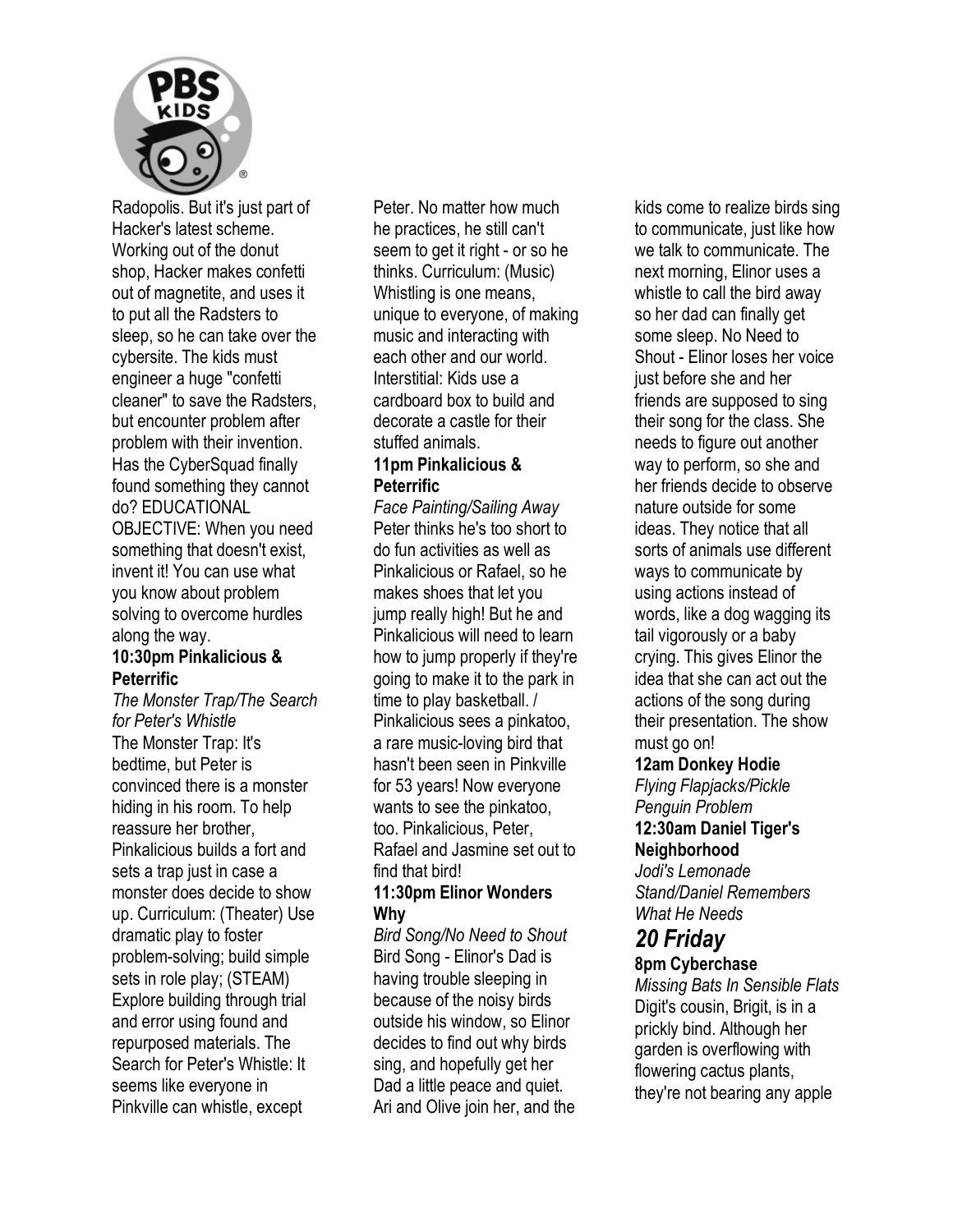

cactus fruit. And no cactus apple fruit means no cactus apple juice--everyone's favorite drink in all of Cyberspace! Brigit thinks she knows what's going on, thanks to a chart she's kept of how many bats--or in this case, how few--have come to pollinate the cactus flowers so far. Where have all the bats gone? Could it have something to do with Hacker's new secret hideout? With a map to guide the way, Digit, Matt, Jackie, and Inez set out into the desert to find out.

#### **8:30pm Cyberchase**

*Journey of a Thousand Food Miles* 

Castleblanca's most famous food critic, Bone Appetit, is coming to Digit's restaurant, and Digit must make a meal that's out-of-this-world! Digit knows the critic's favorite food is cherries. So, what's the piece de resistance? His famous Cherry Supreme dessert, of course! But when Ghoul Foods' cherries are out of stock, Jackie and Inez set out on a dizzying mission to find the elusive ingredient. To what lengths will they go? Let's just say planes, trains, and automobiles don't cover the half of it. By tracking how far food travels to make it to diners' plates, the CyberSquad discovers why shopping local is better for the environment. Meanwhile,

Hacker can't stand Digit being the center of attention, so he sets out to prove a few culinary abilities of his own. **9pm Cyberchase: Space Waste Odyssey 10pm Cyberchase** 

*A Recipe for Chaos*  A popular new restaurant in Castleblanca serves delicious meals, but all the residents have become cranky and tired. The CyberSquad quickly learns the restaurant's food is unhealthy...and Hacker is behind it all. To get Hacker to stop making his unhealthy food, Digit challenges him to a cook-off. But if Hacker wins, the kids must leave Cyberspace forever! Who will win the hearts--and stomachs!--of Castleblanca? Big idea: Eat a balanced mix of food at meal times to keep your body healthy. Math concepts: Data Representation/Pie Charts. **10:30pm Pinkalicious & Peterrific** 

*Slumber Party/Puptastic*  Pinkalicious hosts a Princess of Pink slumber party, but one of her friends gets homesick and isn't sure she wants to spend the night! Pinkalicious, Lila and Jasmine imagine a friendly pink dragon named Gertie to help them out. / Pinkalicious is excited when the Plums let her puppy-sit Pinky, their cute but nervous poodle. To coax her to come

out of her shell, Pinkalicious and Peter pretend to be dogs and get Pinky to start playing with them. But when Pinky accidentally turns pink, is the doggy fun over?

#### **11pm Pinkalicious & Peterrific**

*Peter's Portrait/Pink Peepers*  Peter's Portrait: Pinkalicious sets out to draw Peter's Portrait, but quickly discovers this is no easy task when her subject can't seem to sit still. Curriculum: (Visual Arts) Using line drawing as a tool to explore movement. Pink Peepers: Pinkalicious is so enchanted by the beautiful singing of the Pink Peepers that she invites them to move in with her. But as enjoyable as the Peepers singing sounds, not everyone is hopping with delight. Curriculum: (Music) Listen to and imitate sounds in the natural environment using your voice. Interstitial: Kids use pencils and charcoal to draw portraits.

#### **11:30pm Elinor Wonders Why**

*Frozen Fish/Pirate Treasure*  Frozen Fish - After the lake freezes over, Elinor and her friends wonder what happens to all of their fishy friends during the wintertime. How can they survive? Do they freeze? After Ranger Rabbit cuts a hole in the ice to check on the fish, the kids gaze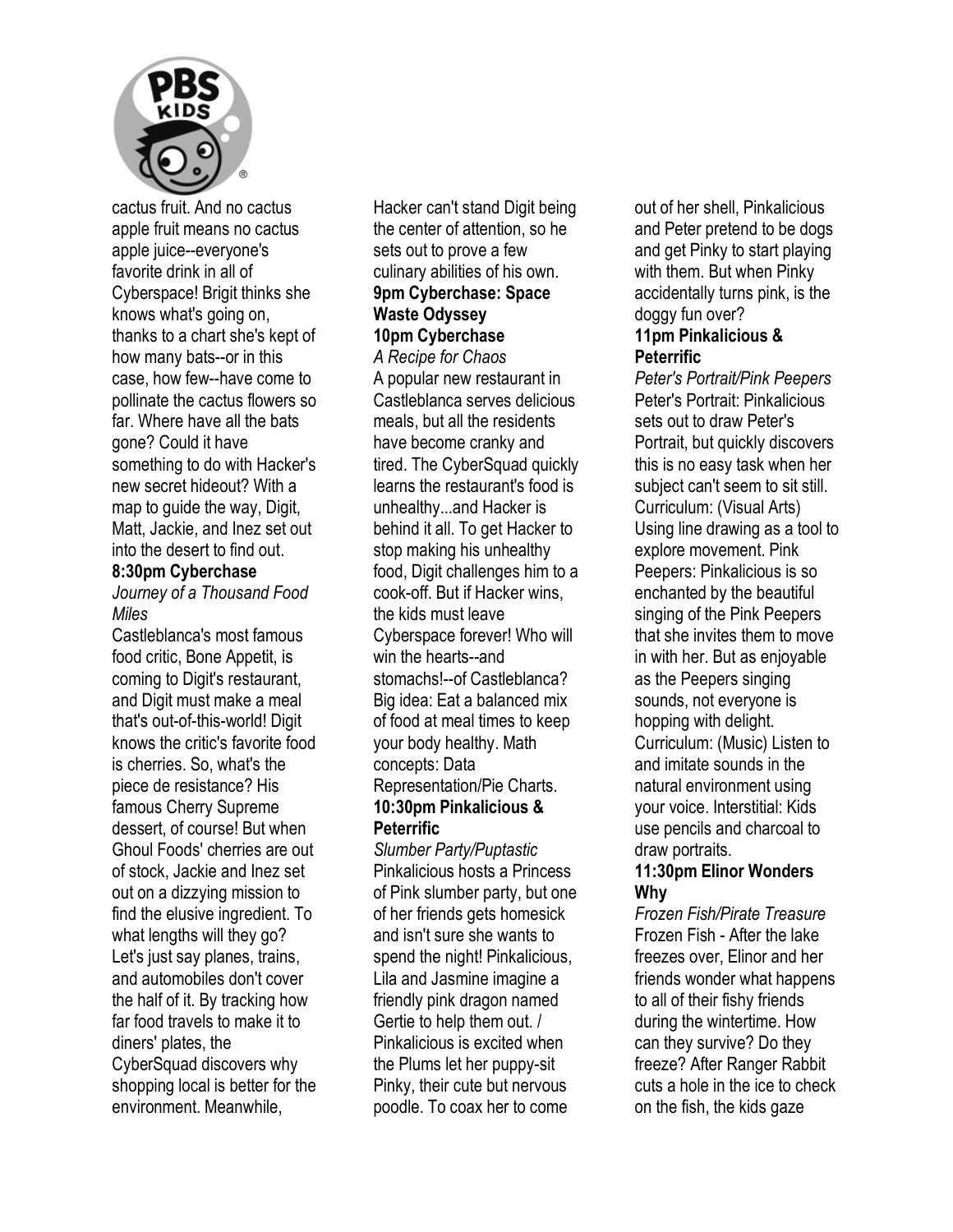

down through the thick ice and learn that the whole lake isn't frozen after all. The ice is only at the top, and there's still liquid at the bottom where the fish live comfortably when the lake freezes in the winter. Pirate Treasure - While the kids are playing pirates in search of treasure, pirate Ari realizes that he forgot where he hid their treasure. But, no worries, because the kids are pirates, and pirates always figure it out. Unfortunately, it's not that simple, and they can't even draw a map, because Ari can't remember exactly how to get to the treasure. Luckily, their friend Philbert the Squirrel helps them out by teaching the kids about landmarks and how to use them to find your way. So, the mighty pirates finally find their loot. Arrrr!

#### **12am Donkey Hodie**

*Good Dog School/Panda Hodie* 

#### **12:30am Daniel Tiger's Neighborhood**

*Daniel Follows the Rules at the Pool/Daniel's First Swim Class* 

## *21 Saturday*

## **8pm Cyberchase**

*Missing Bats In Sensible Flats*  Digit's cousin, Brigit, is in a prickly bind. Although her garden is overflowing with flowering cactus plants, they're not bearing any apple

cactus fruit. And no cactus apple fruit means no cactus apple juice--everyone's favorite drink in all of Cyberspace! Brigit thinks she knows what's going on, thanks to a chart she's kept of how many bats--or in this case, how few--have come to pollinate the cactus flowers so far. Where have all the bats gone? Could it have something to do with Hacker's new secret hideout? With a map to guide the way, Digit, Matt, Jackie, and Inez set out into the desert to find out.

#### **8:30pm Cyberchase**

*Journey of a Thousand Food Miles* 

Castleblanca's most famous food critic, Bone Appetit, is coming to Digit's restaurant, and Digit must make a meal that's out-of-this-world! Digit knows the critic's favorite food is cherries. So, what's the piece de resistance? His famous Cherry Supreme dessert, of course! But when Ghoul Foods' cherries are out of stock, Jackie and Inez set out on a dizzying mission to find the elusive ingredient. To what lengths will they go? Let's just say planes, trains, and automobiles don't cover the half of it. By tracking how far food travels to make it to diners' plates, the CyberSquad discovers why shopping local is better for the environment. Meanwhile,

Hacker can't stand Digit being the center of attention, so he sets out to prove a few culinary abilities of his own. **9pm Cyberchase: Space Waste Odyssey 10pm Cyberchase**  *Traffic Trouble*  **10:30pm WordGirl**  *A Curious Case of Curiosity/There's No V In Team*  A CURIOUS CASE OF CURIOUSITY - When Mrs. Botsford gets zapped by Ms. Question's Curiosity Field Creator, she cannot help but bombard Becky and TJ with a string of endless questions. Will WordGirl be able to stop Ms. Question before she turns not only her mother, but the whole city into a bunch of relentless question-askers or will she find herself incurably curious, too? Vocabulary Words: Privacy, Interrogate. THERE'S NO V IN TEAM - We all know how Victoria Best deals with losing, right? Not very well. So when Becky causes Victoria to publically lose the City Quiz Bowl Championship, Victoria hatches a plan to take back the title and reclaim her place at #1, no matter the cost. Will WordGirl get the trophy back to its rightful owners? Will she finally teach Victoria Best what it means to be a good sport? Okay, maybe that second part is asking a little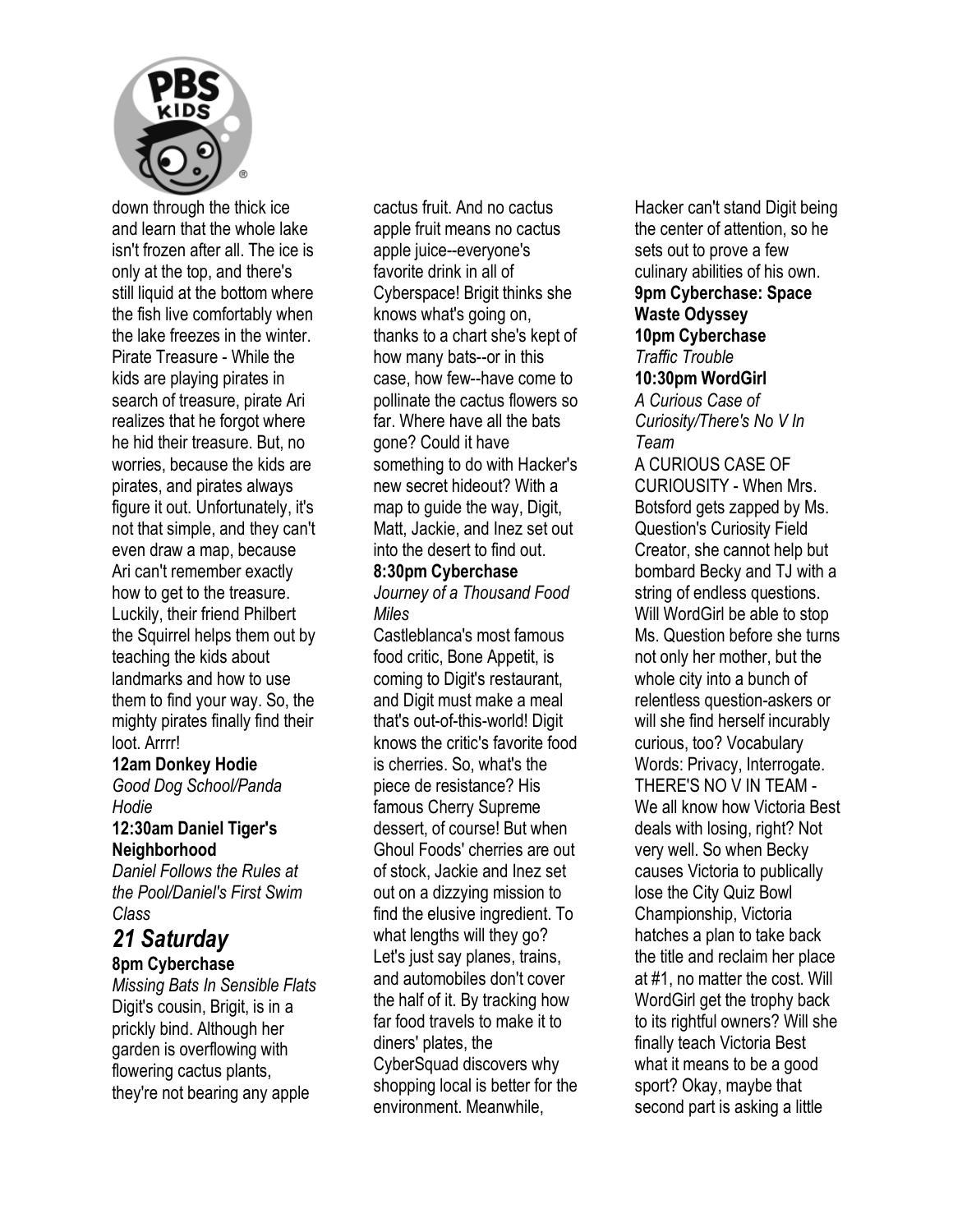

too much... Vocabulary Words: Swipe, Triumph. **11pm Hero Elementary**  *First Day of School, Part 1 / First Day of School, Part 2*  It's our heroes' first day at Hero Elementary. They meet each other and Mr. Sparks for the first time, and learn about superpowers that everyone shares: the Superpowers of Science. / Sparks' Crew goes on its first mission, to catch a baby hamster that is zipping around town at super fast speed, causing chaos. Unable to catch it, they have to find a way to get this little blur of fur to come to them. Could this be the beginning of a beautiful friendship? Curriculum: Using the powers of observation, predicting, and testing can help solve problems.

#### **11:30pm Xavier Riddle and the Secret Museum**

#### *I Am Mary Shelley/I Am Harry Houdini*

I am Mary Shelley Xavier and the gang are excited for a Nature Troop campout, where Xavier has volunteered to tell the first campfire story. There's just one problem: everyone is expecting a spooky story, but Xavier only knows how to tell silly stories. What's he going to do? He doesn't want to disappoint everyone. To the Secret Museum! Our heroes are sent back in time to meet an expert spooky storyteller: Mary

Shelley. Mary takes our trio on an imaginative playdate where she spins the leaves and wind into a very spooky tale, which Xavier can't help but turn funny. Is all hope lost?? Mary helps Xavier see that he can tell a story that's both spooky AND silly. The most important thing is to tell stories your own way. Curriculum: "Tell stories you own way." I am Harry Houdini The time has come from Brad to spend his very first night in the museum, and he couldn't be more excited. Except, when the lights go out, Brad realizes it's kind of... gulp... scary there at night. Too afraid to stay put in his sleeping bag, there's only one thing left to do... to the Secret Museum! Our heroes travel back in time to meet someone who knew how to face a scary situation: Harry Houdini. Harry wants nothing more than to be a brave performer, just like his hero, tightrope walker Fearless Jean. But, it turns out tightrope walking is scarier than he thought! Good thing Harry has a trick to help himself, and Brad, make it through to the end: when you're scared, take a deep breath to calm down and feel better. Curriculum: "When you're scared, you can take a deep breath to calm down and feel better." **12am Molly of Denali** 

*Cabbagezilla/Name Game*  Trini's excited to enter Big Green, her giant cabbage, into the Alaska State Fair, but a suspicious moose keeps nibbling its leaves. Trini and Molly research ways to keep moose out of gardens, and even email cabbage expert Sadie Albert for advice, but this moose is clever. Will there be anything left of Big Green before the final weigh in? / Molly wants to get her Native name when she discovers that her Mom, Dad, Grandpa and others in the community have one. But she soon learns that only an elder can give you your Native name and getting one will require impressing the unimpressible Aunt Merna. **12:30am Arthur**  *Francine Redecorates/Arthur The Loser* 

Francine likes bats and lizards, while Catherine's taste runs to lace. Normally, it's fun to be different, but not if you're two sisters sharing the same room. In part two, Arthur really wants to say "I win! " But whether it's basketball or a board game, Arthur just can't stop losing. Is it really so wrong to cheat a little?

## *22 Sunday*

## **8pm Cyberchase**

*Missing Bats In Sensible Flats*  Digit's cousin, Brigit, is in a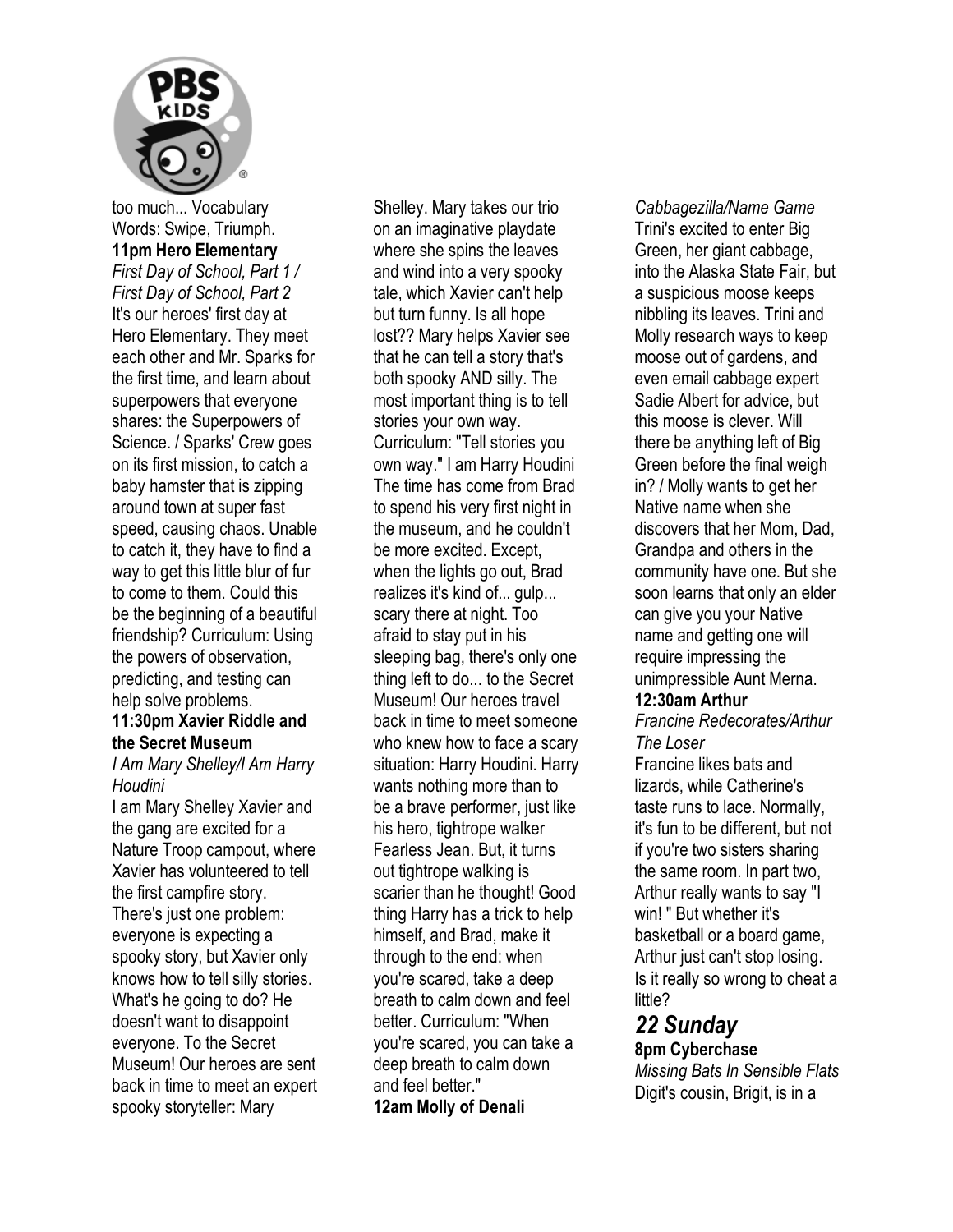

prickly bind. Although her garden is overflowing with flowering cactus plants, they're not bearing any apple cactus fruit. And no cactus apple fruit means no cactus apple juice--everyone's favorite drink in all of Cyberspace! Brigit thinks she knows what's going on, thanks to a chart she's kept of how many bats--or in this case, how few--have come to pollinate the cactus flowers so far. Where have all the bats gone? Could it have something to do with Hacker's new secret hideout? With a map to guide the way, Digit, Matt, Jackie, and Inez set out into the desert to find out.

#### **8:30pm Cyberchase**

*Journey of a Thousand Food Miles* 

Castleblanca's most famous food critic, Bone Appetit, is coming to Digit's restaurant, and Digit must make a meal that's out-of-this-world! Digit knows the critic's favorite food is cherries. So, what's the piece de resistance? His famous Cherry Supreme dessert, of course! But when Ghoul Foods' cherries are out of stock, Jackie and Inez set out on a dizzying mission to find the elusive ingredient. To what lengths will they go? Let's just say planes, trains, and automobiles don't cover the half of it. By tracking how far food travels to make it to

diners' plates, the CyberSquad discovers why shopping local is better for the environment. Meanwhile, Hacker can't stand Digit being the center of attention, so he sets out to prove a few culinary abilities of his own. **9pm Cyberchase: Space Waste Odyssey 10pm Cyberchase**  *A Garden Is Born*  **10:30pm WordGirl**  *The Learnerer/Mr. Big's Dinner and a Scam*  THE LEARNERER - Using his talent to see things once and learn them immediately, The Learnerer is able to steal the giant Santa Tortuga diamond from Ms. Von Hoosinghaus. When WordGirl arrives to save the day, all of her moves are thwarted by The Learnerer, who has been studying her every move. Will she come up with a new move or will The Learnerer get away with the diamond? Vocabulary Words: Suffix, Misjudge. MR. BIG'S DINNER AND A SCAM - Mr. Big uses a mind control machine to convince an audience that his dinner theater show is a masterpiece worthy of big bucks, when in reality, it's the farthest thing from that. WordGirl must destroy the mind control machine and expose Mr. Big before he is able to empty the audiences' pocketbooks. Vocabulary

Words: Embellish, Leery. **11pm Hero Elementary**  *Back On Track / Switcheroo-Er* 

When a toy train display featuring a model replica of City Town is ruined, Sparks' Crew sets out to learn more about the landforms that make up City Town and help to rebuild a new replica. Curriculum: Many different types of landforms can make up an area. / AJ invents a gadget that switches everyone's powers. But, having different powers is harder than they thought. How can they use their new powers to get their old powers back? Curriculum: When you need information to solve a problem, you can ask an expert.

#### **11:30pm Xavier Riddle and the Secret Museum**

*I Am Helen Keller/I Am Alexander Graham Bell*  I am Helen Keller Yadina becomes increasingly frustrated as she tries to read a book to Dr. Zoom, but has to keep stopping since it has words in it she doesn't know. Learning to read is SO hard she feels like she'll never be able to do it. Xavier knows just what his little sister needs to the Secret Museum! Our heroes travel back in time to meet someone truly incredible, who had to overcome a whole lot to learn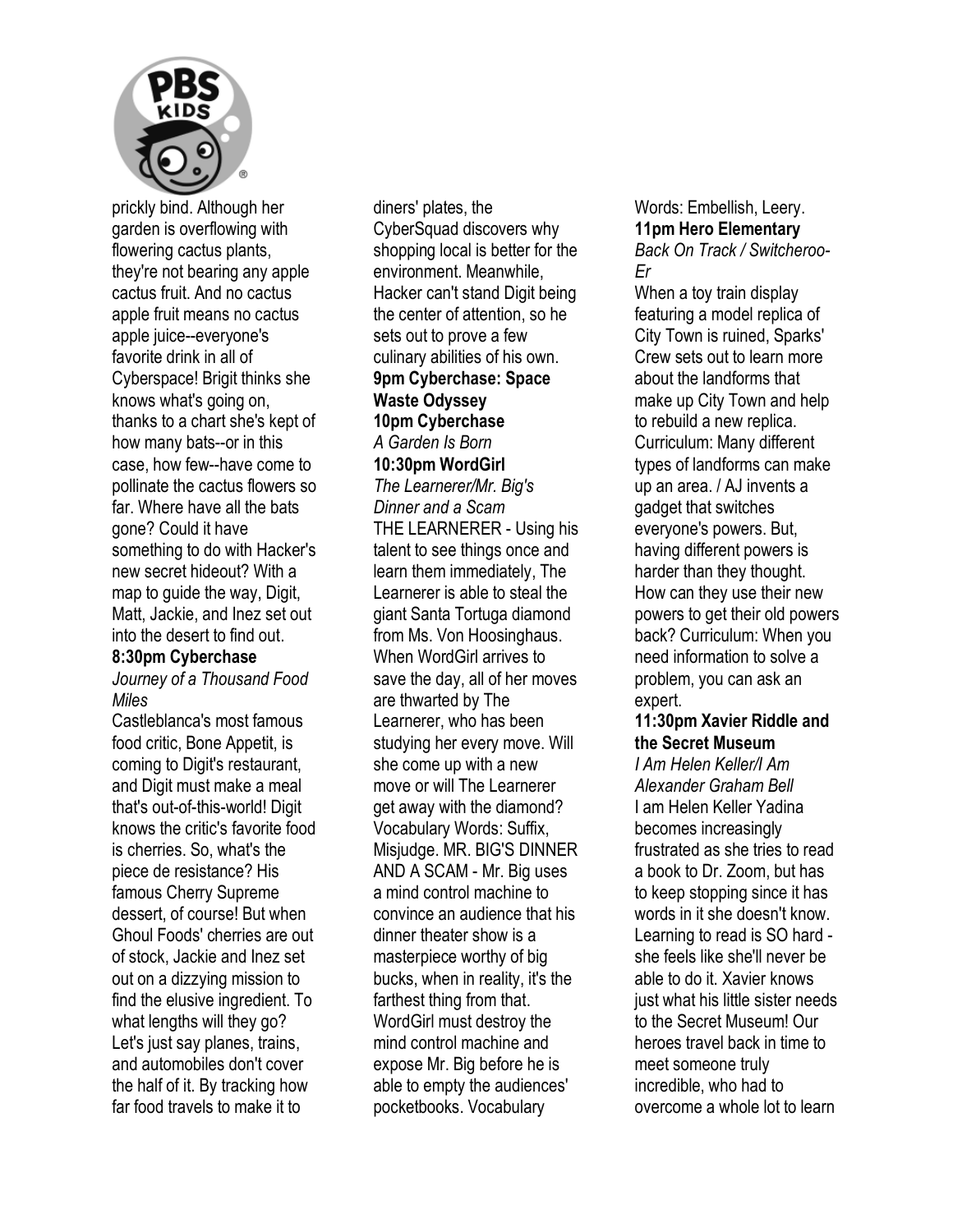

how to do just about anything: Helen Keller. Watching Helen first learn what words are, then how to read, and finally how to speak, all in her own unique way, inspires Yadina to go home and try to find her own way to learn to read. Because, as Helen shows her, there are many different ways to learn. Curriculum: "There are many different ways to learn" I am Alexander Graham Bell Losing his voice is frustrating enough for Brad, but it doesn't help matters when Xavier and Yadina do all the talking for him instead of trying to listen. To the Secret Museum! Brad takes his friends back in time to meet someone who worked his whole life to help people be heard: Alexander Graham Bell. Watching Alexander first help his deaf mother, then his whole school of deaf students, have their voices heard in any way they can, helps Xavier and Yadina realize that they should've tried harder to listen to Brad, even when they couldn't technically hear him. It's important to listen to everyone. Curriculum: "Listen to everyone."

#### **12am Molly of Denali**

*First Fish/A-Maze-Ing Snow*  Molly can't wait to catch her first fish (and to earn her own first fish tale), but when she gets to the river, the only thing she catches is Tooey's missing boot! Molly must put her knowledge of the salmon life cycle to the test and find out where the fish are before the day is through. / Molly suggests a community funraiser to fix her school roof after a snow storm. The main attraction? A giant maze made of snow! All is well until Trini gets lost in the maze and Molly realizes the maze map is out of date. Can Molly and Tooey find a way to help Trini escape the maze?

#### **12:30am Arthur**

*How The Cookie Crumbles/Sue Ellen's Little Sister* 

Muffy's homemade cookies hit the big time, but the recipe isn't really hers. Should she do the right thing -- or just keep quiet and rake in the dough? In the second story, Arthur and Francine would love to lend their sisters to Sue Ellen, who's sick of being an only child. But Sue Ellen realizes she should be careful what she wishes for, after her quest for the perfect sibling leads her to D.W.

### *23 Monday*  **8pm Odd Squad**

*The Cherry-On-Top-Inator/Sir*  The Cherry-On-Top-Inator - Agents recall how a beloved gadget helped them. Curriculum: Prediction and probability. Sir - The agents

bring someone with an odd problem back to headquarters. Curriculum: Time.

#### **8:30pm Odd Squad**

*Orlas Birthday/Jeremy*  Orla's Birthday - Omar and Oswald search for the perfect gifts for Orla's 500th birthday. Curriculum: Mapping. Jeremy - The Mobile Unit is accidentally locked out of their van. Curriculum: Word Problems.

#### **9pm Arthur**

*Buster's Garden of Grief/Through The Looking Glasses* 

Buster's Garden of Grief - With Fritz gone, Buster is in charge of the community garden, but it proves to be too much for just one person. Can Buster and his friends put the "community" back in community gardening or will it end up getting paved over? Through the Looking Glasses - Arthur can't find his glasses and has to get new ones, but all the attention he is getting from these new hipper glasses has gone straight to his head! Buster figures that it's up to him to get the old Arthur back.

#### **9:30pm Arthur**

*Muffy's Classy Classics Club/Best Enemies*  Muffy's Classy Classics Club - Muffy buys all of the pretty books and pretty dolls in the Pretty Pioneers series, and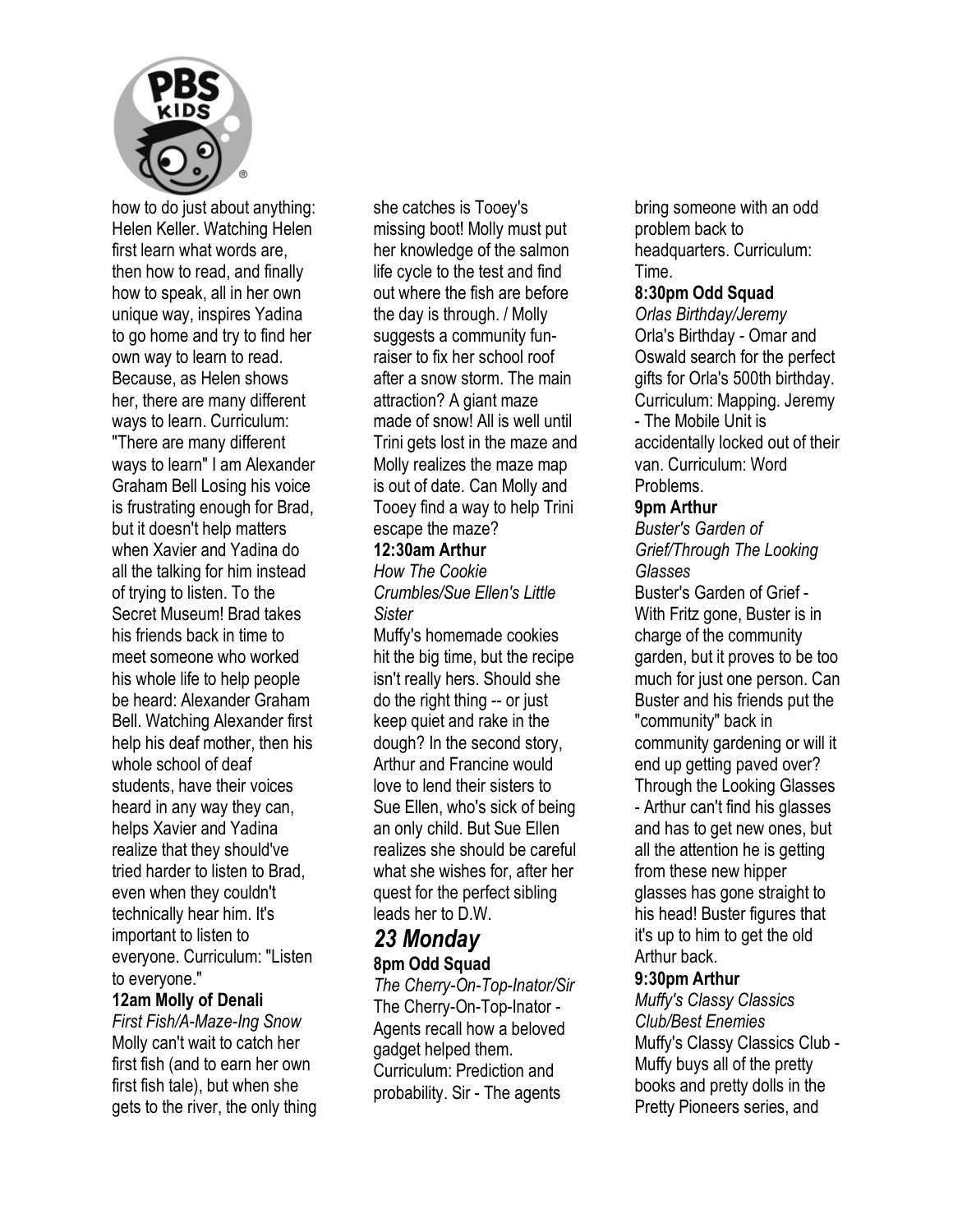

invites her friends to join a pretty book club. But she can't take their criticisms that the books are, well, rather poorly written. Will the book club disband or can Muffy open up to new literary experiences? Best Enemies - Mom has new clients coming over and they have a daughter who is D.W.'s age....and her name is even W.D.! They're going to be the best of friends! Turns out, no. They don't have anything in common. So D.W. and W.D. work together to convince their parents that they'll just never get along...and somehow, have a lot of fun in the process.

#### **10pm Cyberchase**

*Composting in the Clutch*  Has Hacker finally found a way to take down Motherboard forever? All bets are off when Hacker stumbles upon the secret location of the "Program Proliferator" - a piece of hardware capable of reprogramming Motherboard's operating system. It's buried right under Dingerville Park, home of The Dingerball Series, a once-inevery-four-year championship game less than a week away. While retrieving the device, Hacker suctions up all the ballfield's dirt, leaving a giant crater in the ground-and in the hearts of all Cybercitizens. No one is more distraught than Lefty, the local seven-year-old

pitcher Matt's been mentoring. The CyberSquad must figure out how to refill the missing dirt before the big game! Could composting lead to a home run?

#### **10:30pm Pinkalicious & Peterrific**

*All Tangled Up/Above The Clouds* 

It's Pinkville's Flower Festival and the whole town has gathered to plant flowers in the park. When an ordering mishap leaves Pinkville with balls of yarn instead of flowers bulbs, Pinkalicious rallies everyone to use the yarn to make the park pinkatastic. / It's a very windy day in Pinkville, so Pinkalicious and Peter decide to make homemade kites. But Pinkalicious gets carried away - literally. How can she and Peter use their creative problem-solving skills to get her back down again? **11pm Pinkalicious & Peterrific** 

*Pinkalicious/Glitterizer*  If there is one thing Pinkalicious loves most, it's the color pink! When Pinkalicious wakes up to discover her whole body has suddenly turned pink, she's ecstatic. However, Pinkalicious soon discovers that you can have too much of a good thing. / Mommy shows Pinkalicious and Peter her latest invention: the

Glitterizer, a machine that sprays glitter! Pinkalicious eagerly tests it out with her friends and everyone loves it. Well, everyone except Rafael. **11:30pm Elinor Wonders Why** 

*Zig Zag Plant/Butterfly Drinks*  Zig Zag Plant - A mystery is afoot at Elinor's school when one of the class plants grows in an unusual shape. Instead of growing straight up like the other plants, this plant is growing in a zig-zag pattern. Elinor and her friends investigate what could have happened to this plant to make it grow like that. After learning that most plants always grow up towards the sky, the kids piece together the clues and discover that this plant spent some time on its side, and then some time right side up, resulting in the zig-zag pattern! The kids love the shape of this plant, and name it "the Zig Zag Plant." Butterfly Drinks - Insect Day is coming up at school and Elinor couldn't be more thrilled to finish her homemade butterfly costume. However, she quickly runs into a problem, because she can't drink anything when her hands are busy being the wings in her costume! Elinor sets out to solve the problem with her dad by learning how real butterflies drink. After some careful watching, she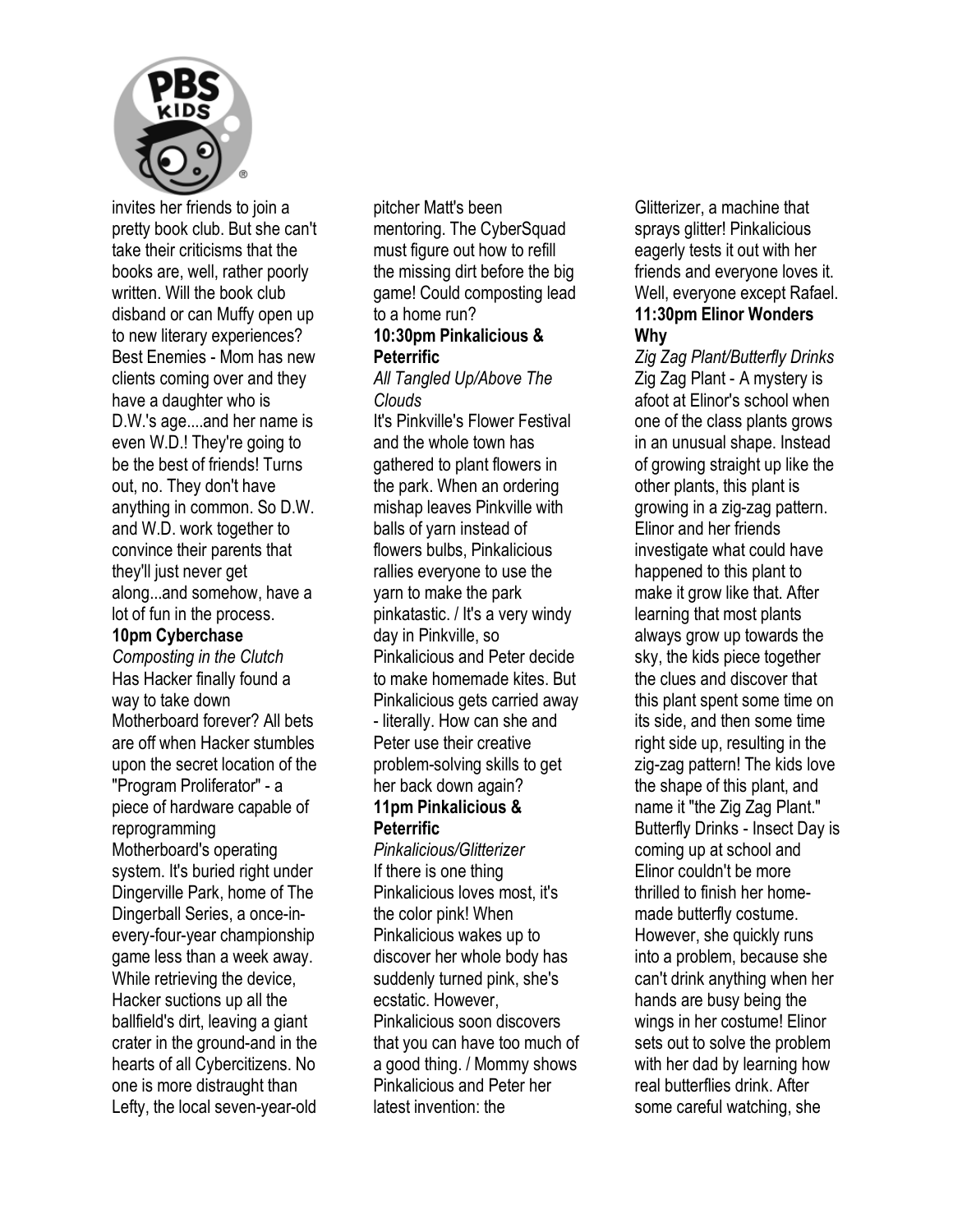

realizes that a butterfly doesn't even have a mouth, but a proboscis, which looks like a long straw, and that's how they drink nectar from a flower! This gives Elinor the idea to add a super long drinking straw to complete her costume.

#### **12am Donkey Hodie**

*The Golden Crunchdoodles/Walking Stick Blues* 

#### **12:30am Daniel Tiger's Neighborhood**

*Disappointed at the Pool/Disappointed at the Farm* 

## *24 Tuesday*  **8pm Odd Squad**

*Orchid's Almost Half Hour Talent Show/The Perfect Score* 

Orchid's Almost Half Hour Talent Show - All the agents want to be a part of Orchid's talent show. Curriculum: Fair sharing; Equi-partitioning. The Perfect Score - It's villain report card day at Odd Squad. Curriculum: Word problems involving addition and numerical relations; Using a number line. **8:30pm Odd Squad** 

*Running On Empty*  Running on Empty - The Mobile Unit must return a blob to London, but their van has run into trouble. Curriculum: Liquid Measurement, Porous Vs Non-Porous.

#### **9pm Arthur**

*Hide and Snake/Muffy's New Best Friend*  The kids capture a snake and learn that it's possibly poisonous--but only after it gets lost in Arthur's house! Can they find the snake before Arthur's parents discover their slippery little secret? In the second story, Muffy is interviewing for a new best friend. She and Francine are usually inseparable, but lately it seems they have less in common than they thought. Will the girls realize that even the best of friends can have different interests?

#### **9:30pm Arthur**

*Grandpa Dave's Memory Album/Buster's Carpool Catastrophe*  Grandpa Dave's Memory Album - Grandpa Dave is moving closer to the family and the kids are thrilled. But something isn't quite right; he's forgetting all sorts of things. Joan Rivers, reprising her role as Francine's grandmother, is on hand to help the kids understand that Grandpa Dave loves them just as much as he always has, even if he has trouble with his memory. Buster's Carpool Catastrophe - Muffy, Arthur and Buster are carpooling to their cooking class. Buster wants this to be the best car pool ever, but his rolling party on wheels turns

into a disaster. Can the kids stop fighting long enough to see the sights right in front of them?

#### **10pm Cyberchase**  *A Garden Is Born*  **10:30pm Pinkalicious &**

**Peterrific**  *A Birthday Party for Kendra/Norman Plans A Playdate*  "A Birthday Party for Kendra" Pinkalicious is shocked to hear Kendra has never celebrated a birthday before so she decides to throw her a surprise party with the help of their friends! But a pinkaperfect party isn't what Kendra had in mind. Curriculum: (Visual Arts) Different people react differently to colors and visual styles. "Norman Plans a Playdate" Norman the Gnome is really excited - his friend Edna is coming over to play! Pinkalicious and Peter put their gnome-thinking caps on to help Norman plan the perfect playdate. Curriculum: (Theatre / Visual Arts) - Use role play to experiment with interacting with different types of people (and to help understand different types of personalities). Interstitial: Kids meet comic book creator LJ Baptiste and learn how choosing different color palettes can convey a variety of feelings.

**11pm Pinkalicious &**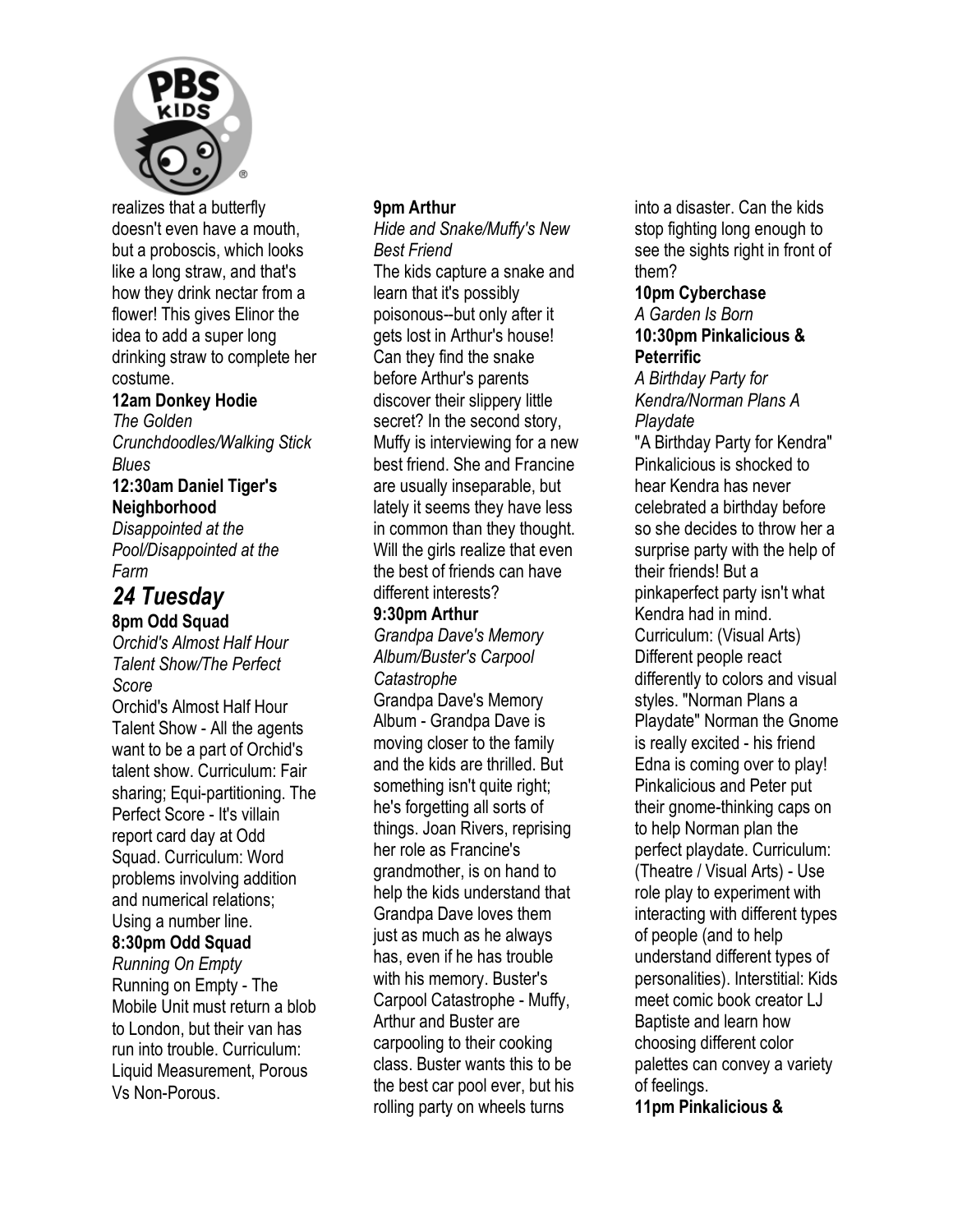

#### **Peterrific**

*Plantastically Pink/Painting Pixie* 

Pinkalicious plants the seed of the most beautiful flower in the world: the Pinkabloom! She soon learns that the only way to make it grow is by singing to it. With help from Peter and friends, the Pinkabloom grows to be as tall as the house, but it won't bloom... / When miniature paintings start popping up all around Pinkville, Pinkalicious and Peter resolve to find the mysterious artist who's responsible - Painting Pixie. Can the kids help the spritely artist plant enough surprising paintings to get her big pixie wings?

#### **11:30pm Elinor Wonders Why**

*The Town Picnic/The Amazing Expandable Clubhouse* 

The Town Picnic - It's time for the Animal Town picnic, but Ari is growing impatient waiting for Ms. Llama's famous ketchup, which just won't come out of the bottle. Meanwhile, Elinor and her friends follow a bee to its hive and observe the honeymaking process, where they discover that honey is goopier when it has less water in it. Using this new-found knowledge, the kids are inspired to solve M. Llama's ketchup problem by adding

water and making it less goopy, just in time for Ari to enjoy his delicious sandwich. Yum! The Amazing Expandable Clubhouse - Elinor, Olive and Ari are happy to welcome new members to The Explorer's Club, but as more and more kids join, a big problem arises: their clubhouse isn't big enough to fit all the new Explorers! When the entire Clubhouse rolls down the hill, Elinor and her friends need to find a solution. After observing their snail friends, Norma and Lulu, they realize that a snail's shell expands as it grows, which gives them the idea to EXPAND their Clubhouse, adding new sections to make it nice and spacious for all to play! **12am Donkey Hodie**  *Potato Pirates/Panda's Special Something*  **12:30am Daniel Tiger's Neighborhood**  *Daniel Learns About Lizards/Daniel Wonders About Trolley*  Daniel Learns About Lizards - Daniel and Prince Wednesday discover a small lizard in Daniel's backyard. They have a lot of questions about the lizard. When they wonder and explore, they learn so many new things. Daniel Wonders About Trolley - Daniel and his friends learn more about their favorite

Neighborhood Trolley! Strategy: When you wonder you can try to find out more.

#### *25 Wednesday*  **8pm Odd Squad**

*The Voice/Problem Partners*  The Voice - A villain steals Ms. O's voice. Curriculum: Understanding wholes and halves. Problem Partners - The agents are called in to help when Ohlm and Orchid have problems working together. Curriculum: Rounding to the nearest 10; Odd and even numbers.

#### **8:30pm Odd Squad**

*Portalandia/Slides and Ladders* 

Portalandia - The Mobile Unit's first case is to return a plant to the 17th dimension. Curriculum: Tessellation. Slides and Ladders - Oswald must learn everything he can about the Mobile Unit van before an important interview. Curriculum: Negative Numbers.

#### **9pm Arthur**

*The Contest/Prove It*  What would happen if Arthur and his friends entered a contest to write story ideas for the favorite television show? The kids realize that winning would be great but that writing and sharing is the best part. In the sceond story, D.W. has discovered science. But D.W.'s new-found passion proves that a little knowledge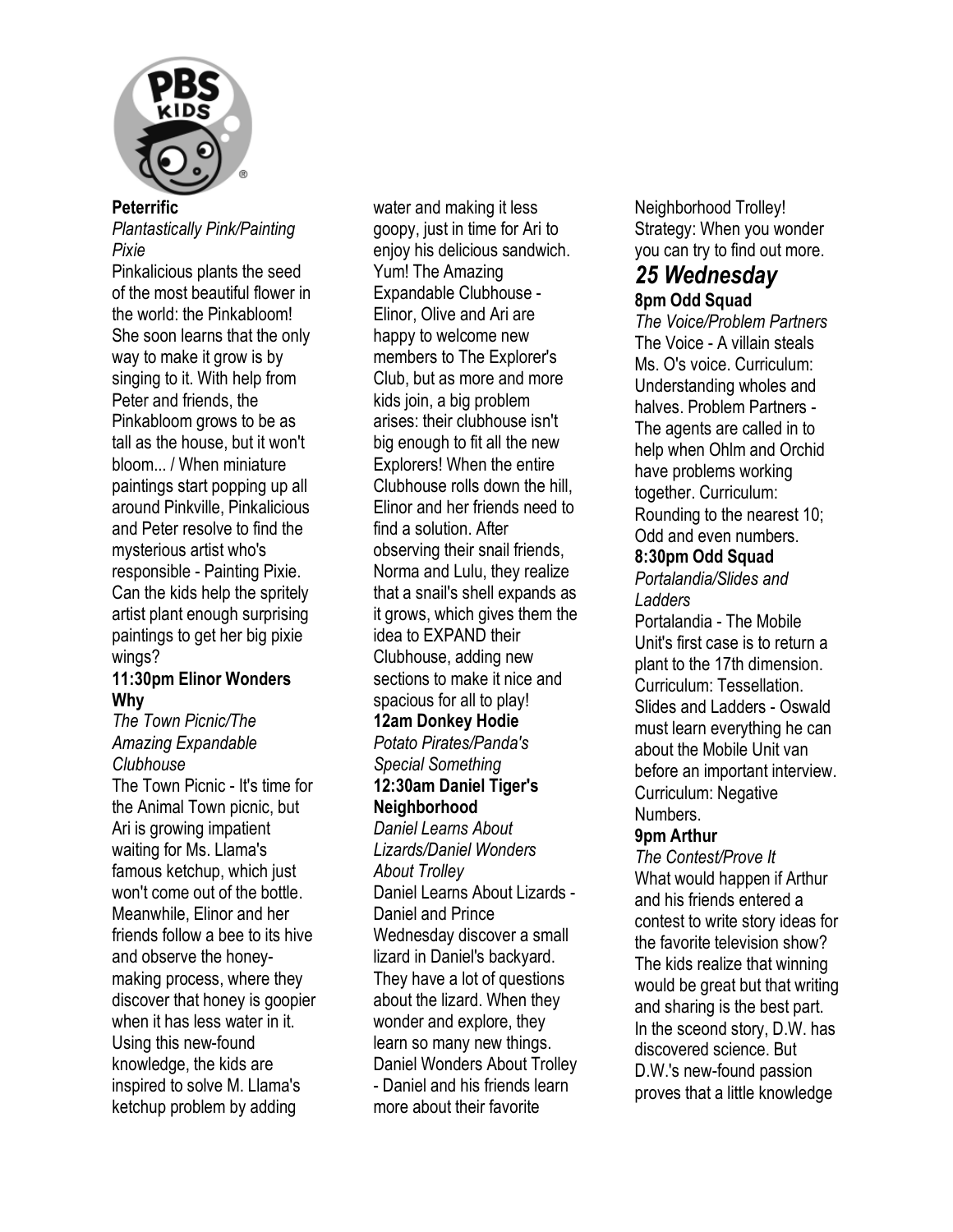

is a dangerous thing. Can Arthur get D.W. to the Exploratorium before she convinces all the kids that the sky is blue because brown and green were already taken?

#### **9:30pm Arthur**

*To Eat Or Not to Eat/S.W.E.A.T.* 

To Eat or Not to Eat - A brand new candy bar is in town! But why is it making everyone act so strangely? And what exactly is this ingredient called Tri-Enzomated Zorn Jelly, anyway? Buster decides to do a little digging into these mystery chemicals before he takes his first bite but he - and all the other kids - may not find the truth appetizing. S.W.E.A.T. - It's time for the kids at Lakewood Elementary to take the Stoddard-Wilkins Elementary Aptitude Test, or "S.W.E.A.T." But with anxiety running high, it becomes clear that the kids need to learn some relaxation techniques. Luckily, Mrs. MacGrady is on hand to teach them a thing or two about de-stressing. **10pm Cyberchase** 

## *Traffic Trouble*  **10:30pm Pinkalicious &**

#### **Peterrific**

*Aqualicious/Sing in the Spring*  "Aqualicious" While at the beach, Pinkalicious and Peter meet Aqua, a merminnie! The three become friends and play together until it's time for

Aqua to go home. But Aqua's home isn't quite what Pinkalicious is expecting - it's even more pinkamazing! Curriculum: (Visual Arts) A color can come in many different shades (focus on blue). "Sing in the Spring" Spring has come to Pinkville, but none of the flowers have bloomed. Turns out all the springtime fairies have the flu. But with a little fairy dust and a lot of singing, Pinkalicious and Peter make the flowers bloom and help bring in the spring. Curriculum: (Music) Sing songs that use gestures to illustrate or substitute for words. Interstitial: Kids observe the same lake from different angles and paint their perspectives with watercolors.

#### **11pm Pinkalicious & Peterrific**

*Dancing Shoe/ No Honking*  Pinkalicious tries on a mysterious pair of shoes. After she puts them on, she can't stop tap dancing! / Peter has a new song to share with his family, but no one seems interested. Maybe it's because his song uses his really loud scooter horn. **11:30pm Elinor Wonders Why** 

*Speedy Swimming/Strawberry Jam* 

Speedy Swimming - The kids go to the local lake for a nice swim and discover that many

animals can swim really fast. Elinor then notices something interesting -- ducks, along with other animals that swim, like frogs and turtles, have webbed feet. The three little scientists discover that webbed feet help these creatures get around easier in the water, which makes them swim faster. The kids are inspired by this discovery and use flippers to swim fast all over the lake! Strawberry Jam - It's Elinor's Dad's birthday and he's in great spirits, because they are doing his favorite thing - going camping. But, when Elinor and Olive plan the perfect camping breakfast, they realize they're out of strawberry jam, which he loves. What are they going to do?! The two kids set out to find some strawberries and learn how to tell which strawberries are ripe and ready to be eaten and which are not. The two girls then use the ripe strawberries to make the perfect birthday breakfast for Elinor's Dad.

#### **12am Donkey Hodie**

*Bye Bye, Book/Tater Buddies*  **12:30am Daniel Tiger's Neighborhood** 

*The Tiger Family Grows/Daniel Learns About Being A Big Brother*  The Tiger Family Grows - The Tiger Family is expanding and Daniel finds out that he is going to be a big brother! At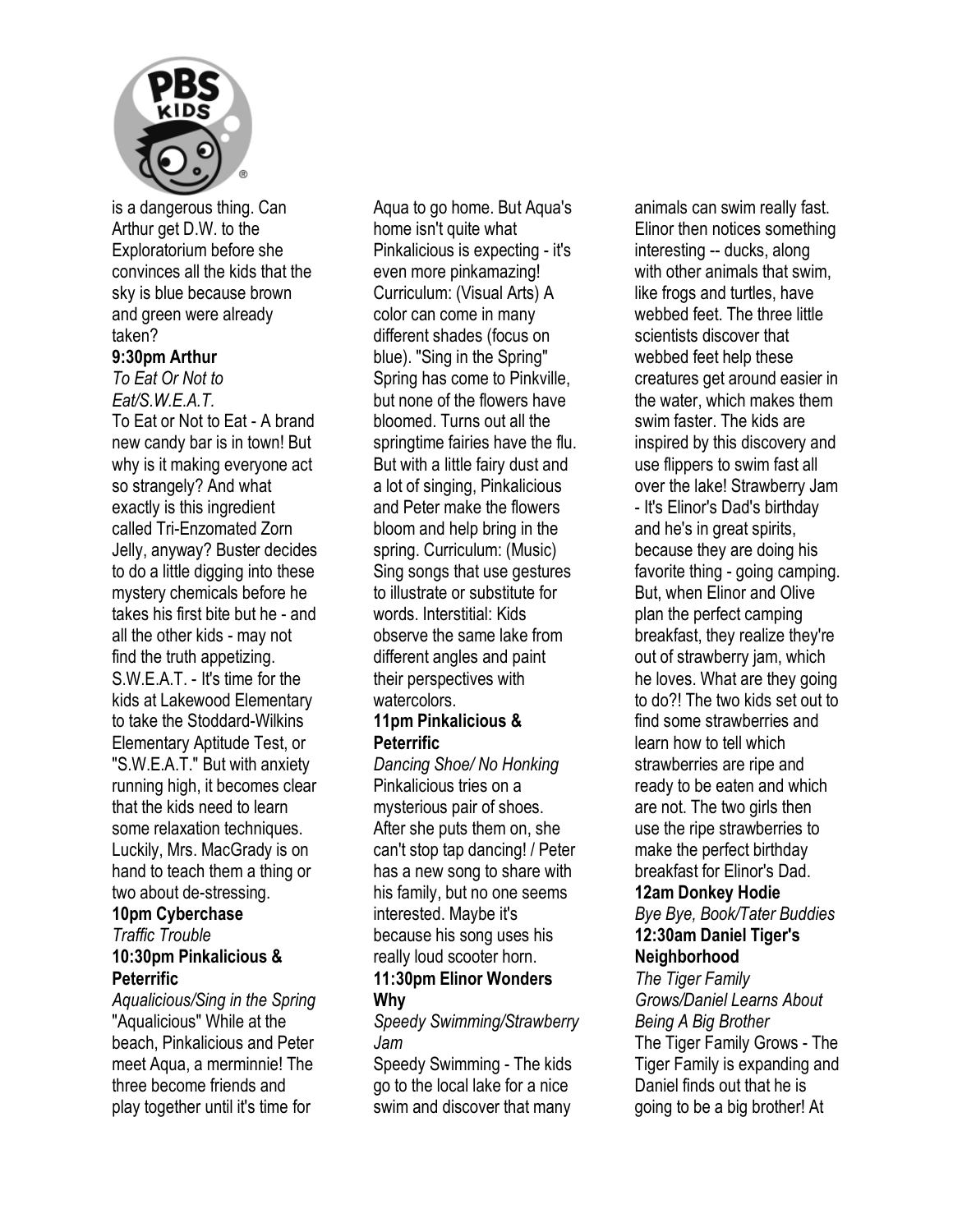

first, he isn't sure what to expect, but as his family prepares for the arrival of the new baby, Daniel learns about what it means to be a big brother... and a big helper, too. Daniel Learns About Being a Big Brother - The new baby is almost here and the Tiger Family is getting ready for the new arrival. Daniel is eager to pitch in as Mom and Dad prepare the baby's room, but struggles with the idea of giving up his old baby things for his new sibling. He soon realizes that being a big brother means letting go of things you no longer need, and that's a big help for the whole family. Strategy: You can be a big helper in your family.

### *26 Thursday*  **8pm Odd Squad**

*Oona and the Oonabots/The Ninja Situation*  Oona and the Oonabots - Oona uses her Oonabots to fix an odd problem. Curriculum: Coding; Spatial reasoning. The Ninja Situation - Odd Squad must go undercover to recover a stolen gadget. Curriculum: Fractions: partitioning simple shapes into halves, thirds, fourths, sixths and eighths. **8:30pm Odd Squad**  *Running On Empty*  Running on Empty - The Mobile Unit must return a blob

to London, but their van has run into trouble. Curriculum: Liquid Measurement, Porous Vs Non-Porous.

#### **9pm Arthur**

*Buster's Breathless/The Fright Stuff* 

Will Buster's friends treat him the same after they learn he has asthma? Maybe the answer will be found on a guided tour through...Buster's lungs! In the second story, prankster poltergeists have arrived in Elwood City--and just in time for the "Scare Your Pants Off" costume party! It's boys versus girls in what becomes a great big battle of the pranks, until the kids learn a lesson about practical jokes...from a spooky source.

#### **9:30pm Arthur**

*Prunella The Packrat/What's in a Name?*  Prunella the Packrat - Prunella saves everything ticket stubs, quizzes from second grade, pencil stubs, broken shoe laces...you name it and it's in her closet! Can Arthur help her break her

packrat habits in time to put together the display for the school's Earth Day fair? Or is Prunella doomed to drown in her clutter? What's in a Name? - Binky find out that his real name isn't Binky, it's... Shelley?!! He's certain he will have to leave town - or at least school - having this silly

name. Until his mom tells him the story of his ancestor, Shelley Barnes, the greatest circus owner of his time...

#### **10pm Cyberchase**

*Find Those Gleamers!*  (topic: Algebraic Variables) - The Hacker challenges Jackie, Matt and Inez to a contest on cyber-wide television! In order to prove to all of Cyberspace that Hacker's not as powerful or smart as he seems - the kids return to Topsy-Turvy Island on the Northern Frontier for the contest. Their mission is to power up a Mini-Wreaker using cyber-fireflies of varying power before the island turns inside out at sunset. The kids must use algebraic equations to determine how many Gleamers - and how much power - they'll need. The Big Idea: When you use a letter to stand in for a number that repeats or changes in a problem, you can simplify the arithmetic and make the problem easier to solve. **10:30pm Pinkalicious & Peterrific** 

*Yodelahee Goat/Pink Mascot*  "Yodelahee Goat" Flora's goat Greta has escaped her farm, and Pinkalicious and Peter help track it down. After running all over Pinkville they find the goat on top of Town Hall! How in the world are they going to get Greta down? Curriculum: (Music)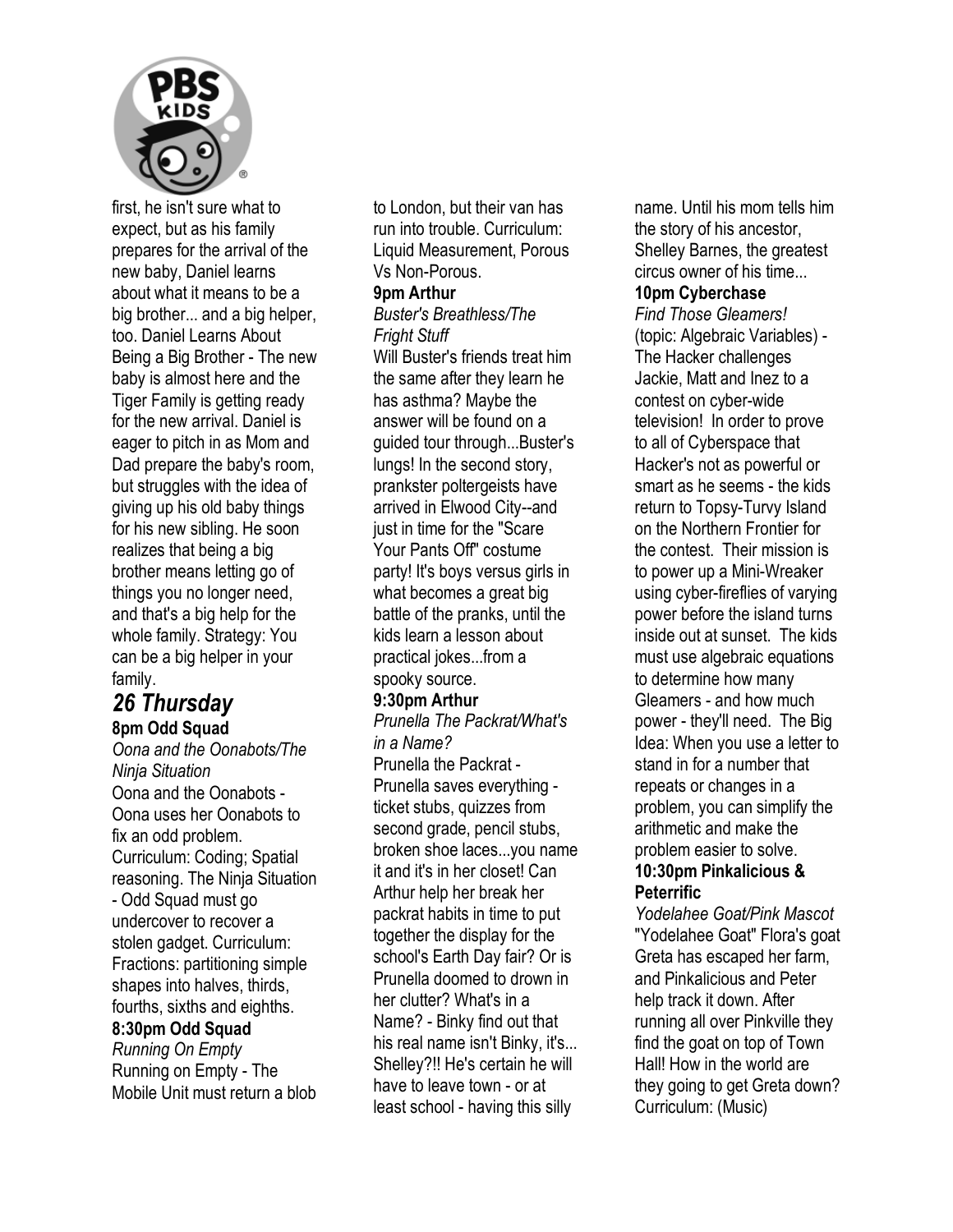

Introducing the singing form of yodeling, with a focus on using both high and low pitches. "Pink Mascot" The Pinksters have a new mascot - the pinkatoo. Pinkalicious and friends make a mascot costume, but who will wear it and help cheer the soccer team on? Curriculum: (Theatre) To create a character and embody that character when putting on a costume. Interstitial: Kids learn how to create a variety of different sounds using just their mouths with the help of beatboxer Nate Paul. **11pm Pinkalicious &** 

## **Peterrific**

*Sand Palace/Zoo Day*  Pinkalicious gets an idea to build a sand palace for the sand castle competition. She insists on doing it herself and discovers all sorts of natural objects to fulfill to her grand vision. But will she be able to finish it in time? / It's Teddy Bear Day at the zoo! Pinkalicious and Peter introduce their favorite stuffed bears to all sorts of animals and have fun mimicking their behavior. Along the way, Pinkalicious' teddy, Henrietta, is taken by a mischievous monkey. Will Pinkalicious rescue her in time for the Teddy Bear picnic? **11:30pm Elinor Wonders Why** 

*To Bee Or Not to Bee/Turtle* 

#### *Crossing*

To Bee or Not to Bee - Elinor, Ari, Olive and Koa are having a picnic in the forest, when all of a sudden, a few honey bees come over to check out the kids' food. A nervous Koa gets antsy and starts swatting at the bees because he's afraid of them. This gives Elinor an idea to help her friend get over his fear of bees. After some very careful bee observations, the kids conclude that bees are tiny and a lot more afraid of us than we are of them. They also realize that instead of swatting at bees, you should stay calm and steady when a bee is around, and you are a lot less likely to get stung. Turtle Crossing - Elinor, Olive and Ari are having a blast riding their bikes along the park's brand-new dirt bikepath. Suddenly, they must slam on the brakes: a sweet little turtle is trying to cross the path to get to a small pond on the other side. The kids learn all about how turtles' eggs are laid on land and the babies must make it back to the water when they hatch. The problem is, the dirt bike path is right in the turtles' way. After some careful thinking, the kids work together to move their new bike path around the turtle crossing and save the day! **12am Donkey Hodie** 

#### *The Try Scouts/Wiz-Kazizz-Kazaam*  **12:30am Daniel Tiger's Neighborhood**

*King Daniel for the Day*  King Daniel for the Day In this special full-length episode, Daniel Tiger is curious about what it's like to be King. There's only one way to find out? King Friday makes Daniel "King for the Day!" On his royal mission, Daniel discovers that the most important part of being King is being kind to his neighbors. Strategy: You can choose to be kind.

### *27 Friday*  **8pm Nature Cat: The Return of Bad Dog Bart**

When Hal accidentally unearths Bad Dog Bart's second treasure map which leads to his stolen loot of cat toys, it sets off a dizzying, adventurous journey to be the first to dig up the treasure. Joining Nature Cat and his pals in the race to find the stolen loot is that very bad dog himself Bad Dog Bart. And if that isn't bad enough, there is a tough pirate named One Eared Winnie who also is trying to find the treasure. Arahhh!!!

#### **9pm Wild Kratts Alaska: Hero's Journey**

Aviva announces she's one step closer to fixing the Time Trampoline with the invention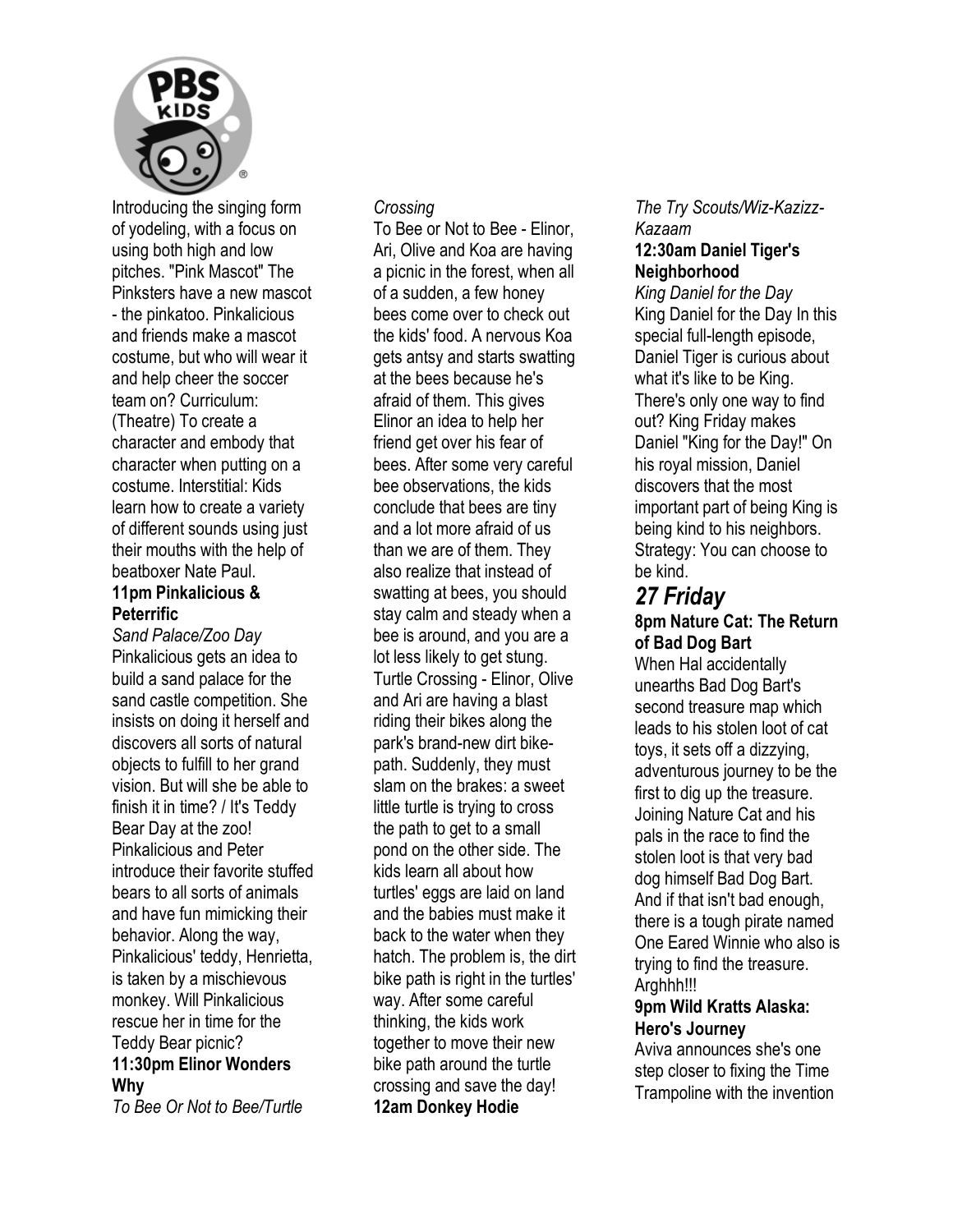

of a Time Thruster. But before they can check it out, it goes overboard and attaches onto a Sockeye salmon who is in the middle of the "Salmon Run". The Wild Kratt team is led on a wild chase, as they follow the salmon on this incredible and difficult journey - both battling the odds to reach their goals. Science Concept: Life cycles and ecosystems.

#### **10pm Cyberchase**  *Water Woes*

It's not easy being the most notorious villain in all of Cyberspace, and Hacker is really stressed out. Buzz and Delete surprise their mess-ofa-stress boss with a blissful day at Mount Bear Fresh Water Spa, full of relaxing treatments sourced from the beautiful Mount Bear River! But, when the water supply suddenly stops flowing, Hacker and the other patrons are left out to dry. With spa manager, Jules, in over his head, Buzz and Delete go to extreme measures and ask the CyberSquad for help. Using a map and spatial reasoning skills, Digit and the kids turn upstream for clues about why the spa's water has been reduced to a mere trickle. Can the CyberSquad save the day? Or will it all just go down the drain? **10:30pm Pinkalicious & Peterrific** 

#### *The Sparkle Kart/The Pinkville Merry-Go-Round*  "The Sparkle Kart" Pinkalicious and Peter spot Kendra in a flashy storebought go kart! With some help from Mommy, they make a homemade kart, the Sparkle Speedster, but is it fast enough to beat Kendra? Curriculum: (Visual Arts) Construct Assemblages; (STEAM) Engingeering creating something out of existing materials. "The Pinkville Merry-Go-Round" The new Pinkville merry-goround has... one bench? That's no fun to ride. Pinkalicious and friends search all over Pinkville to find ways to make the merrygo-round more pinkamazing. Curriculum: (Visual Arts) Model flexible thinking as part of creative problem solving. Interstitial: With help from Jay (AKA "The Pastry Queen"), kids accessorize their bikes with robot-inspired decorations to ride in a parade.

#### **11pm Pinkalicious & Peterrific**

*Drawing Noses/Pinkalicious On Ice* 

Pinkalicious loves drawing faces, except for noses which she finds really hard to draw! With Mrs. Plum and her friends, Pinkalicious goes to the Nose Art exhibit at the Pinkville Art Museum and

gets a special lesson from Dame Stella Nostrella, an artist who knows her noses. / Pinkville's Great Skate is coming up, but Pinkalicious is having trouble learning the finale move: Jasmine's "Sparkle Spin." Will practicing off the ice help Pinkalicious master the spin in time for the big performance?

#### **11:30pm Elinor Wonders Why**

*Hiding In Plain Sight/Owl Girl*  Hiding in Plain Sight - Elinor and her friends are playing Hide-And-Go-Seek at recess, but no matter where they hide, the Goat twins always seem to find them. The kids decide they need a to find a better way to hide, so they observe some animals who are camouflaged, prompting Elinor to realize that she, Olive and Ari can use their shapes, colors and patterns to hide themselves in plain sight, so that the Goat Twins can't spot them. Owl Girl - Elinor isn't sure what she's going to be for Costume Day, but it has to be something INTERESTING. That night, Elinor is awakened by a strange "Whooo!" sound coming from outside, so she and her mom go out to investigate. While looking for the source of the strange sound, Elinor is surprised at how many things are happening outside at night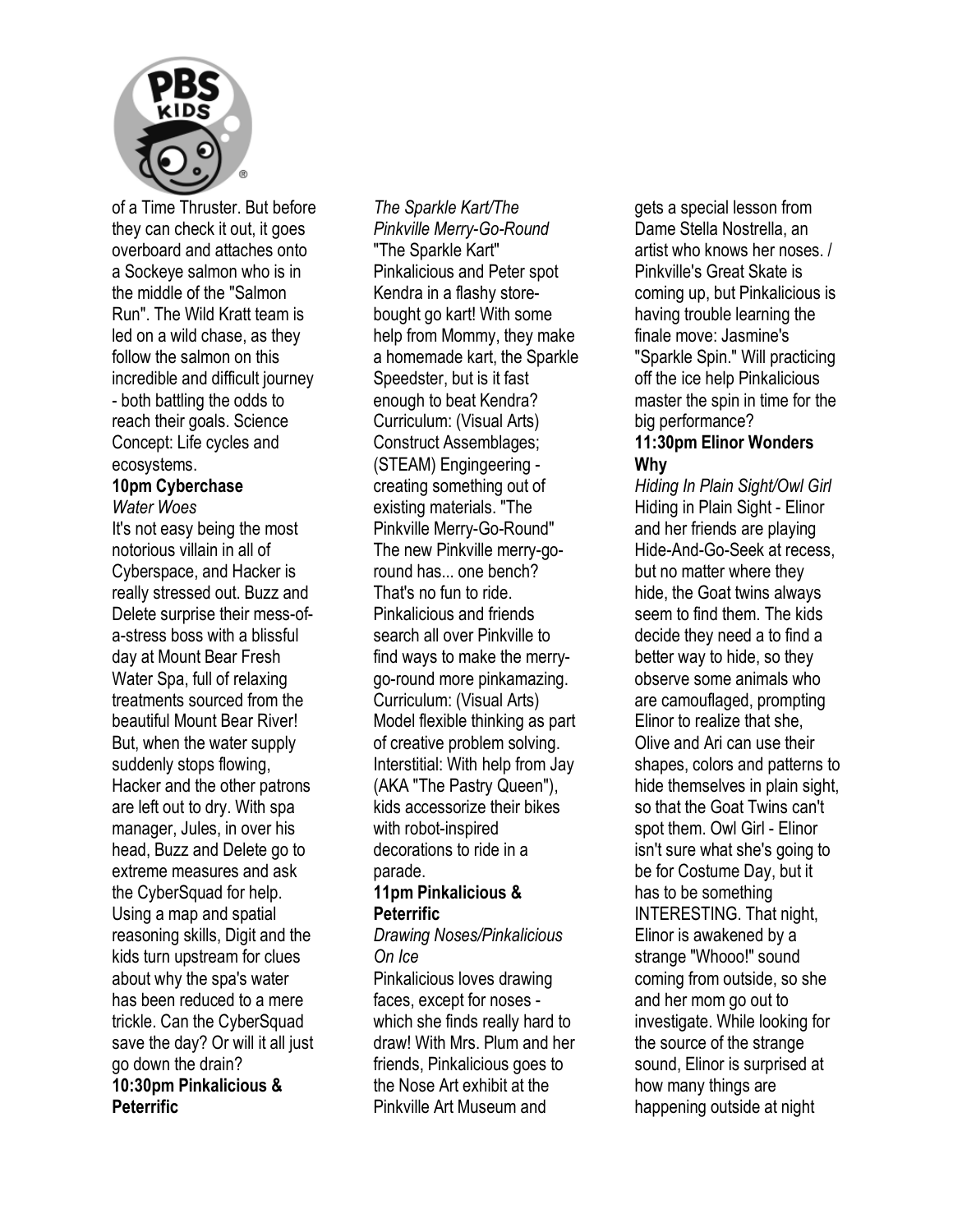

while she sleeps. Suddenly, they hear the sound again and look up to see an owl soaring in the sky, which inspires Elinor to figure out exactly what she wants to be for the costume parade.

#### **12am Donkey Hodie**

*Donkey's Bad Day/Yodel Bird Egg* 

#### **12:30am Daniel Tiger's Neighborhood**

*Daniel Fixes Trolley/Problem Solver Daniel*  Daniel Fixes Trolley - Daniel accidentally breaks a wheel off Trolley while playing. When Mom is too busy to help Daniel put the wheel back on, she urges him to try to figure it out on his own and explains that fixing it on his own will make him feel good about himself. Problem Solver Daniel - Daniel is playing with Miss Elaina and they accidentally break one of the toys. They call Teacher Harriet over to help fix the problem but she tells them to work out a solution without her. They do, and feel proud that they can figure things out all by themselves. Strategy: Try to solve the problem yourself and you'll feel proud.

#### *28 Saturday*  **8pm Nature Cat: The Return of Bad Dog Bart**  When Hal accidentally unearths Bad Dog Bart's second treasure map which

leads to his stolen loot of cat toys, it sets off a dizzying, adventurous journey to be the first to dig up the treasure. Joining Nature Cat and his pals in the race to find the stolen loot is that very bad dog himself Bad Dog Bart. And if that isn't bad enough, there is a tough pirate named One Eared Winnie who also is trying to find the treasure. Arghhh!!!

#### **9pm Wild Kratts Alaska: Hero's Journey**

Aviva announces she's one step closer to fixing the Time Trampoline with the invention of a Time Thruster. But before they can check it out, it goes overboard and attaches onto a Sockeye salmon who is in the middle of the "Salmon Run". The Wild Kratt team is led on a wild chase, as they follow the salmon on this incredible and difficult journey - both battling the odds to reach their goals. Science Concept: Life cycles and ecosystems.

#### **10pm Cyberchase**

*Space Waste Odyssey, Part 1*  Has Hacker finally concocted his most perfect plan to shut down Motherboard once and for all, making him the ruler of Cyberspace? It looks that way, as Hacker has positioned giant patches of trash in Cyberspace to converge on Control Central! Hacker is giddy with delight,

because the citizens of Cyberspace unknowingly helped his plan. They didn't dispose of their trash properly and created the huge trash patches to begin with. Back at Control Central, Digit is updating Motherboard's software for her birthday and accidentally causes her to shut down! He and the CyberSquad try to reboot her, to no avail. With Motherboard down, they must rely on their quick problem-solving skills and help from citizen scientists to get to the bottom of the trash trouble and protect Control Central. Can they save Motherboard - and all of Cyberspace - before it's too late?

#### **10:30pm WordGirl**

*A World Without WordGirl, Part 1/A World Without WordGirl, Part 2*  A WORLD WITHOUT WORDGIRL, PART 1 - When Becky's most amazing birthday party ever gets interrupted one too many times by citizens in need of WordGirl's assistance, she wishes on her birthday candle for a WordGirl-free world. After they're blown out, she realizes her wish has come true. What has she done?! Vocabulary Words: Obligation, Antsy. A WORLD WITHOUT WORDGIRL, PART 2 - After making a wish for a WordGirl-free world,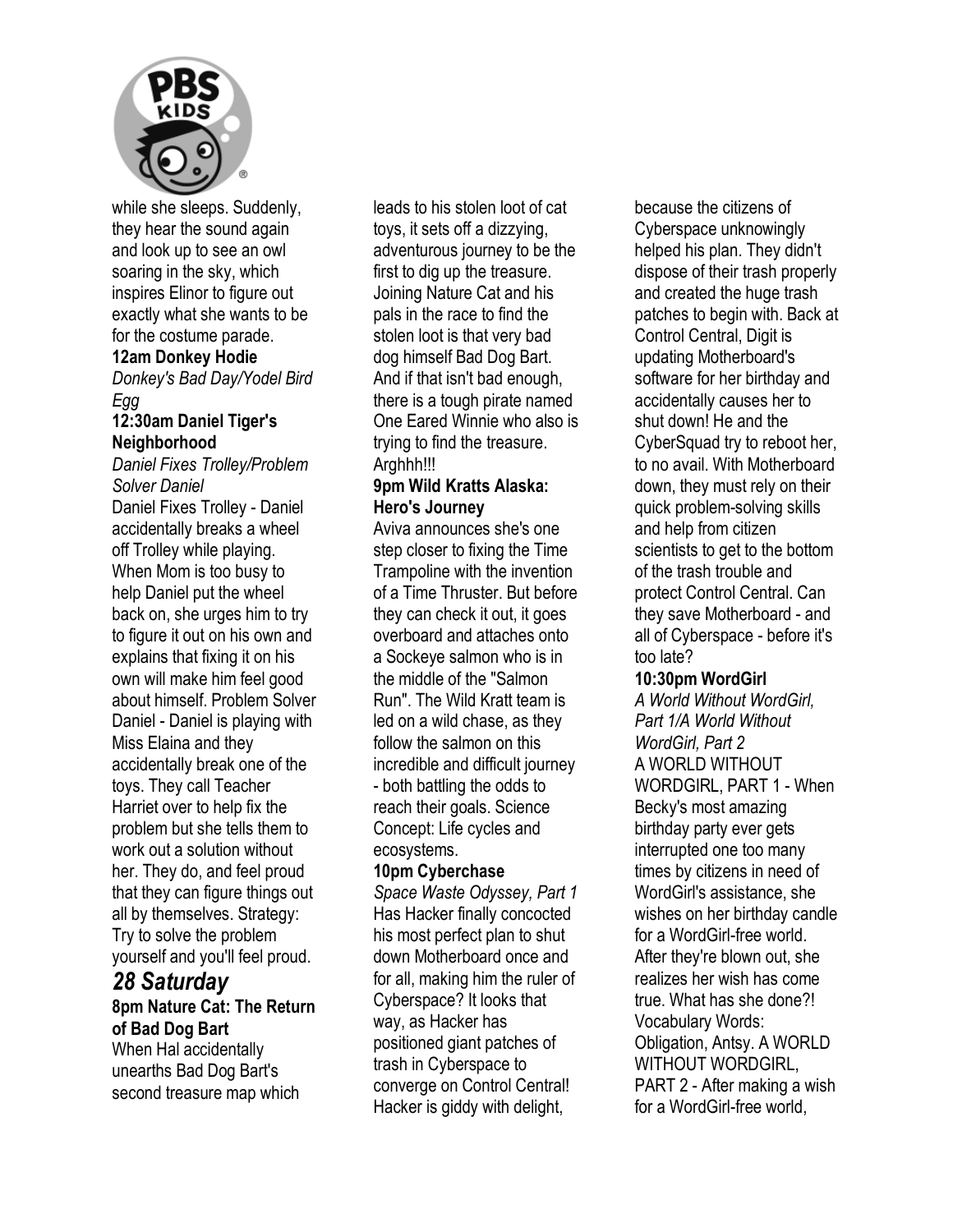

Becky realizes it has come true. Not only does WordGirl not exist, but Chuck is now the King and has the new city following all sorts of strange rules. Will Becky find the last piece of enchanted birthday cake so that she can wish for the return of WordGirl and make things go back to how they were before? Vocabulary Words: Enchanted, Unusual.

#### **11pm Hero Elementary**

*AJ's Extra Superpower, Part 1 / AJ's Extra Superpower, Part 2* 

When a little girl's toys keep disappearing from her backyard, Sparks' Crew discovers the culprit is a neighbor's dog. How will they keep it out? AJ's Extra Superpower (his autism) is the key. Curriculum: Investigating can help you figure things out and solve problems. / The team heads to Citytown Hero Con. AJ is dressed as his hero, Jetman Jones, and is shocked to see that many people are also dressed like him. How will he find the real Jetman Jones in the crowd? Curriculum: Find the differences in similar things by observing and comparing.

#### **11:30pm Xavier Riddle and the Secret Museum**

*I am Florence Nightingale/I am George Washington Carver*  I am Florence Nightingale

When Yadina gets the hiccups right before a big show & tell appearance, she turns to Xavier and Brad for help. Unsure how to cure her, the boys have some fun coming up with silly solutions, none of which work. To the Secret (hic) Museum! Our heroes travel back in time to meet legendary nurse Florence Nightingale, just as she's presented with a very serious problem: her neighbor's dog has a sore paw. To the library! Florence dedicates herself to learning exactly how to get the poor pup back on his feet, inspiring Xavier and Brad to commit themselves to finding a real solution to Yadina's hiccup problem. From now on, they'll always help others as best they can. Curriculum: "It's important to help others as best you can." I am George Washington Carver While playing soccer, Xavier accidentally smushes a flower in the garden. Yadina wants to help the little flower, but Xavier doesn't get it - what's the big deal? To the Secret Museum! Our trio travel back in time to meet an expert in plant care: George Washington Carver... accidentally smushing three more flowers in the process! Good thing George Washington Carver knows just what to do. As the kids

transport the plant patients back to George's secret garden, Xavier learns all about how amazing plant life is and why it's so important each one of us help take care of the Earth. Curriculum:

#### "Take care of the Earth" **12am Molly of Denali**  *Bird in the Hand/Bye-Bye*

*Birdie*  Molly and Tooey think they've discovered a ghost after a strange noise follows them from Spooky Hose all the way to the Trading Post's Bunkhouse. Turns out the phantom is actually a bird stuck in a dryer vent! Molly's bird call book holds the key to finding out what kind of bird it is, but they'll need to learn what some unfamiliar words mean before finding their feathered friend a new home. / Molly and Trini tag along with Nina on trip to Kenai National Park to see real, live puffins! As the enthusiastic birders count how many puffins are eating and admire the precocious pufflings, Molly and Trini are alarmed when the baby chicks begin to jump off a cliff! What's a good birdwatcher to do? **12:30am Arthur**  *Grandpa Dave's Memory Album/Buster's Carpool Catastrophe*  Grandpa Dave's Memory

Album - Grandpa Dave is moving closer to the family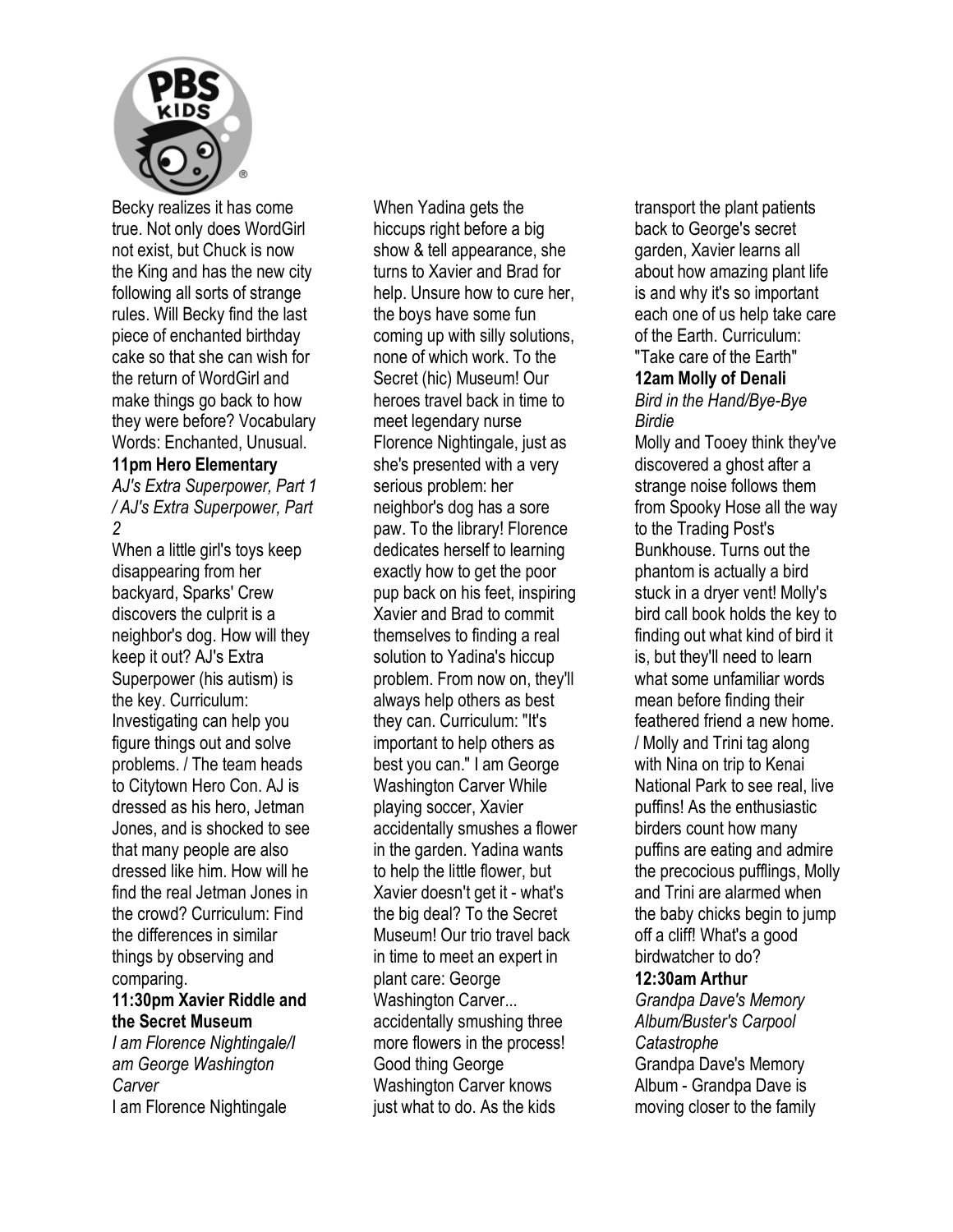

and the kids are thrilled. But something isn't quite right; he's forgetting all sorts of things. Joan Rivers, reprising her role as Francine's grandmother, is on hand to help the kids understand that Grandpa Dave loves them just as much as he always has, even if he has trouble with his memory. Buster's Carpool Catastrophe - Muffy, Arthur and Buster are carpooling to their cooking class. Buster wants this to be the best car pool ever, but his rolling party on wheels turns into a disaster. Can the kids stop fighting long enough to see the sights right in front of them?

### *29 Sunday*  **8pm Nature Cat: The Return of Bad Dog Bart**

When Hal accidentally unearths Bad Dog Bart's second treasure map which leads to his stolen loot of cat toys, it sets off a dizzying, adventurous journey to be the first to dig up the treasure. Joining Nature Cat and his pals in the race to find the stolen loot is that very bad dog himself Bad Dog Bart. And if that isn't bad enough, there is a tough pirate named One Eared Winnie who also is trying to find the treasure. Arghhh!!! **9pm Wild Kratts Alaska:** 

**Hero's Journey** 

Aviva announces she's one step closer to fixing the Time Trampoline with the invention of a Time Thruster. But before they can check it out, it goes overboard and attaches onto a Sockeye salmon who is in the middle of the "Salmon Run". The Wild Kratt team is led on a wild chase, as they follow the salmon on this incredible and difficult journey - both battling the odds to reach their goals. Science Concept: Life cycles and ecosystems.

#### **10pm Cyberchase**

*Space Waste Odyssey, Part 2*  Has Hacker finally concocted his most perfect plan to shut down Motherboard once and for all, making him the ruler of Cyberspace? It looks that way, as Hacker has positioned giant patches of trash in Cyberspace to converge on Control Central! Hacker is giddy with delight, because the citizens of Cyberspace unknowingly helped his plan. They didn't dispose of their trash properly and created the huge trash patches to begin with. Back at Control Central, Digit is updating Motherboard's software for her birthday and accidentally causes her to shut down! He and the CyberSquad try to reboot her, to no avail. With Motherboard down, they must rely on their quick problem-solving skills

and help from citizen scientists to get to the bottom of the trash trouble and protect Control Central. Can they save Motherboard - and all of Cyberspace - before it's too late?

#### **10:30pm WordGirl**

*The Birthday Girl's Monstrous Gift/Hal The Haggler*  THE BIRTHDAY GIRL'S MONSTROUS GIFT - After being captured by WordGirl and locked safely in a jar on the hottest day of the year, The Energy Monster convinces Eileen to free and feed him so that he is able to continue terrorizing the city and ruin the Summer Winter Carnival. WordGirl must recapture The Energy Monster but will she be able to do so when an angry Eileen turns into The Birthday Girl after her new pet is taken from her? Vocabulary Words: Guzzle, Monstrous. HAL THE HAGGLER - While doing chores to save money for a new unicorn figurine, WordGirl must stop Granny May from stealing Cleopatra's Bed out of the museum. After a number of attempts, Granny May and WordGirl realize they are both being swindled by Hal. Will WordGirl team up with a villain in order to bring a swindler to justice? Vocabulary Words: Defend, Haggle.

**11pm Hero Elementary**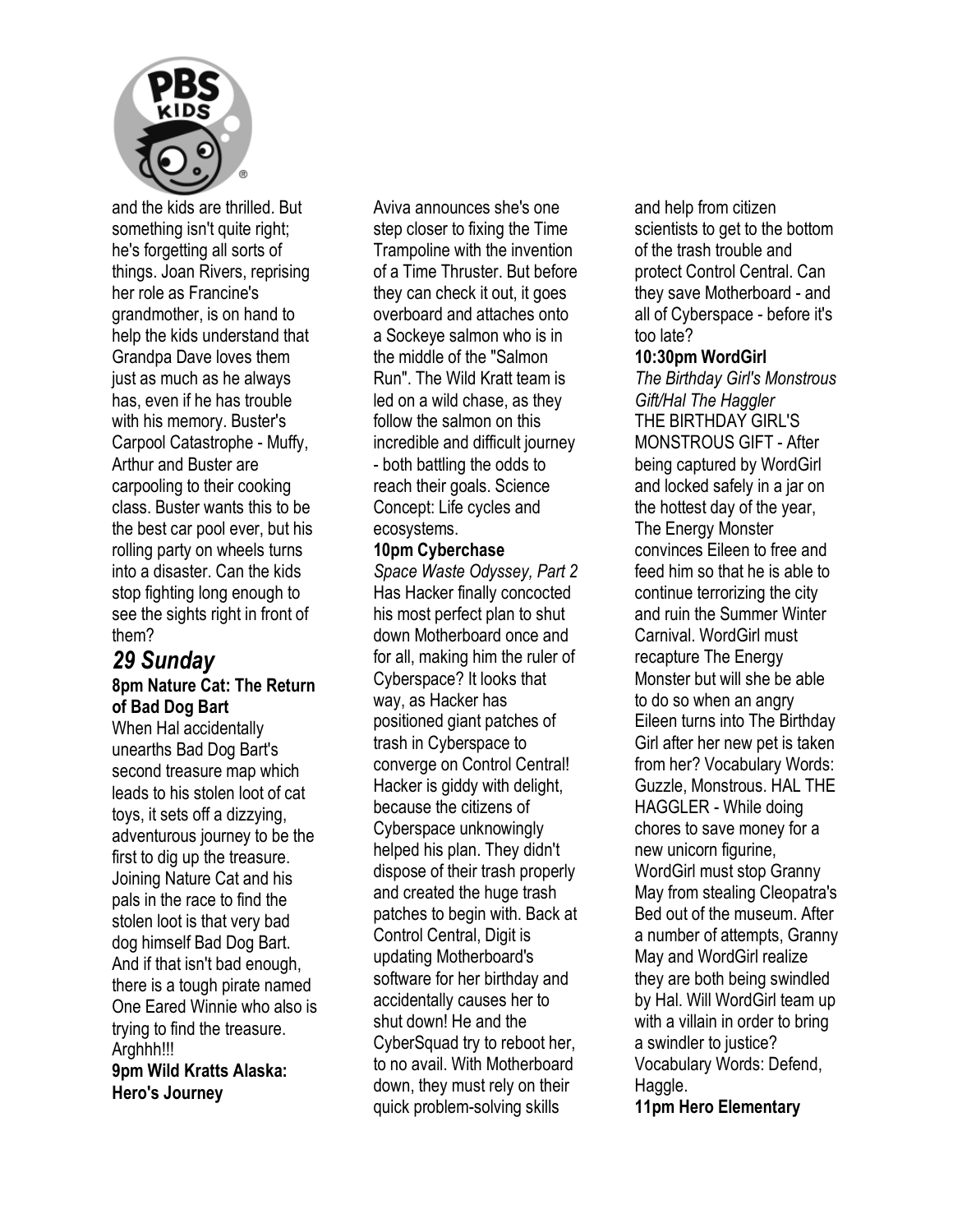

*Friends of the Forest / Chicken Hero*  When our heroes learn that

lots of paper is being wasted in different ways, they embark on a mission with Branchman (an adult superhero), to understand the problem and plan a solution to use less paper, while encouraging others to do so as well. Curriculum: By using less paper, we can help save trees. / When Jetman Jones tries to get a super sidekick. he's surprised when he's sent a chicken. It runs away and Sparks' Crew uses their Superpowers of Science to gather evidence and track it down. Curriculum: Finding clues can help solve problems.

#### **11:30pm Xavier Riddle and the Secret Museum**

#### *I Am Leonardo Da Vinci/I Am Amelia Earhart*

I am Leonardo da Vinci Xavier gets caught in a tailspin when he can't decide which afterschool activity to sign up for. Basketball? Dance? Robotics? It all sounds fun, how can he possibly pick just one? To the Secret Museum! Our heroes are sent back in time to meet the ultimate renaissance man: Leonardo da Vinci. During their playdate, we discover that Leonardo is interested in a lot of different things, too - just like Xavier! And he wouldn't

have it any other way. What he learns doing one thing helps him with another! He helps Xavier to see that it's okay to try many different activities. Curriculum: "It's okay to try many different activities." I am Amelia Earhart There's a bike rodeo coming up and Brad can't wait to sign up, until he realizes that the course isn't trainingwheel friendly. Uh oh. Brad can't possibly ride his bike without training wheels, can he? To the Secret Museum! Xavier takes his pal back in time to meet someone who never backed down from a challenge: Amelia Earhart. Watching Amelia boldly chase her dream of soaring through the clouds as the first woman to cross the Atlantic Ocean solo convinces Brad that when there's something you really want to do, even if it seems impossible, you just have to go for it. Curriculum: "Go for it!"

#### **12am Molly of Denali**

*Culture Clash/Party Moose*  Molly retells the story of the summer Trini moved to Qyah from Texas, and how she and Tooey attempted to make Trini feel at home - with cowboy hats, lassos, and "yee-haws." Luckily, Trini has a sense of humor and a poster of Austin, Texas that clears up what it really means to be from Texas. But it turns

out Molly and Tooey aren't the only ones confused by stereotypes when Trini refuses to join the basketball team because of...polar bears? / Molly flies north to surprise Nina with a handdelivered party box of goodies (and herself) for Nina's birthday, but her plans are jeopardized by a moose blocking the runway. Molly rushes to find a solution in an outdoors manual, but the gas in Mom's plane is running low. Can Molly figure out how to get the moose off the runway before they have to turn back?

#### **12:30am Arthur**

*To Eat Or Not to Eat/S.W.E.A.T.* 

To Eat or Not to Eat - A brand new candy bar is in town! But why is it making everyone act so strangely? And what exactly is this ingredient called Tri-Enzomated Zorn Jelly, anyway? Buster decides to do a little digging into these mystery chemicals before he takes his first bite but he - and all the other kids - may not find the truth appetizing. S.W.E.A.T. - It's time for the kids at Lakewood Elementary to take the Stoddard-Wilkins Elementary Aptitude Test, or "S.W.E.A.T." But with anxiety running high, it becomes clear that the kids need to learn some relaxation techniques. Luckily, Mrs. MacGrady is on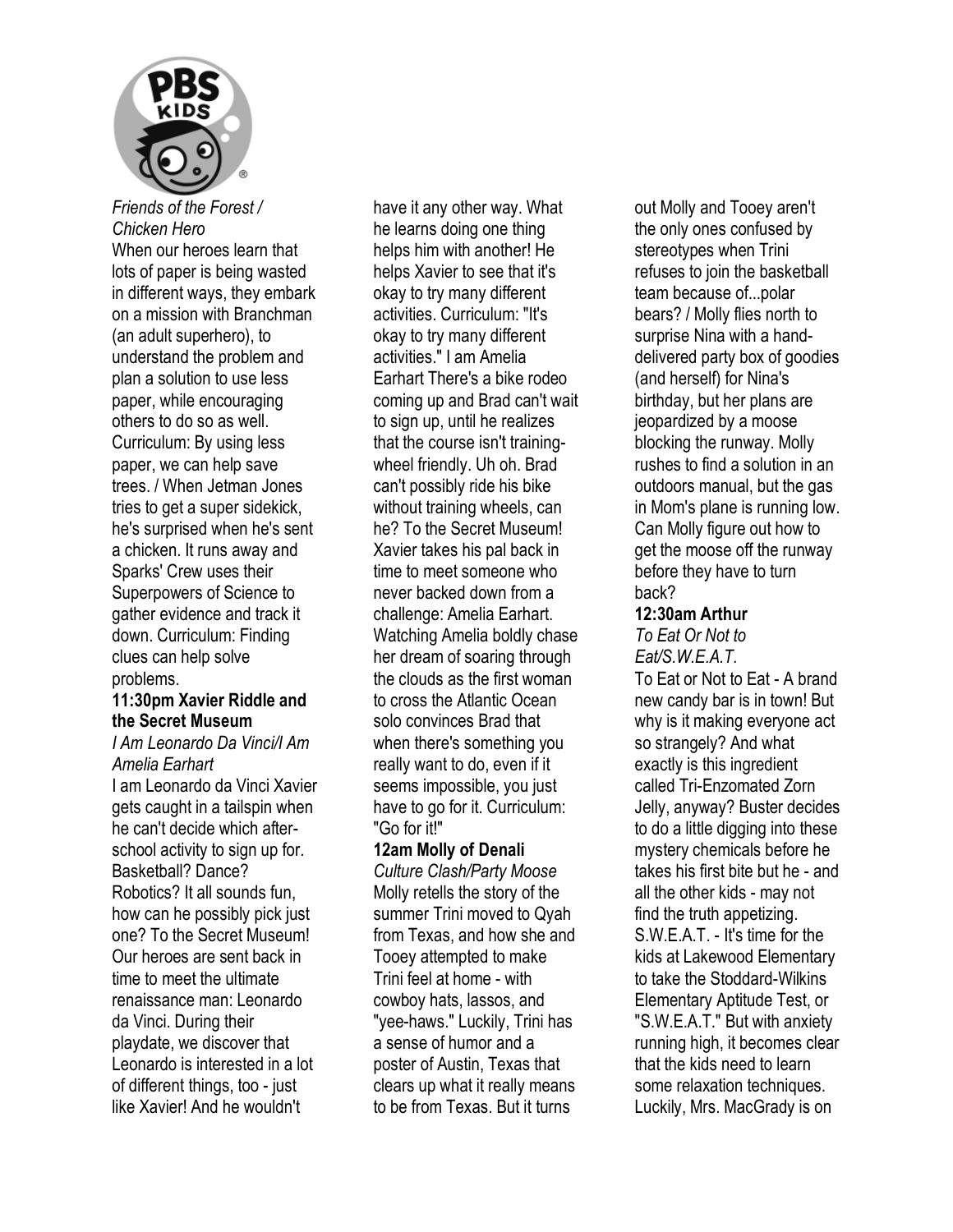

hand to teach them a thing or two about de-stressing.

#### *30 Monday*  **8pm Odd Squad**

*Negative Town/License to Science* 

Negative Town - The agents go to Negative Town to track down a villain. Curriculum: negative numbers. License to Science - Oona must pass her lab director's test or risk getting kicked off Odd Squad. Curriculum: odd and even numbers, early algebra, addition and subtraction.

#### **8:30pm Odd Squad**

*Breakfast Club/Dr. O: Party Time, Excellent*  The Breakfast Club - Delivery Debbie goes undercover to stop a group of villains. Curriculum: hundreds chart, odd and even numbers, greater/less than, two-digit numbers, place value. Dr. O: Party Time, Excellent - When Olympia finds out Dr. O is leaving, she struggles to throw the best goodbye party ever. Curriculum: money, subtraction.

#### **9pm Arthur**

*The Butler Did....What?/The Trouble with Trophies*  The Butler Did...What? - Bailey is missing! He just left, leaving no note. With the help of the Baxter Detective Agency, Muffy discovers a series of clues...an old class picture, a receipt for a trumpet and old jazz albums. And Muffy is left wondering, who exactly IS Bailey? And-will he ever come back!? The Trouble with Trophies - Everyone loves getting trophies, right? It turns out that Fern could not care less about them. Yet Muffy is convinced that Fern must be despairing about never having won anything, and she sets out to give Fern a prize no matter what.... whether Fern wants it or not.

#### **9:30pm Arthur**

*D.W.'s Library Card/Arthur's Big Hit* 

When D.W. discovers that she can get her own library card, she rejoices at the world of books waiting for her. (Now if only she could sign her name to get the card in the fist place...) In the second story, Arthur wonders if it's ever okay to hit someone. Sometimes you just get so mad, you wanna...pow! Arthur experiences considerable confusion, and finally clarity, as he finds himself on both ends of the hitting question.

#### **10pm Cyberchase**

*Sustainable By Design*  **10:30pm Pinkalicious & Peterrific** 

#### *A Fairy Thanksgiving/Pinkfoot Playdate*

"A Fairy Thanksgiving" When Pinkalicious and Peter accidentally damage Fairyanna's Thanksgiving

table, they are determined to make things right and give the fairies the most pinkamazing Fairy Thanksgiving yet! Curriculum: (Visual Arts) - Create art from found objects in nature. "Pinkfoot Playdate" Pinkfoot is back and is eager to spend the day with Pinkalicious and her friends. But Pinkalicous struggles to find something that's pinkaperfect for her giant pink furry monster friend. Curriculum: (Dance) Using movement, explore contrasts in force, e.g. hard/soft, strong/light. Interstitial: Kids use elements from nature to create a fairy house in their backyard.

#### **11pm Pinkalicious & Peterrific**

*Mr. Socko/A Pinkapurrfect Pet*  "Mr. Socko" Peter is missing one of his favorite lucky socks! To help her brother out, Pinkalicious creates a sock puppet with the sock Peter has. Pinkalicious and Peter then work with the puppet, Mr. Socko, to retrace Peter's steps to find its other pair. Curriculum: (Visual Arts) An introduction to creating a puppet through found objects and learning to manipulate (or operate) it to create its character and show emotion. "A Pinkapurrfect Pet" The Pinkertons discover a cat on their front doorstep! Pinkalicious and Peter realize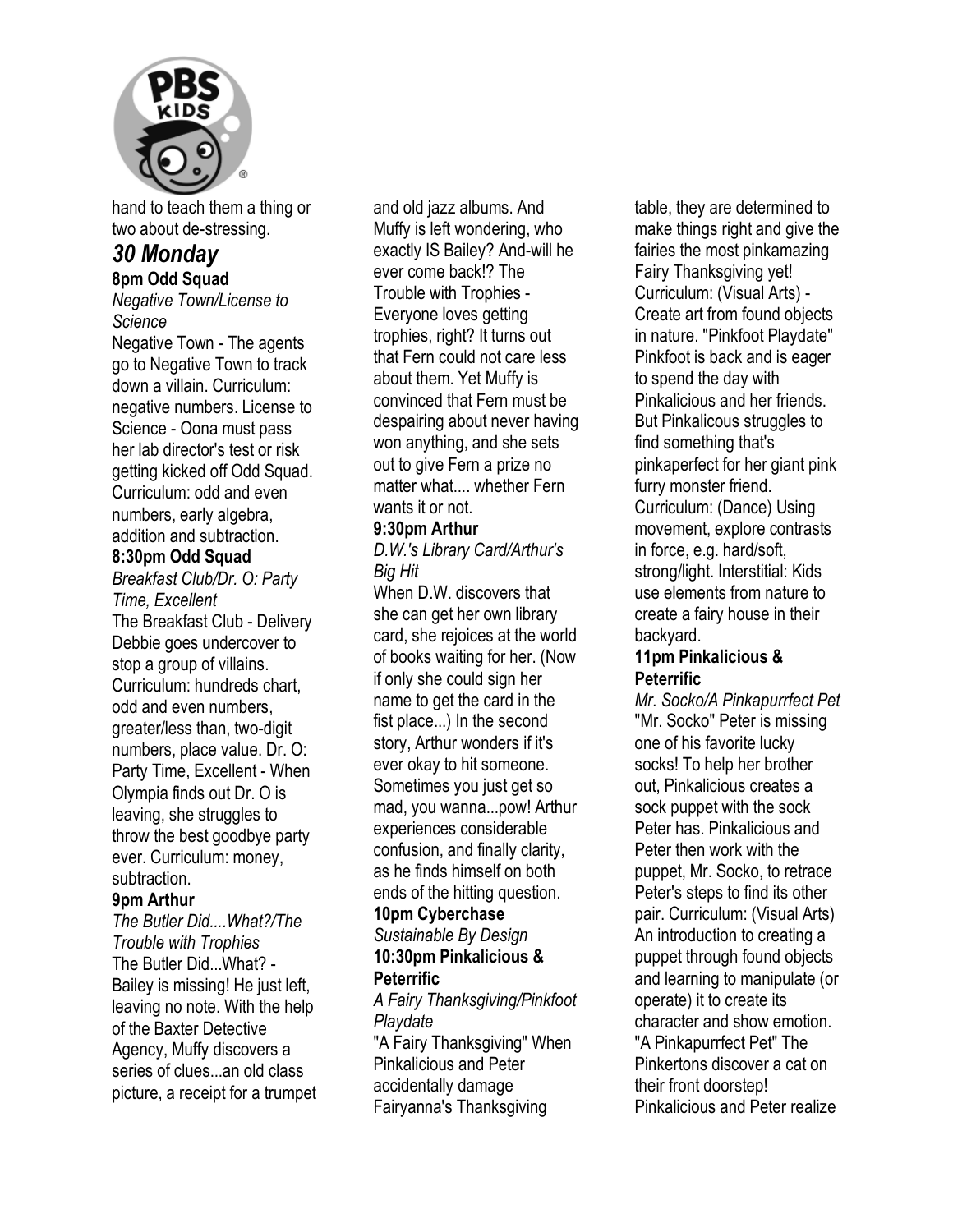

that while taking care of a cat is tough, things can get even hairier when they wake up to find three new kittens. Curriculum: (STEAM) Explore the design thinking aspect of STEAM. Interstitial: (Reuse from Season 1) Kids build puppets with Sarah Nolen and learn how to bring character and movement to puppet performances.

#### **11:30pm Elinor Wonders Why**

*The Science of Staying Warm/The Seed of An Idea*  The Science of Staying Warm - It's a wintery Saturday morning and Elinor, Olive and Ari are getting ready to go out and play in the snow with other kids, but Olive wonders why she has to wear so many winter clothes. This catches Elinor's curiosity, so she observes that some kids have thick fur (like her) and others (like Olive) don't. At the same time, she sees that the kids with thick fur don't need coats, and the ones without thick fur need thicker coats. They conclude that fur must help animals stay warm. Now that Olive understands, she's excited to put on her winter stuff and have fun in the snow! The Seed of an Idea - Elinor becomes fascinated by the Velcro on Ari's new watch and convinces her friends to help her find out how it works. First, they make a list of what

Velcro sticks to and what it doesn't stick to, but they need more observations, so they head out onto the playground. While outside, they observe that Velcro is very similar to a burr seed that is stuck to Ari's shirt, which is no coincidence at all! That's when they learn that the invention of Velcro was based off the burr seed. Nature is full of all sorts of inventive ideas!

## **12am Donkey Hodie**

*Super Duper Sleepover/Mountain Climb Time* 

#### **12:30am Daniel Tiger's Neighborhood**

*Daniel's Friends Say No/Prince Wednesday Doesn't Want to Play*  Daniel's Friends Say No - When Daniel gets to school, he approaches Miss Elaina to play with her but is frustrated when he finds that she would rather read alone. Daniel learns that sometimes his friends might not want to play with him and that's OK because he can find fun things to do on his own. Prince Wednesday Doesn't Want to Play - When Daniel gets to the park, Prince Tuesday and Prince Wednesday are playing together. Daniel wants to join in but is upset because Prince Wednesday only wants to play with his brother. Soon O arrives and they both figure

out that they can play together since Wednesday and Tuesday are having "brother time." Strategy: When a friend doesn't want to play with you, you can find something else to do.

## *31 Tuesday*

### **8pm Odd Squad**

*The Thrill of the Face/Raising The Bar*  The Thrill of the Face - The Mobile Unit returns to the Museum of Natural Odd to battle a stone warrior. Curriculum: Algebraic. Thinking Raising the Bar - Opal and Orla head to The Valley of Odd to solve as much oddness as possible. Curriculum: Graphing.

## **8:30pm Odd Squad**

*Xs and Os/Dr. O No*  **9pm Arthur** 

*The Blizzard/The Rat Who Came to Dinner*  A big blizzard comes to Elwood City, taking out the electricity (and--gasp- television!) and sending residents scrambling for supermarket supplies. Can neighbors find ways to help each other survive through the storm? In the second story, the unthinkable is happening... Arthur's teacher is moving in! After his roof collapses, Mr. Ratburn stays with the Reads in order to teach and grade Arthur every second of the day! Or so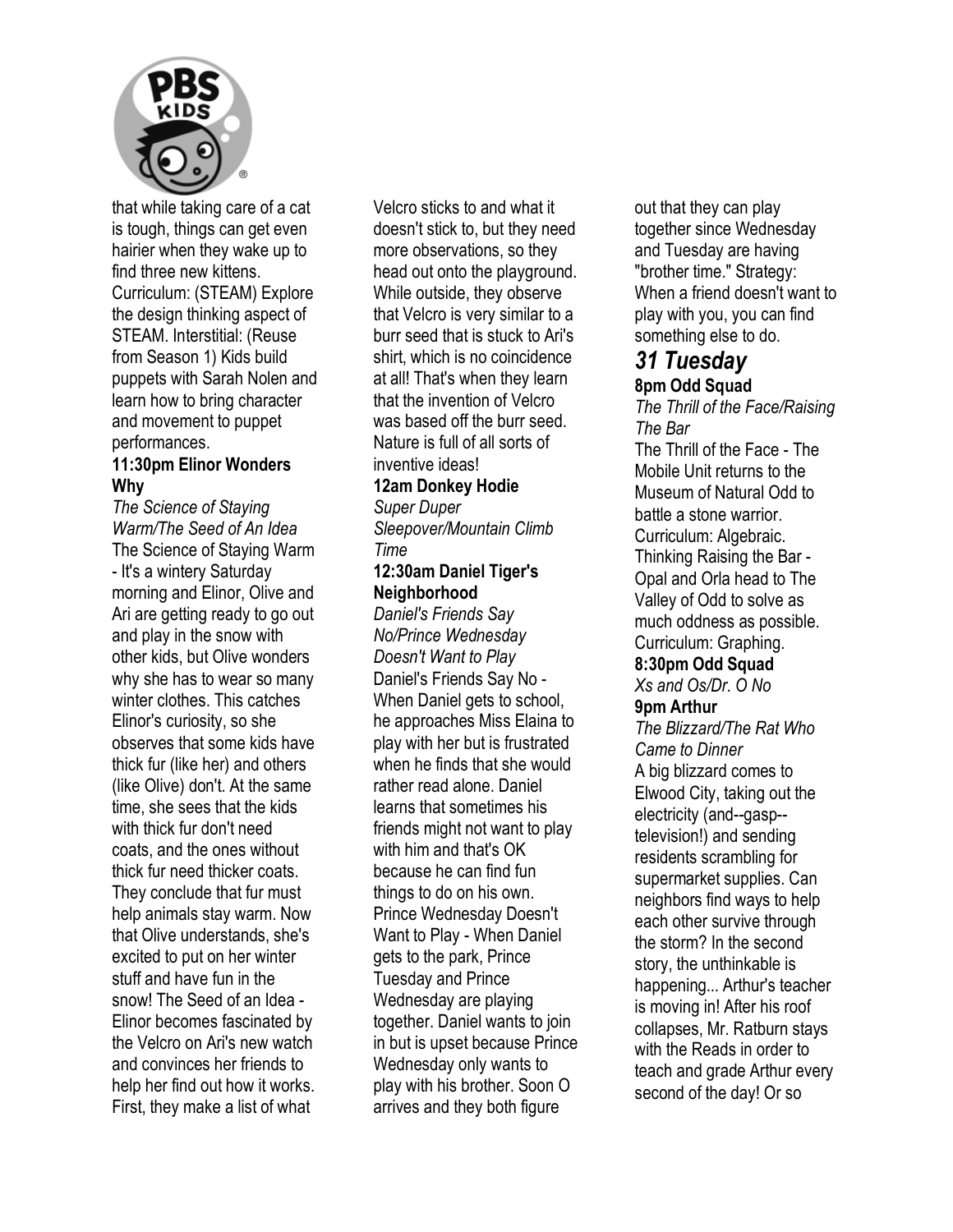

## **9:30pm Arthur**

*Binky Barnes, Wingman/to Beat Or Not to Beat*  Does Binky have a favorite pastime? Not until citywide Bug Week, when suddenly all he can think about is butterflies. But is Binky's obsession with catching Big Blue Butterfly destined to make him the Captain Ahab of Elwood City? And what will become of Moby Dick...er, Big Blue, if it falls into Binky's clutches? In the second story, there's a horrible racket in Elwood City. Is it a sewer sucking machine? A turbo bug extermination device? No, it's Francine practicing her singing and drumming for the Talent Show! Should Arthur and the gang tell Francine that her act's a sure loser? How can they save their friend from certain humiliation...but save their friendship, too?

### **10pm Cyberchase**

#### *Living In Disharmony*  **10:30pm Pinkalicious & Peterrific**

*Lost Voice/Doll Hospital*  Pinkalicious is chosen to sing a solo in a class concert. She practices and practices to make sure she gets the solo just right, but on the morning of the performance she discovers she's lost her voice! How will she be able to sing? / Pinkalicious, Jasmine and

Peter love playing with their dolls. When one of their dolls gets hurt, the fun doesn't end - instead, the game changes to playing doctor! Soon, Pinkalicious and Jasmine find themselves taking care of all the dolls in Pinkville while Peter feels a little left out. **11pm Pinkalicious & Peterrific** 

*Best Day Ever/Catchy Song*  Pop star Jonah Rose is coming to Pinkville. Pinkalicious and Peter are excited to see him and do his signature move, the Jonah Jump. But when they find out the concert is sold out, they decide to put on their own show with a very special guest. / Pinkalicious has written the catchiest song ever, and soon everyone in Pinkville is singing it. In fact, they can't stop singing it! Can Pinkalicious come up with an even catchier song to get it out of their heads? **11:30pm Elinor Wonders Why** 

*The House That Ants Built/Special Places*  The House That Ants Built - Elinor and her friends are trying to make an awesome couch cushion castle, but they each have their own ideas of how to build it. When they can't seem to share materials, it looks like all hope is lost, until Elinor notices ants walking by her windowsill.

Fascinated, the kids follow the ants and notice them cooperating with each other to build the perfect nest. Now they know just what to do. The kids go back inside and now that they're working together, the castle-building is much smoother. They can even move the biggest pillow - together! Special Places - When Ari can't find his favorite ball, he and his friends retrace his footsteps, where they observe a bird with eggs in her nest, then find Mr. Dog burying a toy. Mr. Dog explains he loves to put things away, which is why he buries them and keeps them safe in their "special place." At that moment, Ari suddenly remembers where he left his ball. Elinor and Olive help him find a "special place" to keep it, AFTER they finish playing, of course!

#### **12am Donkey Hodie**

*The Waiting Game/Planet Purple Party* 

#### **12:30am Daniel Tiger's Neighborhood**

*Miss Elaina Gets Hurt/Daniel Feels Better*  Miss Elaina Gets Hurt - Daniel

is at Miss Elaina's house and the friends are playing "astronauts" with their toys! That is, until they crash into one another...OUCH! Lady Elaine comes and fixes up Miss Elaina's booboo but Daniel is reluctant to admit he